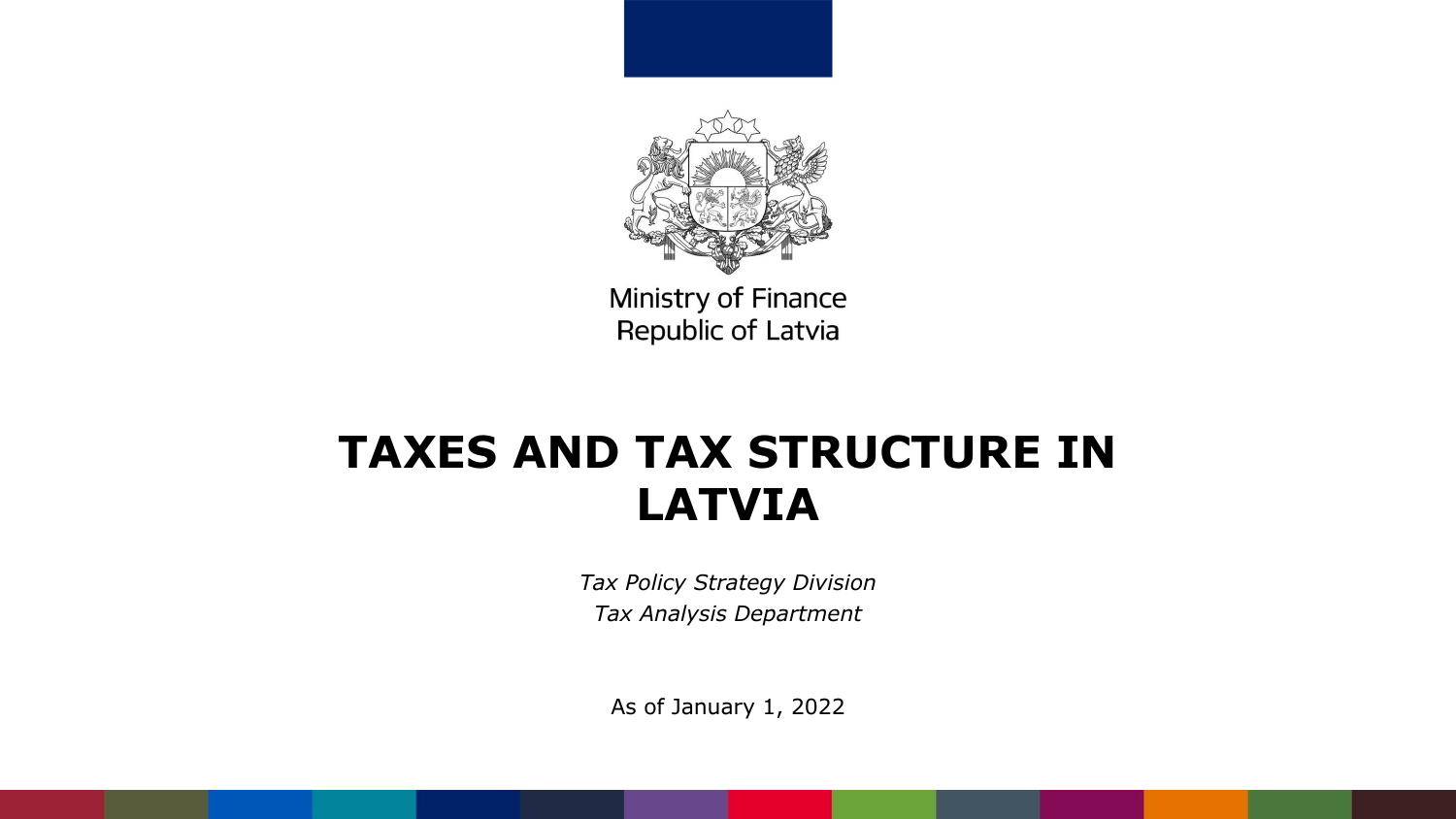

## **Outline of presentation**

- **1. The main principles** of the tax system in Latvia and tax revenue
- **2. Direct Taxes** (*personal income tax, corporate income tax, compulsory state social security contributions, real estate tax, micro-enterprise tax, solidarity tax*)
- **3. Indirect taxes** (*value added tax, excise duty, customs duty, company car tax, vehicle operation tax, electricity tax*)
- **4. Other taxes** (*natural resources tax, lotteries and gambling fee and tax*)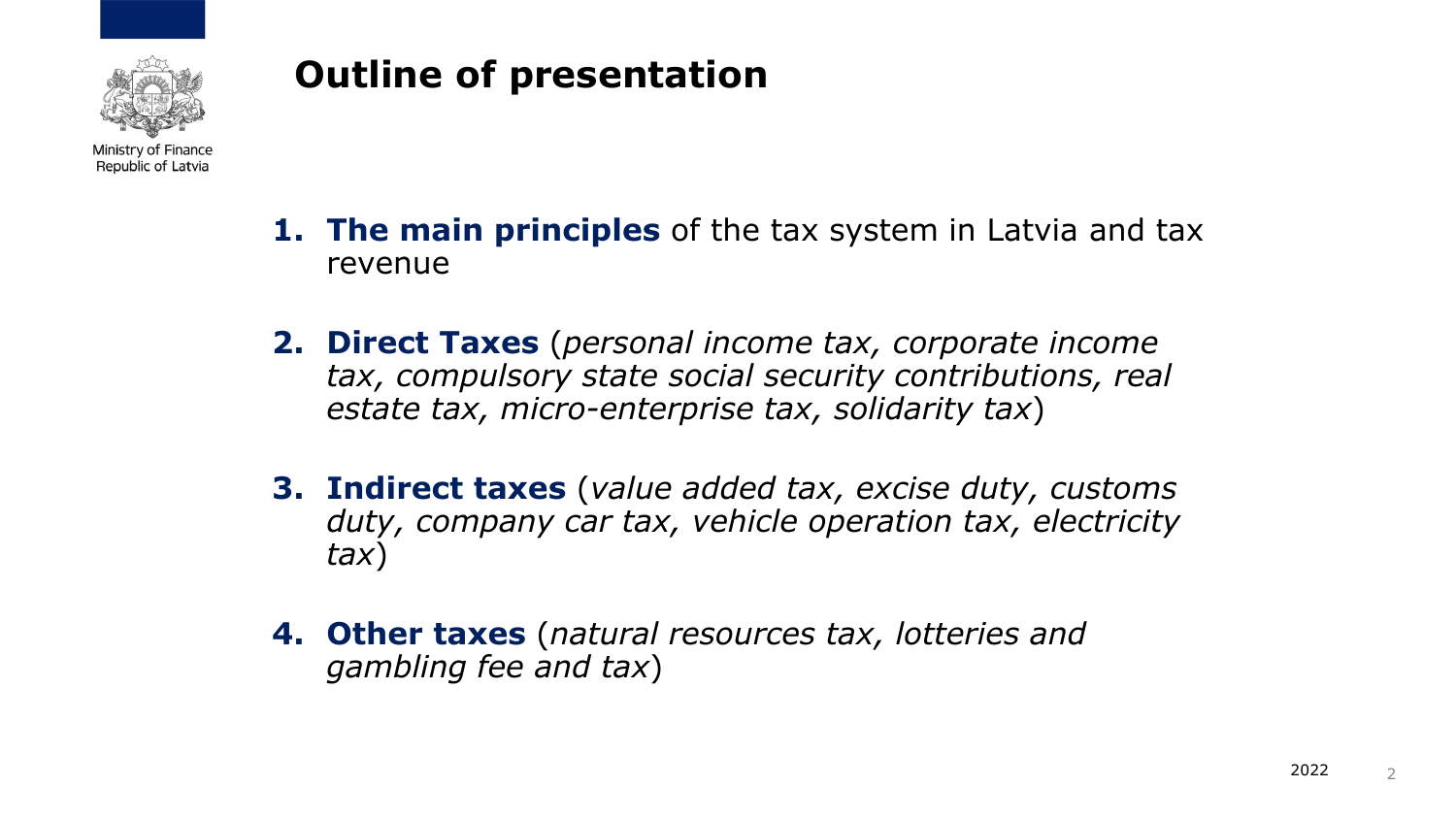

# **1. The main principles** of the tax system in Latvia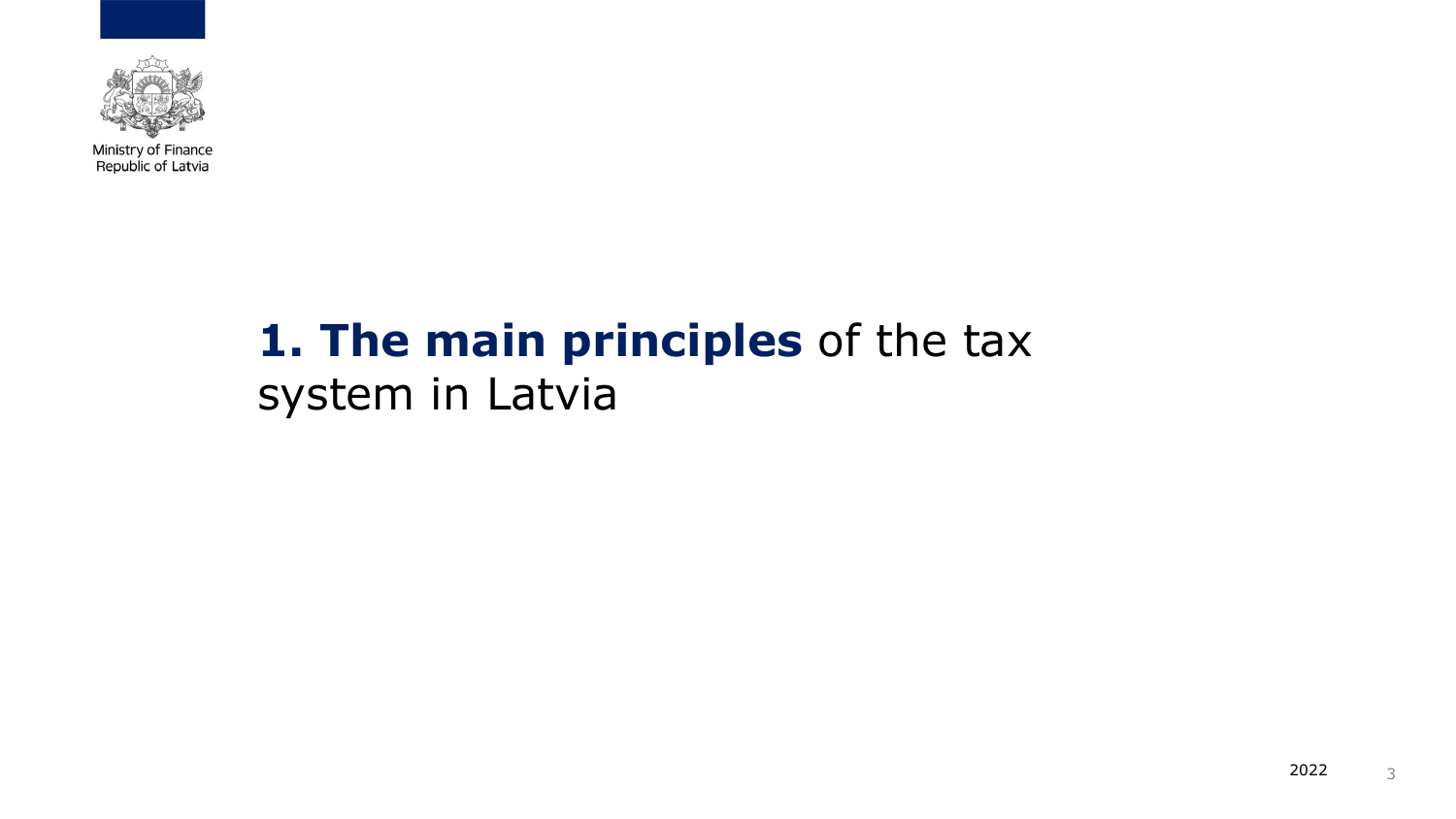

## **Tax System in Latvia**

Tax and fee system in Latvia consists of:

- ➢ state taxes, object and rate, which shall be set by the **Saeima**;
- ➢ state fees, which shall be applicable according to Law "*On Taxes and Duties*" , other specific laws and regulations of the **Cabinet of Ministers**;
- $\triangleright$  local government fees, which shall be applicable according to the Law "*On Taxes and Duties*" and binding regulations issued by the council of the **local government**;
- ➢ directly applicable taxes and other obligatory payments set in the **European Union** regulatory enactments.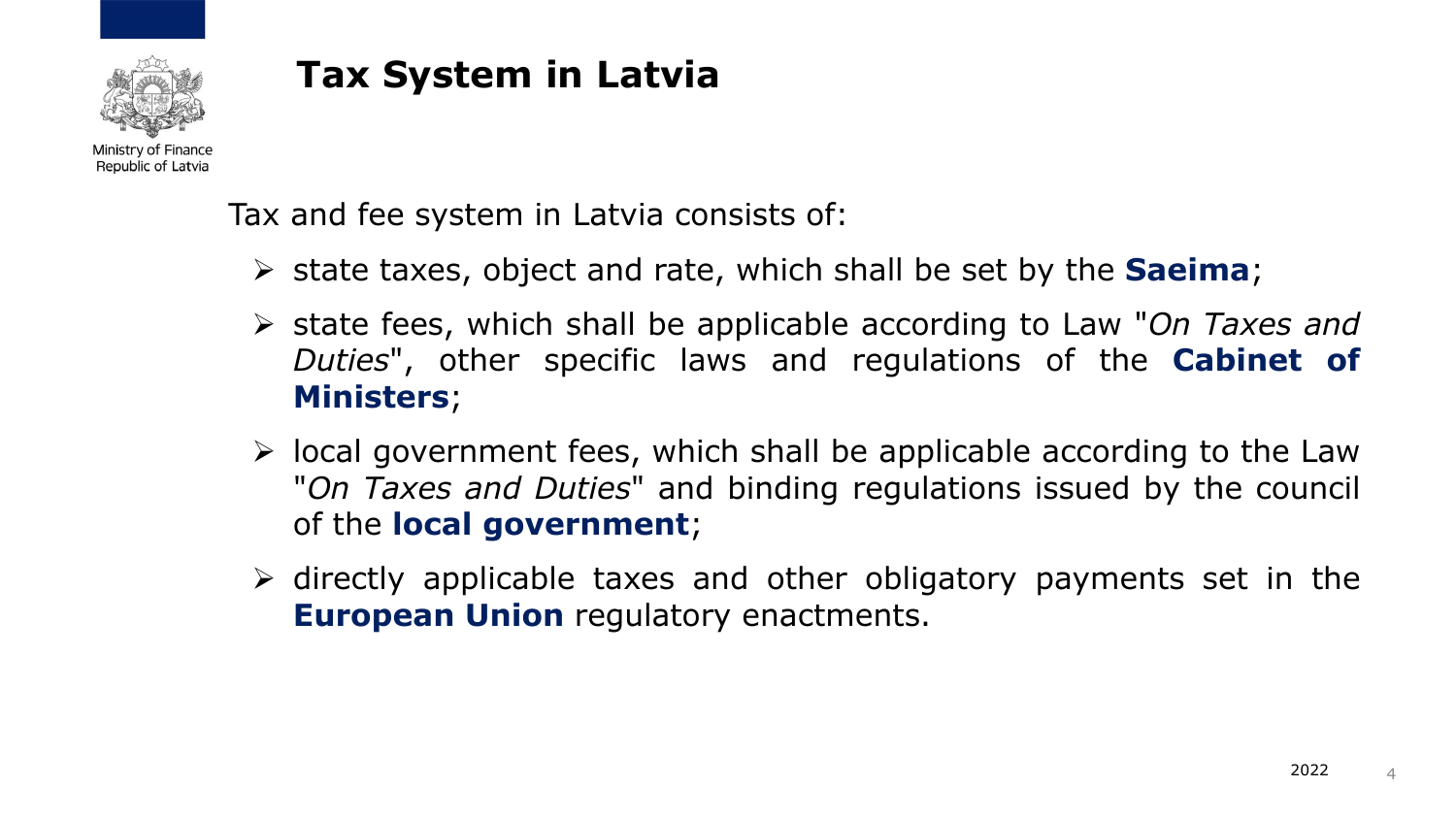## **Tax is:**



- $\triangleright$  a mandatory periodic or one-off payment;
- $\triangleright$  imposed by a law;
- ➢ for the performance of the public law functions or to obtain revenue to perform these functions;

*The payment of taxes does not imply any compensation to the taxpayer directly.*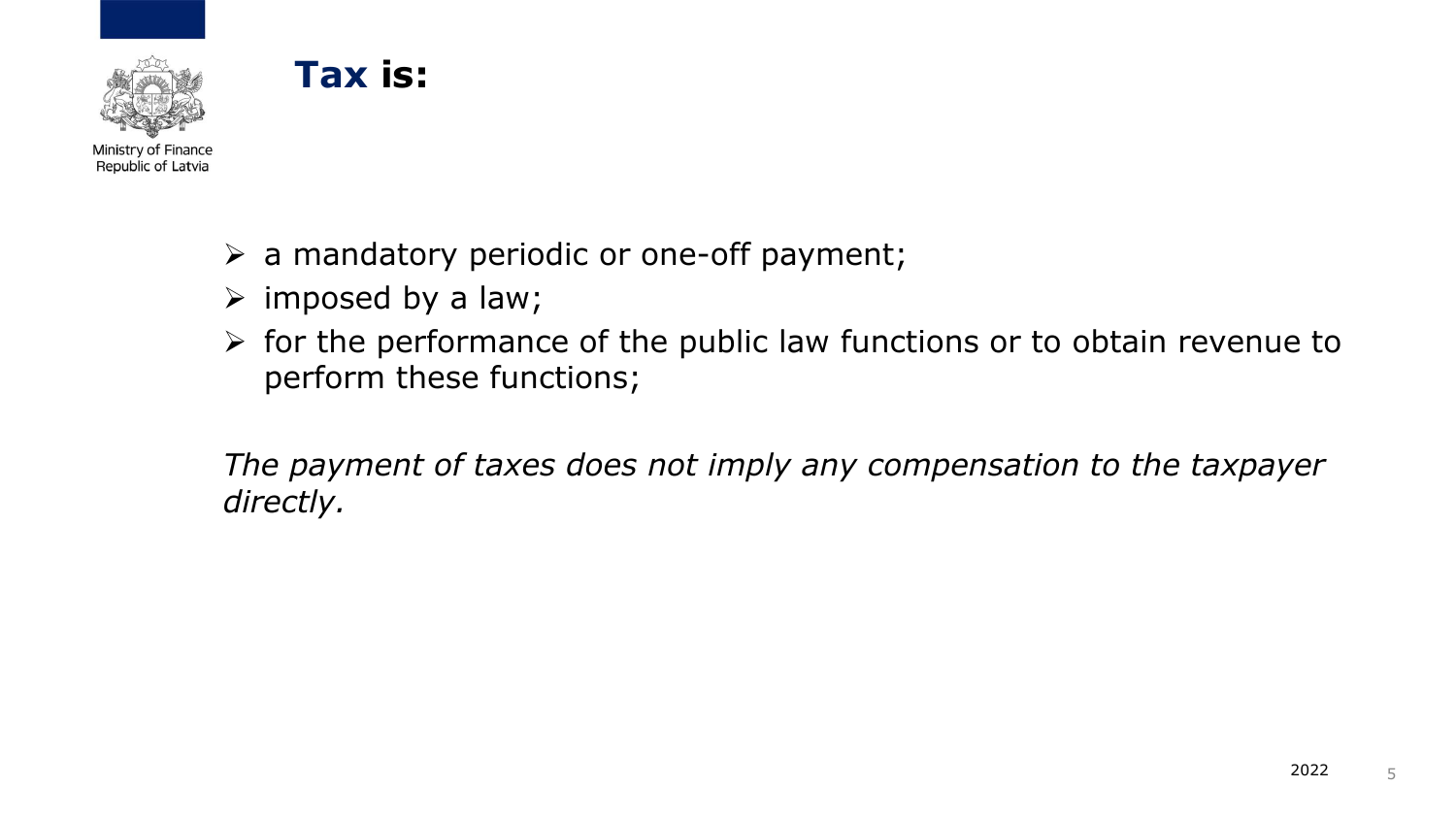

## **Types of Taxes**

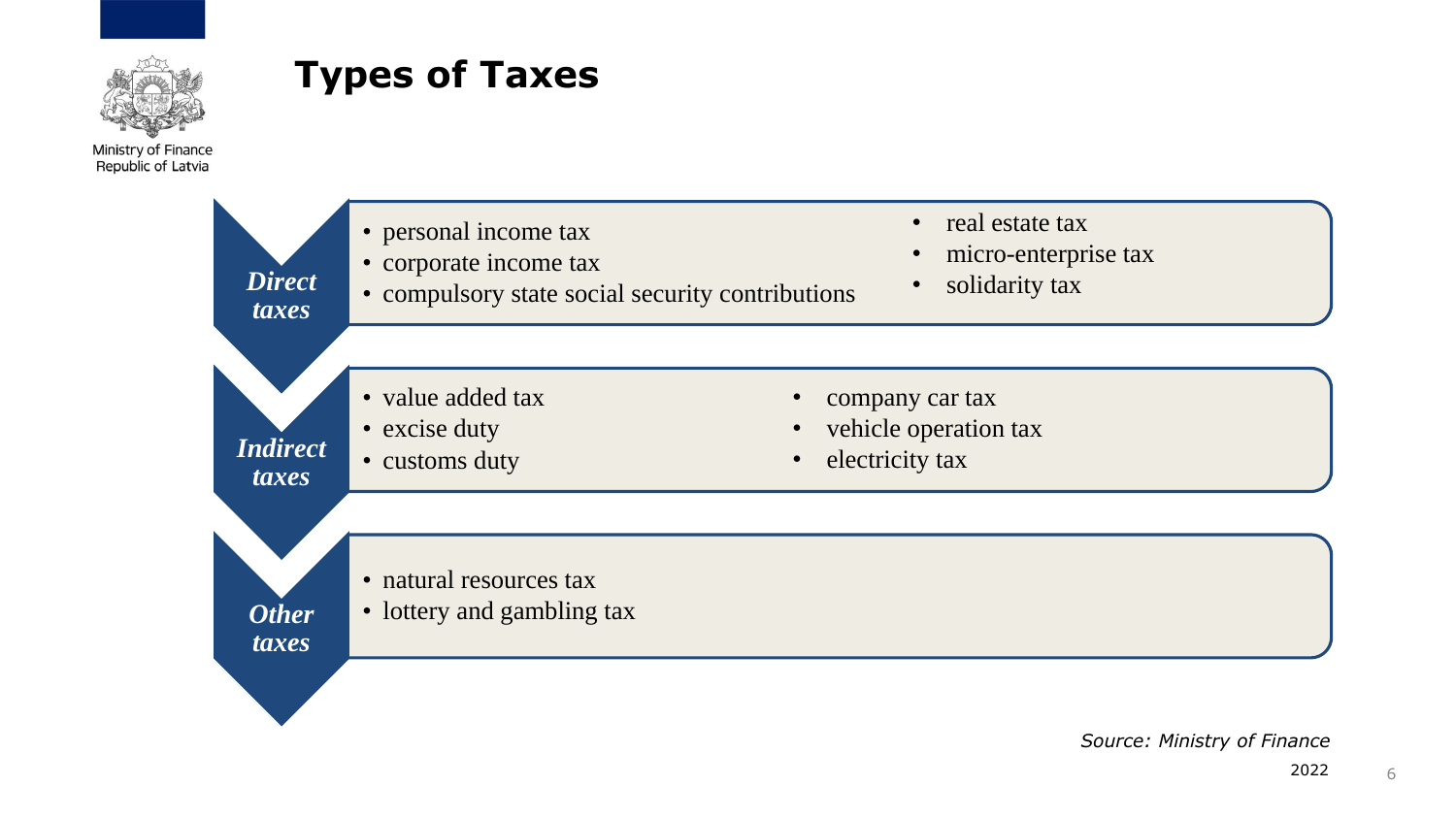

#### **Main Tax Rates**

Personal income tax

Corporate income tax **20%** (20/80)

Compulsory state social security contributions **34.09%** 

Income, *euro per year:* below 20,004 – **20%** from 20,004 to 78,100 – **23%** above 78,100 – **31%** Solidarity tax **25%** Value added tax standard rate 21% reduced rates **12%** and **5%**  Micro-enterprise tax **25%** (for turnover up to 25,000 *euro per year*) **40%** (for turnover above 25,000 *euro per year)*

7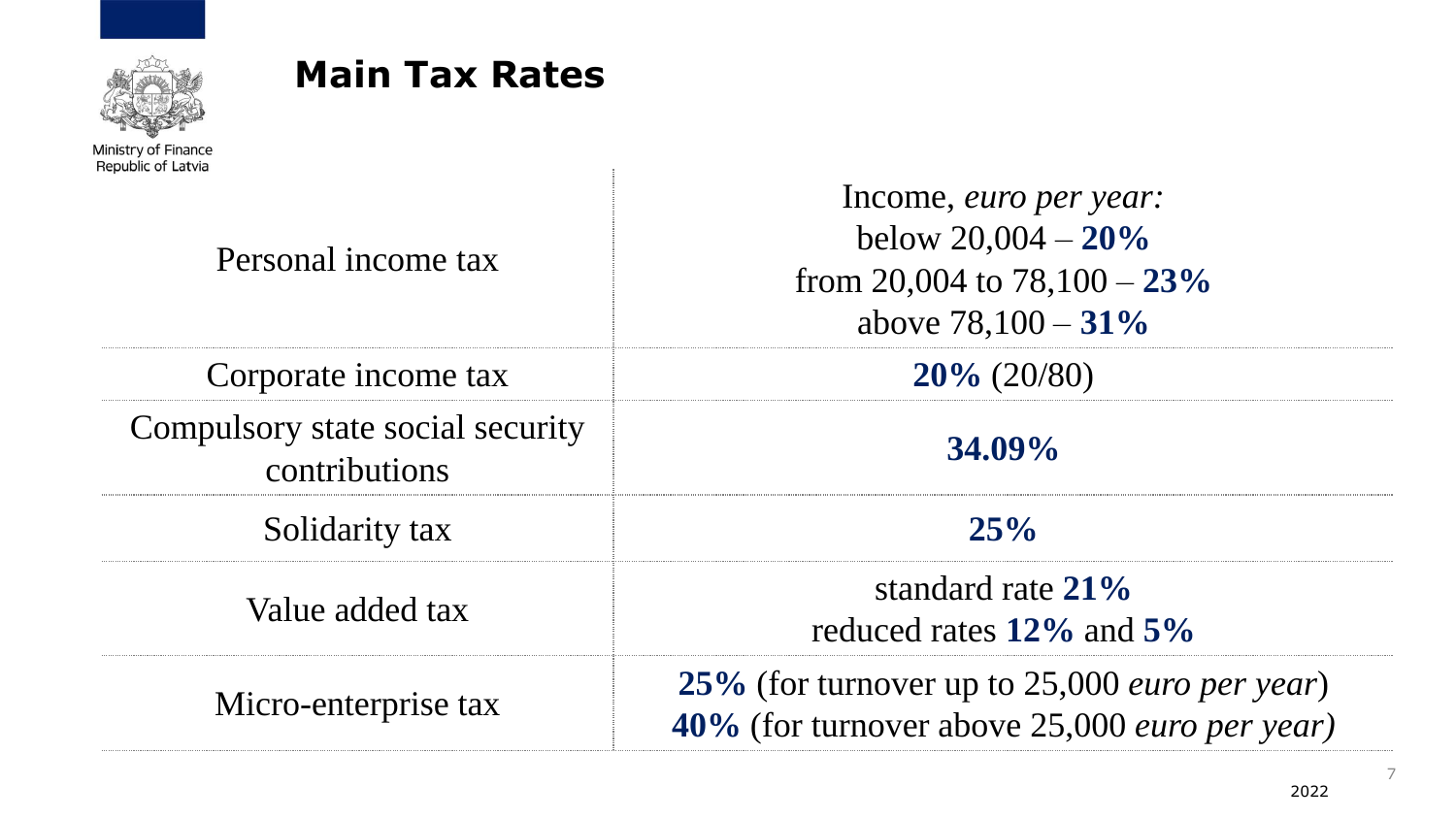

## **Total Tax revenue\***

Ministry of Finance Republic of Latvia

*(million euro, % of GDP)*



*\* Excluding contributions to the state funded pension scheme*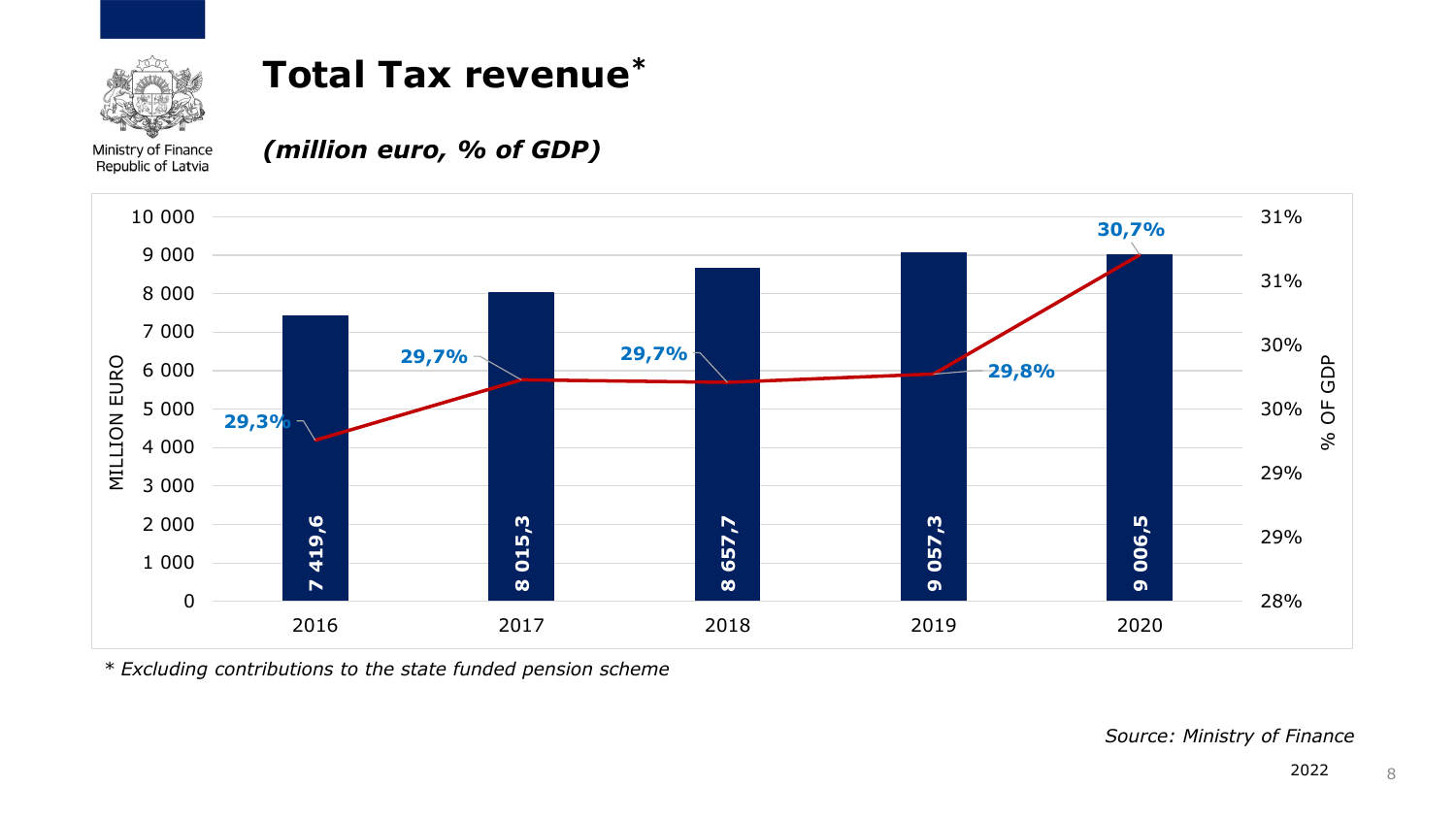

## **Breakdown of Tax Revenue\* (I)**

Ministry of Finance Republic of Latvia

*(million euros)*



*\* Excluding contributions to the state funded pension scheme*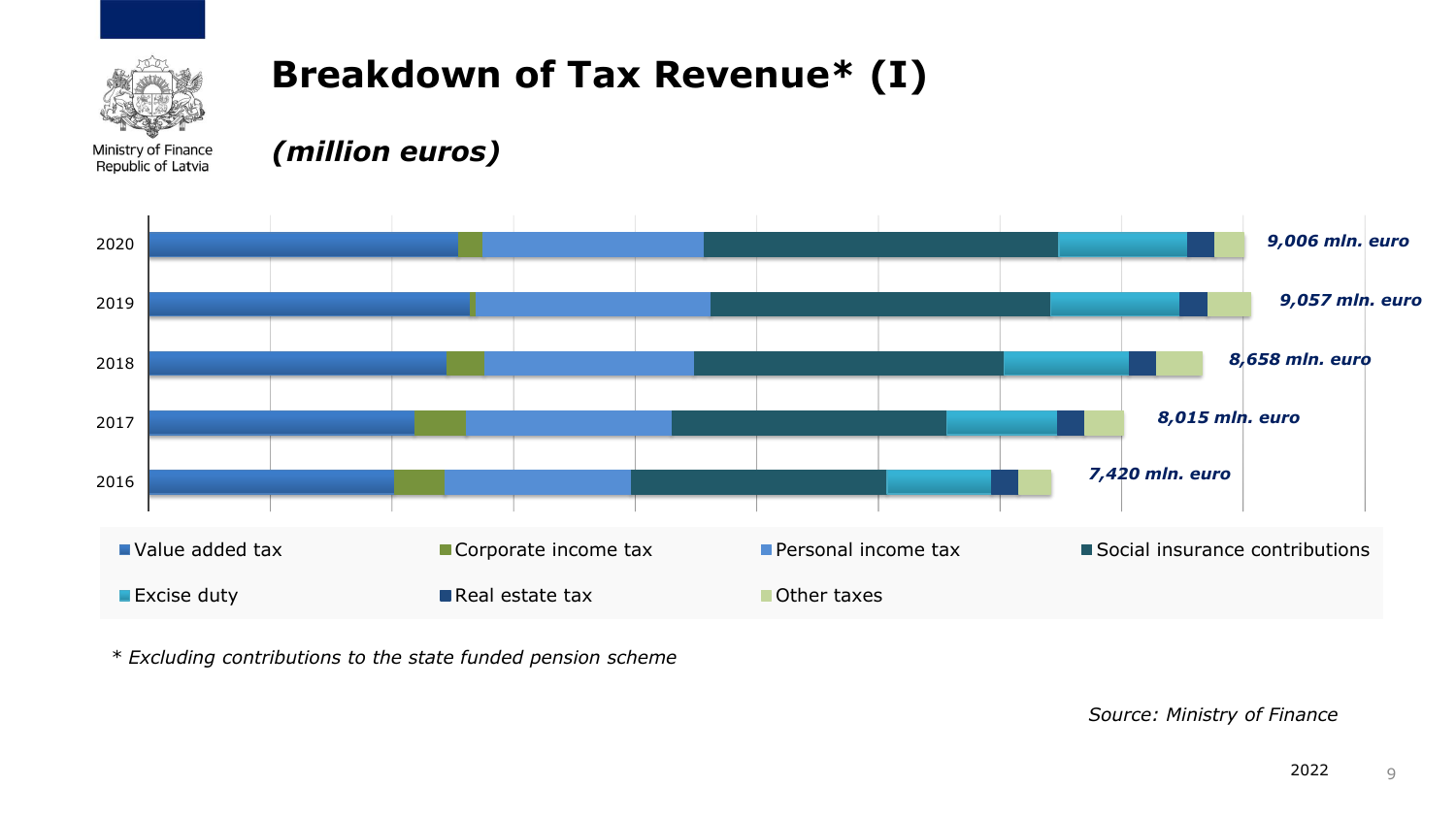

## **Breakdown of Tax Revenue\* (II)**

*By their share in tax revenue in 2020, per cent*



*\* Excluding contributions to the state funded pension scheme*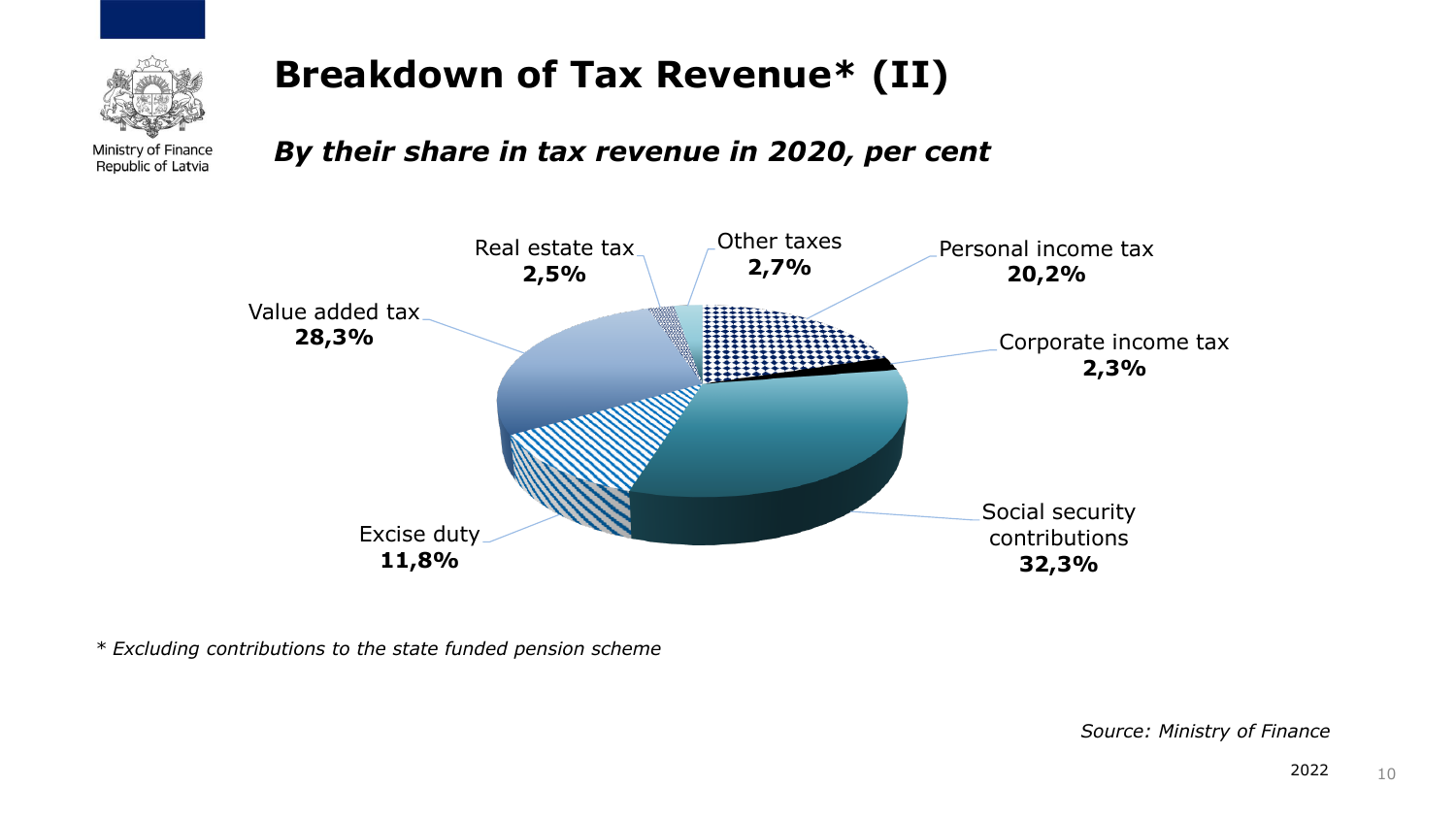

# **2. Direct Taxes**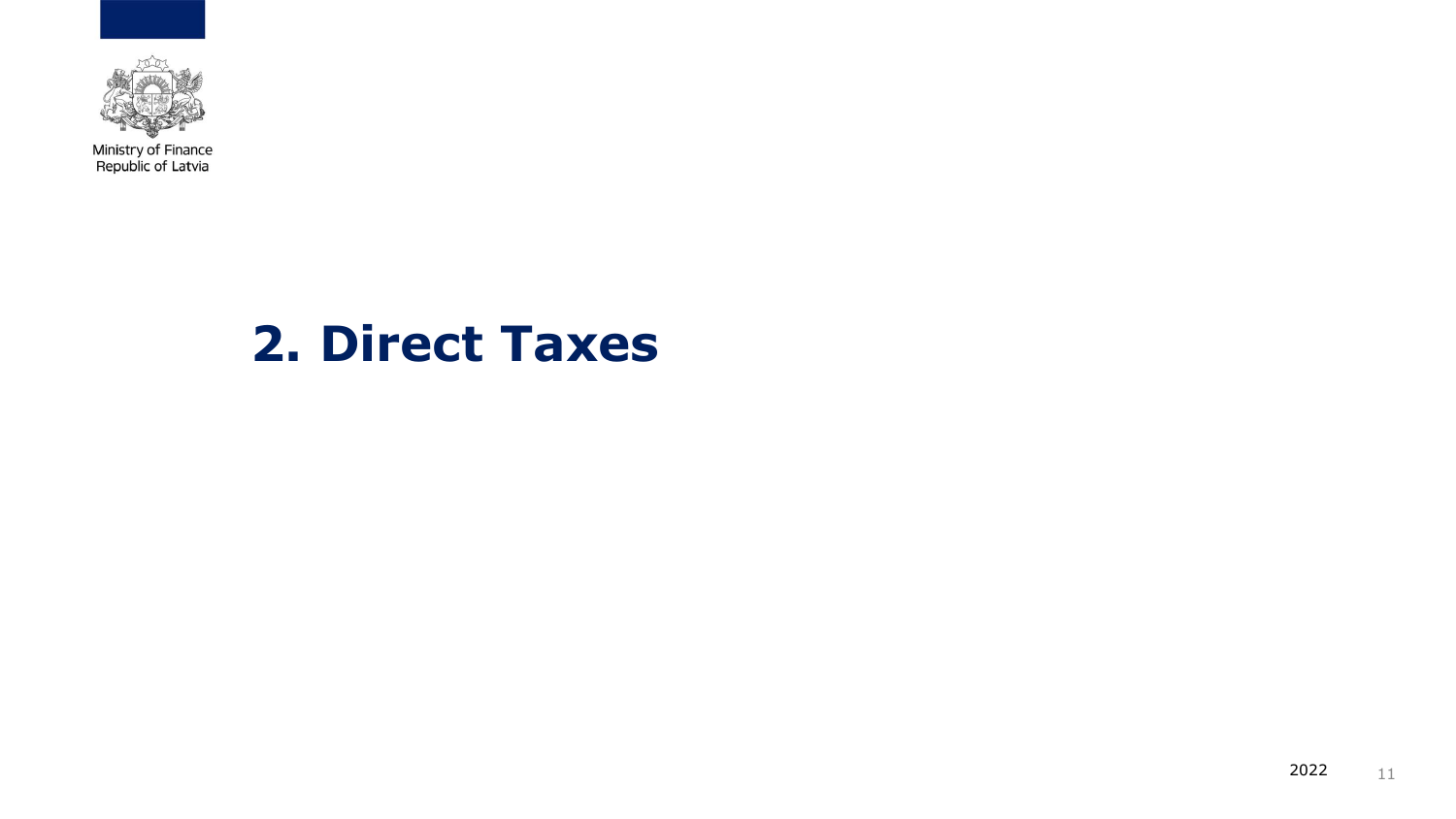

- Ministry of Finance Republic of Latvia
	- ➢ The PIT is applied to the total income obtained by a natural person *(resident)* in Latvia and/or abroad during the taxation year;
	- ➢ Foreign taxpayers *(non-residents)* pay PIT only for income obtained in Latvia in the taxation year;;
	- $\triangleright$  PIT is also paid by the owners of individual undertakings, including farms and fish farms, who in the taxation year have obtained income which is not subject to the corporate income tax.

*Individuals are Latvian residents if they:* 

- *have a declared place of residence in Latvia;*
- *stay in Latvia 183 days or longer during any 12 month period;*
- *is a Latvian citizen who is employed in a foreign country by the government.*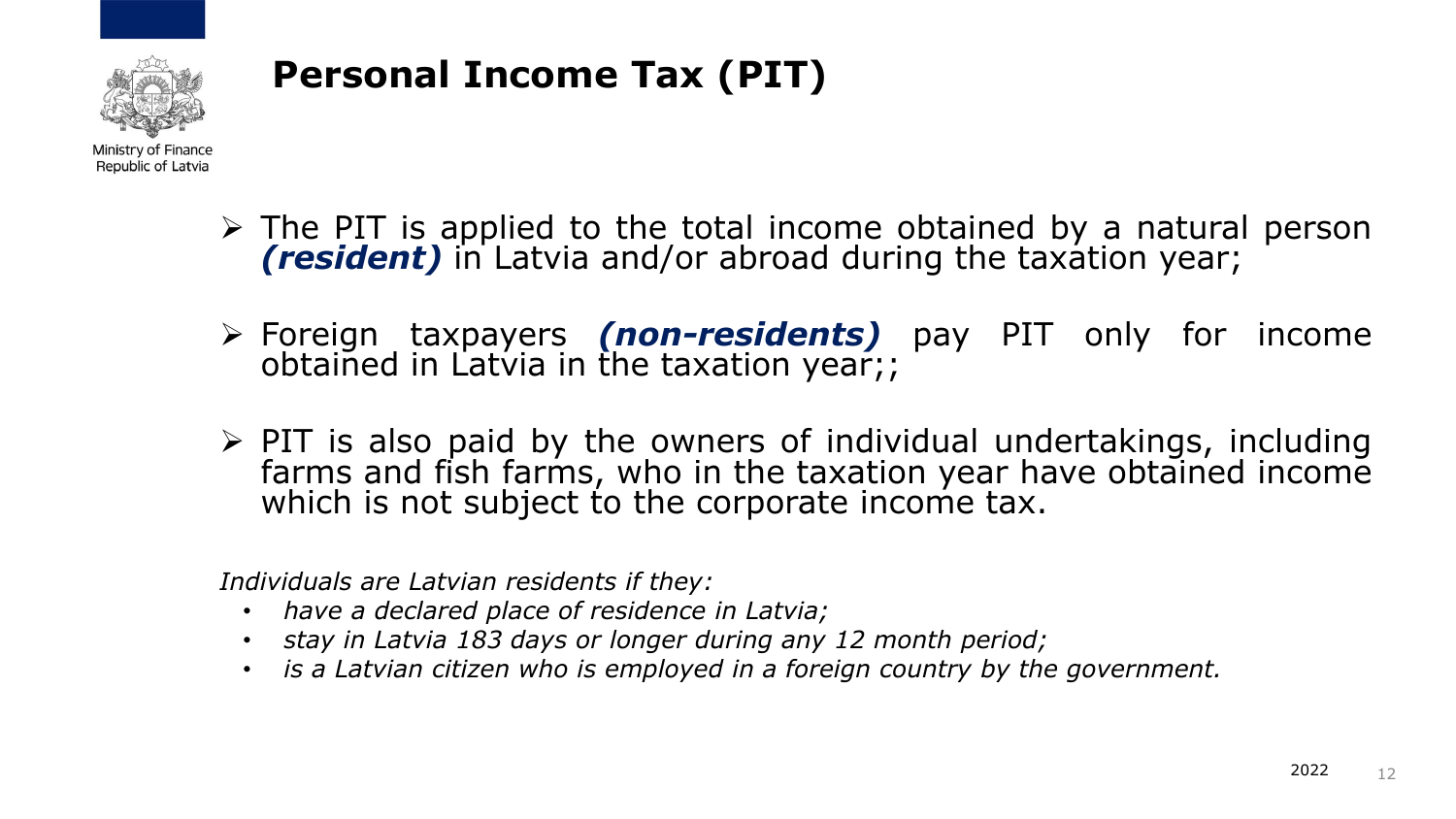

Ministry of Finance Republic of Latvia

#### Period of taxation: *a calendar year*

#### Tax rates:

|                           | 2017       | Tax reform |       | <b>From</b> |      |
|---------------------------|------------|------------|-------|-------------|------|
| Income, euro per year     |            | 2018       | 2019  | 2020        | 2021 |
| below 20,004              |            |            | 20%   |             | 20%  |
| from 20,004 to 78,100*    | 23%        |            | 23%   |             | 23%  |
| above 78,100*             |            |            | 31.4% |             | 31%  |
|                           | $10\%$     | 20%        |       | 20%         |      |
| Income from capital gains | <b>15%</b> |            |       |             |      |

*\* In 2019-2021, Compulsory state social security contribution ceiling was 62,800 euros per year* 

*Source: Law "On Personal Income Tax"*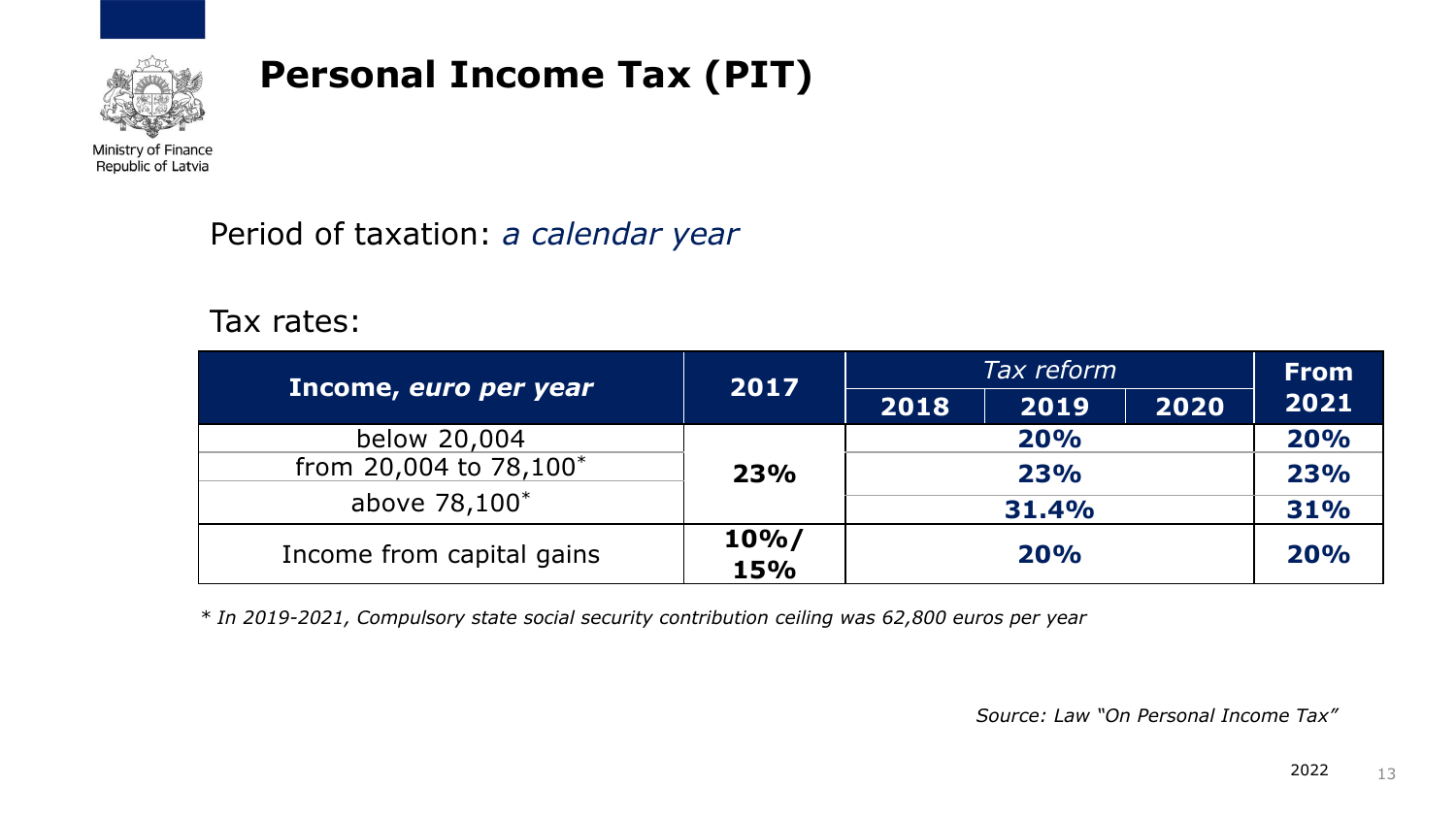

Ministry of Finance Republic of Latvia

#### *Deductions from taxable income*

| <b>Allowances</b>                             | 2022                        | 2023                  |
|-----------------------------------------------|-----------------------------|-----------------------|
| Annual differentiated non-taxable minimum*    |                             |                       |
|                                               | $01/01 - 30/06$ 2,100 euro/ |                       |
| Maximum annual non-taxable minimum            | 350 euro per month          | 6,000 euro per year/  |
|                                               | $01/07 - 31/12$ 3,000 euro/ | 500 euro per month    |
|                                               | <b>500</b> euro per month   |                       |
| Annual income up to which maximum non-taxable | 6,000 euro per year/        | 6,000 euro per year/  |
| minimum is applied                            | 500 euro per month          | 500 euro per month    |
| Annual income up to which non-taxable minimum | 21,600 euro per year/       | 21,600 euro per year/ |
| gradually reduces, according to the formula   | 1,800 euro per month        | 1,800 euro per month  |
|                                               | $01/01 - 30/06$ 2,100 euro/ | 6,000 euro per year/  |
| Non-taxable minimum of a pensioner            | 350 euro per month          |                       |
|                                               | $01/07 - 31/12$ 3,000 euro/ | 500 euro per month    |
|                                               | <b>500</b> euro per month   |                       |
| Amount of relief for a dependent              | 3,000 euro per year/        | 3,000 euro per year/  |
|                                               | 250 euro per month          | 250 euro per month    |

\* Annual differentiated non-taxable minimum is calculated according to the formula specified by the Cabinet of Ministers and applied *according to the summary procedure by submitting an annual income declaration by a payer.*

14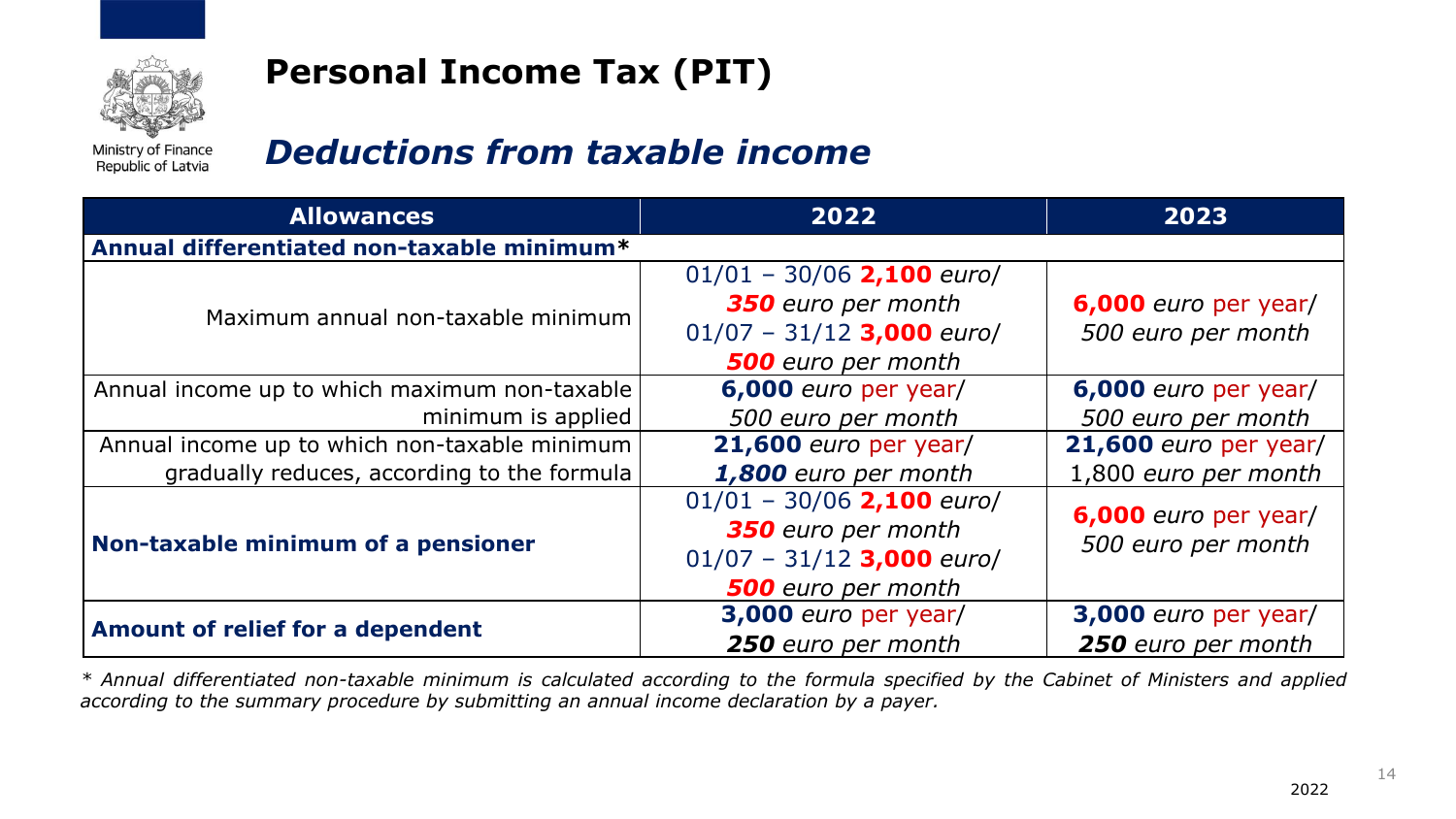

Ministry of Finance Republic of Latvia

#### *Deductions from taxable income*

|                                                                                                                                                                                                                                                            | 2022                                                                                        |
|------------------------------------------------------------------------------------------------------------------------------------------------------------------------------------------------------------------------------------------------------------|---------------------------------------------------------------------------------------------|
| <b>Additional tax reliefs:</b>                                                                                                                                                                                                                             |                                                                                             |
| Relief for persons who have been recognized as persons with disability:                                                                                                                                                                                    |                                                                                             |
| persons with group I and II disabilities, euro per year                                                                                                                                                                                                    | <b>1,848</b> (154 per month)                                                                |
| persons with group III disabilities, euro per year                                                                                                                                                                                                         | <b>1,440</b> (120 per month)                                                                |
| Relief for politically repressed persons and members of the national resistance                                                                                                                                                                            | <b>1,848</b> (154 per month)                                                                |
| movement, euro per year                                                                                                                                                                                                                                    |                                                                                             |
| <b>Eligible expenditure:</b>                                                                                                                                                                                                                               |                                                                                             |
| Payments of insurance premiums made in conformity with a life insurance                                                                                                                                                                                    | Up to 4,000 euro per year, but                                                              |
| contract (with accumulation of funds) and the payments made into the private                                                                                                                                                                               | not exceeding 10% of annual                                                                 |
| pension funds,% of annual taxable income                                                                                                                                                                                                                   | gross income in total                                                                       |
| Expenditure for the acquisition of education and for the use of health and                                                                                                                                                                                 |                                                                                             |
| medical treatment services.                                                                                                                                                                                                                                |                                                                                             |
| The amount which in the form of donation or gift has been transferred to a<br>budget institution or religious organisation or the institution which have been<br>granted a public benefit organisation status, or to a political party, euro per<br>  year | Up to <b>600</b> euro per year, but<br>not exceeding 50% of annual<br>gross income in total |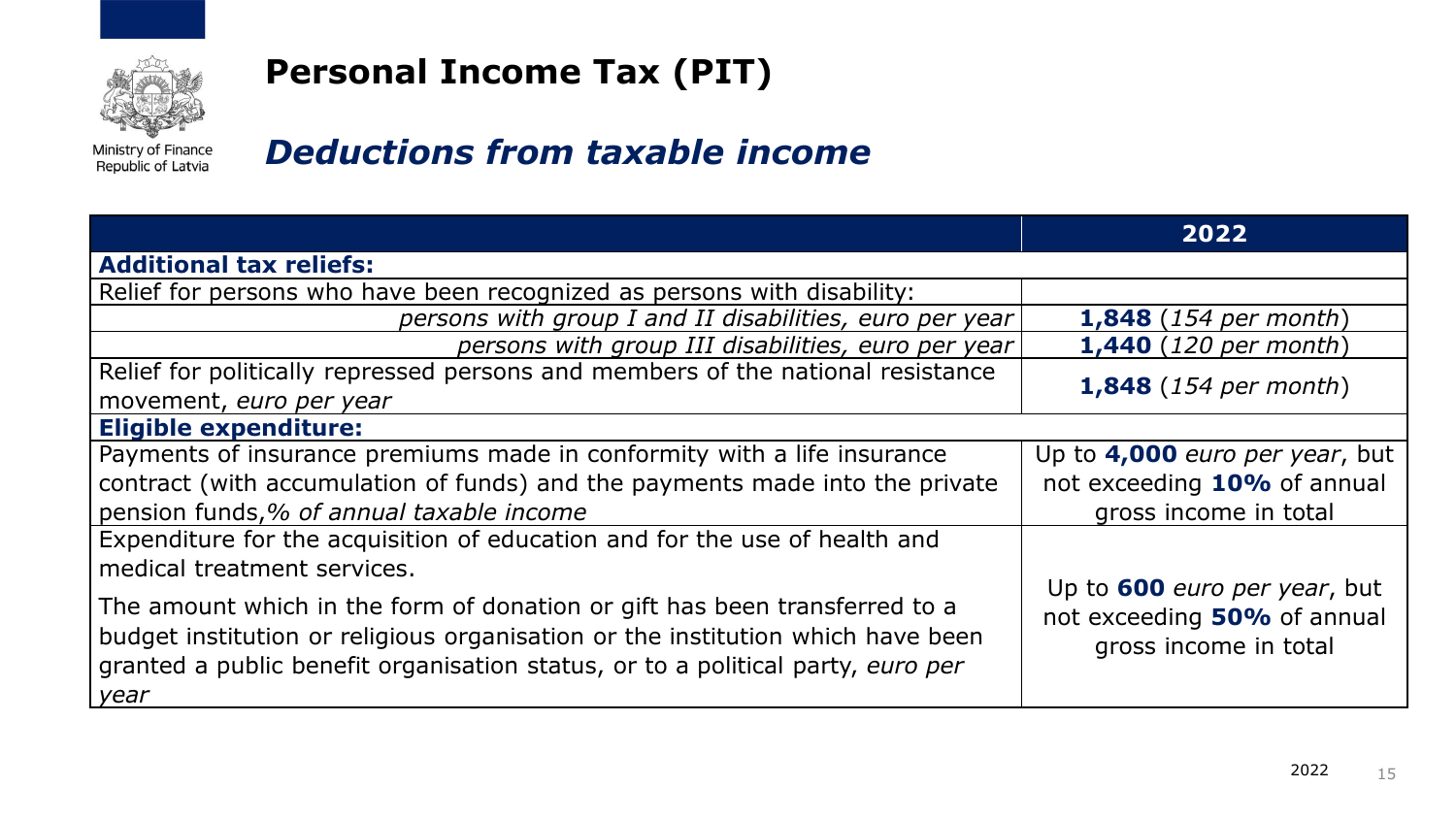

Ministry of Finance Republic of Latvia

#### **Tax Revenue** *(million euro, % of GDP)*



PIT is one of the most important revenue sources for local governments, as 75 per cent of the PIT revenue is *transferred to the local government budgets.*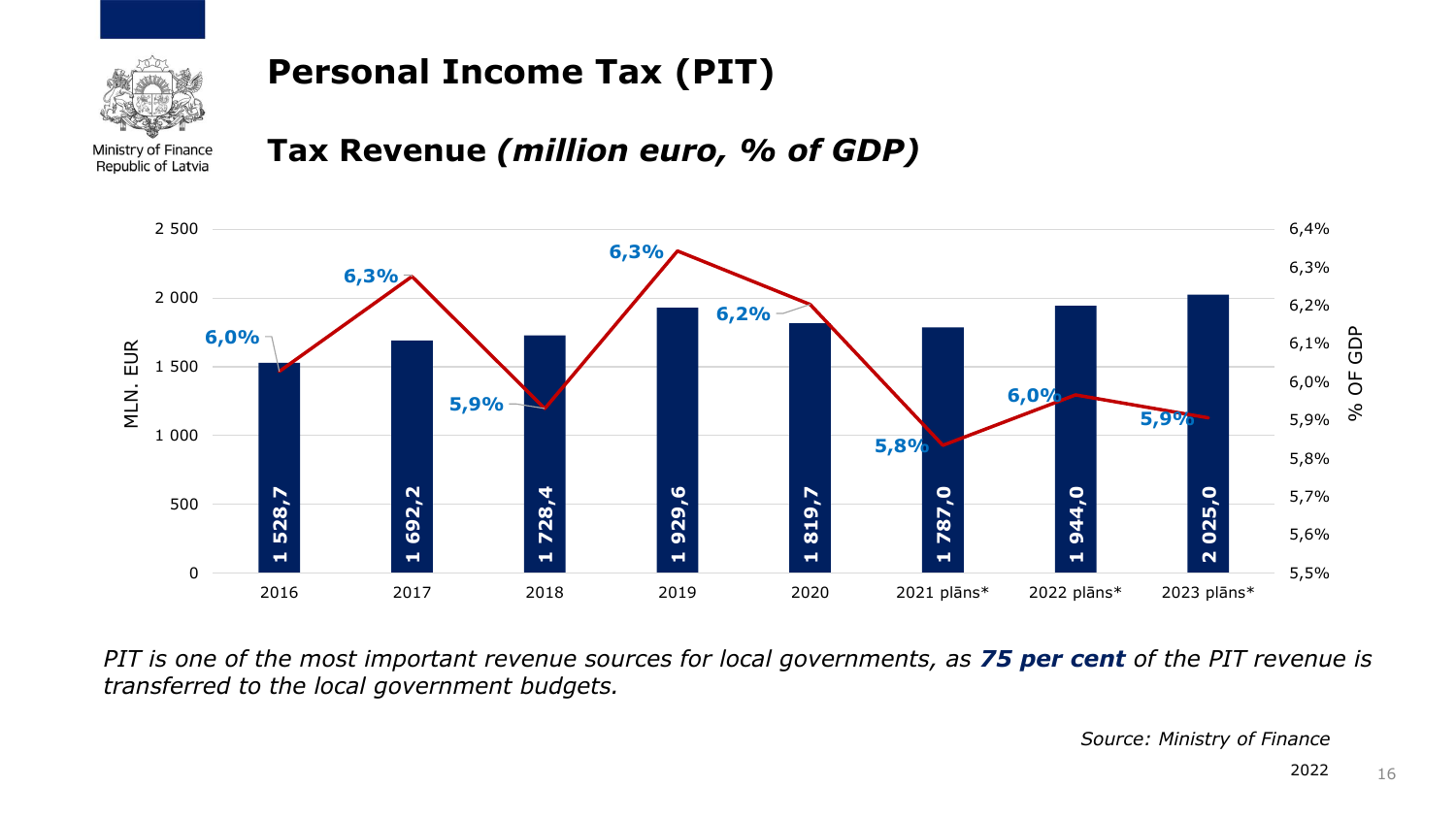

## **Corporate Income Tax (CIT)**

- ➢ Profits gained by a taxpayer are not taxed until its distribution. **CIT at a 20 per cent** rate is paid from the profits distributed (calculated dividends, payments treated as dividends and deemed dividends) and deemed profit distributions (expenses not related to economic activity etc.);
- ➢ CIT rate is 20 per cent on the gross distributed amount or **20/80** on the net income, namely, base subject to CIT has to be divided by a coefficient 0.8. Whereas, the recipient of dividends – a natural person shall not pay personal income tax from the above-mentioned dividends.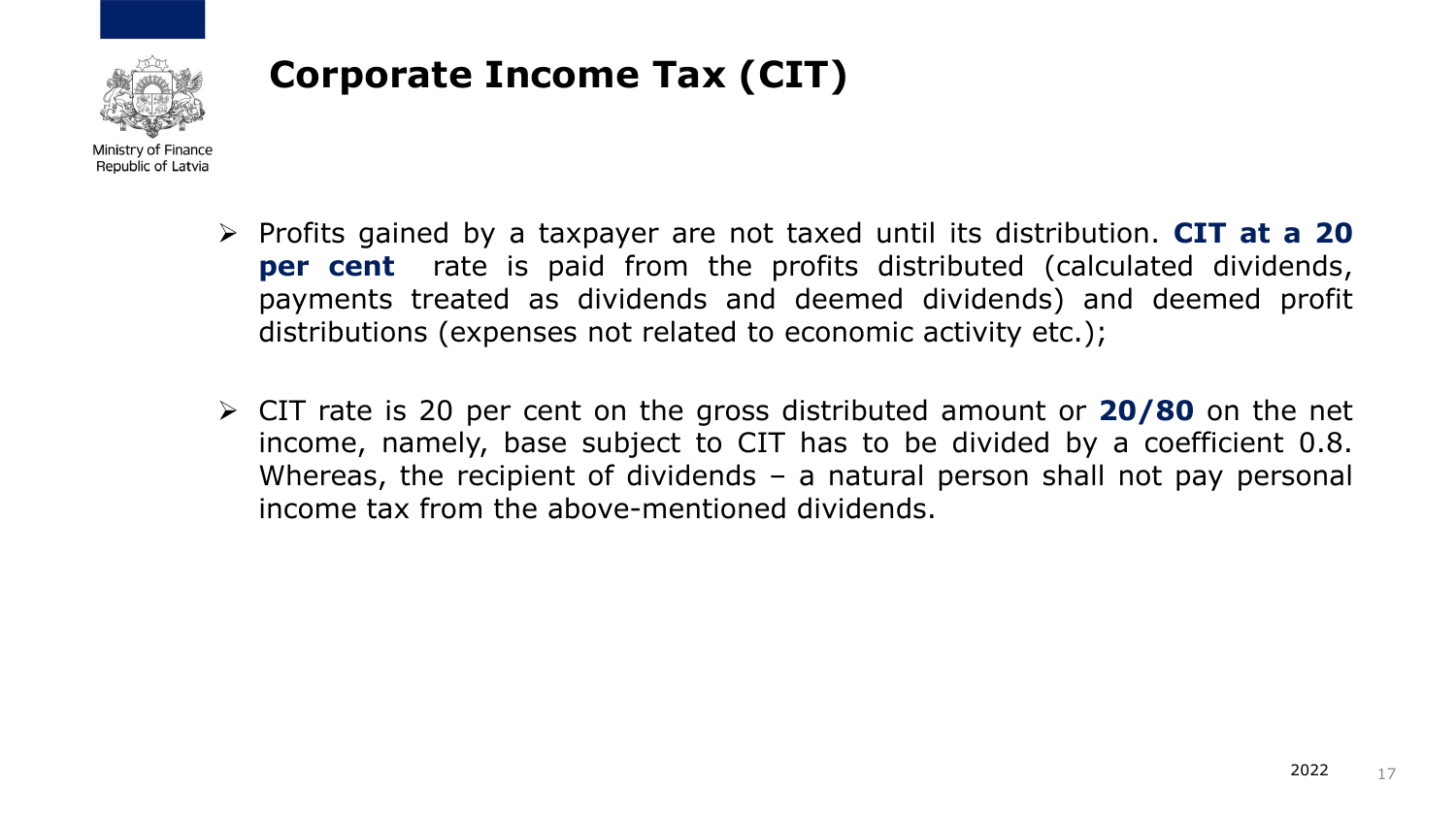

# **Corporate Income Tax (CIT)**

Ministry of Finance Republic of Latvia

CIT regime is applied to distributed profits and deemed profit distributions provided that the profits are gained after 1 January 2018.

#### Distributed profits shall include:

- ➢ *calculated dividends, incl. extraordinary dividends;*
- ➢ *payments treated as dividends;*
- ➢ *deemed dividends (part of profits for which share capital is increased (CIT not withheld) and which is taken out by reducing share capital).*

#### Deemed profit distributions shall include:

- ➢ *expenses not related to economic activity (incl. representation and personnel sustainability expenses exceeding 5 per cent in total of the gross salary fund);*
- ➢ *doubtful debts;*
- ➢ *disproportionate interest payments;*
- ➢ *loans to related persons;*
- ➢ *transfer pricing adjustments (transactions with related persons which do not correspond to the market value);*
- ➢ *benefits granted to the employees of the permanent establishments or board members;*
- ➢ *liquidation quota;*
- ➢ *the value of the assets transferred to another person in the reorganisation process, except in the cases specified in Section 18 of the Enterprise Tax Law;*
- ➢ *the value of the asset which is transferred by the taxpayer (incl. the permanent establishment of the non-resident in Latvia) to its permanent establishment or main undertaking abroad for the performance of economic activity, if, as a result of the transfer of the asset, Latvia loses the right to tax the transferred asset;*
- ➢ *the difference that has formed in transactions with artificially formed structures (or the result of hybrid mismatch in accordance with Section 7.1 of the Enterprise Tax Law).* 18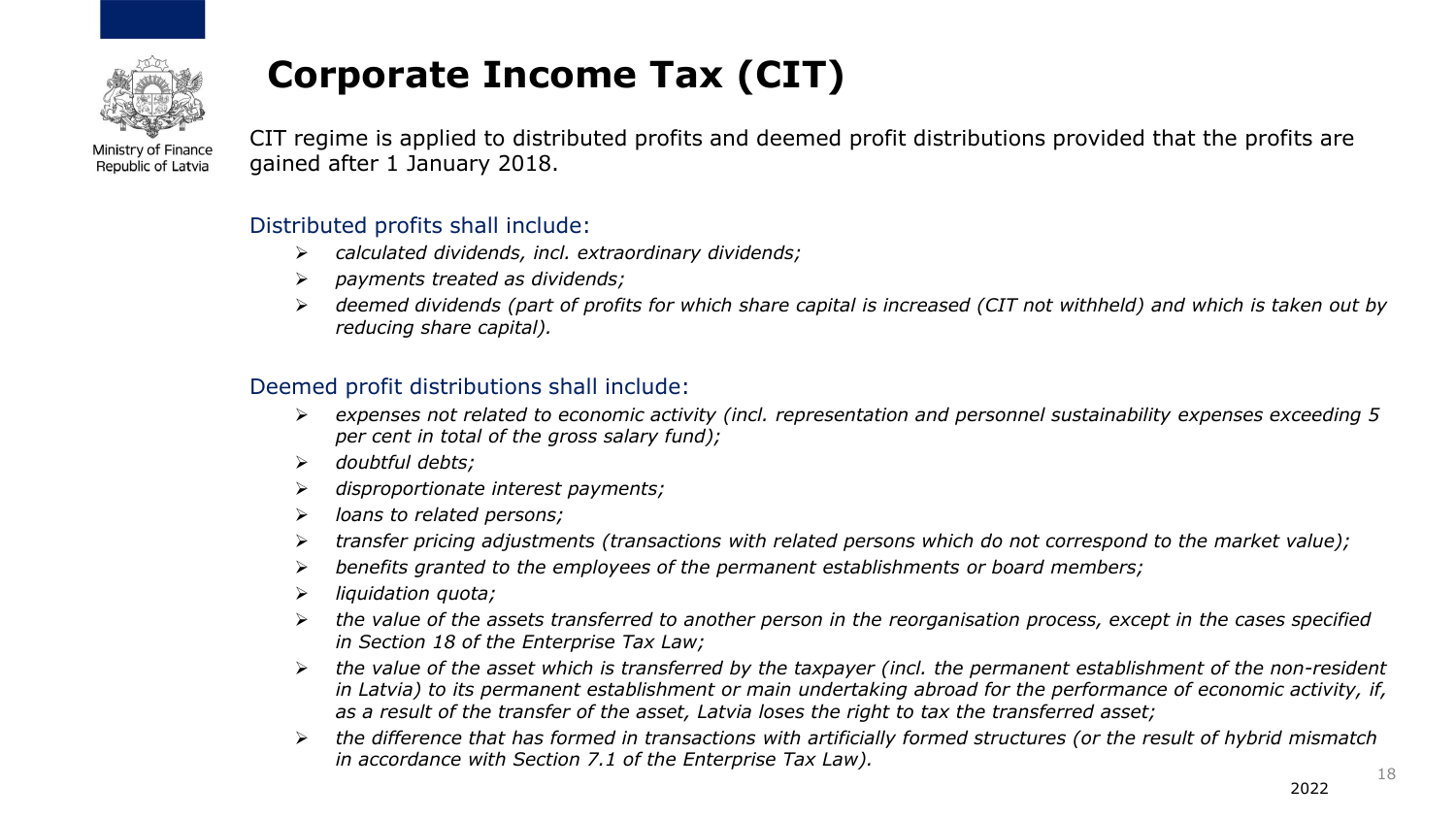

### **Corporate Income Tax (CIT)**

#### **Taxpayers**

➢ Performers of economic activity:

*a) domestic undertakings;*

*b) institutions financed from the state budget whose income from economic activity is not provided in the state budget;*

*c) institutions financed from the local government budget, whose income from economic activity is not provided in the local government budget;*

- $\triangleright$  Foreign commercial companies and other persons deriving income in Latvia (hereinafter — non-residents);
- ➢ Permanent establishments of non-residents.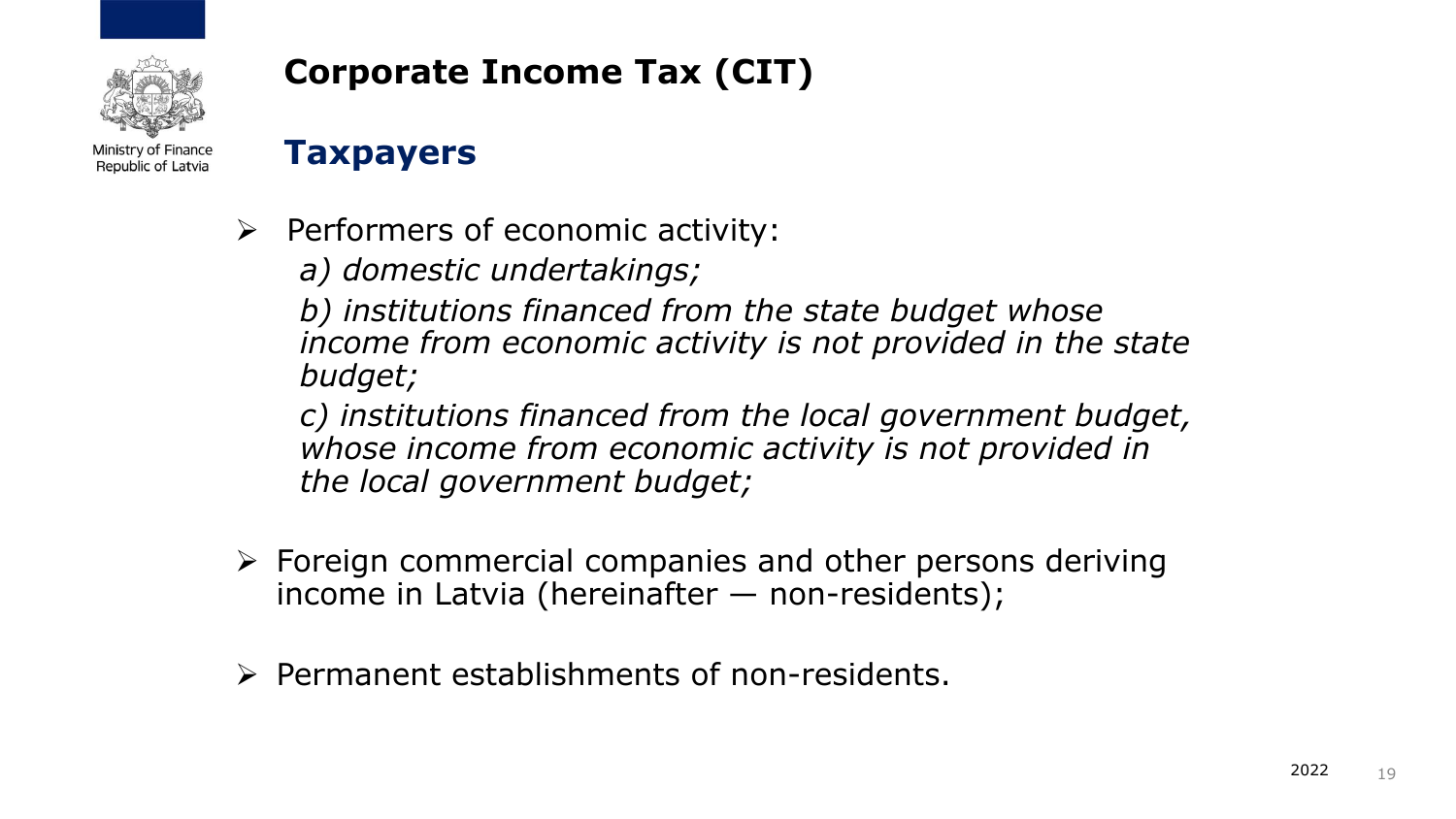

## **Corporate Income Tax (CIT)**

#### **CIT rates applied to payments to non-residents**

CIT shall be withheld from the following payments made to non-residents:

- $\triangleright$  remuneration for management and consultancy services 20 per cent rate;
- $\triangleright$  remuneration for alienation of the real property located in Latvia 3 per cent rate;
- $\triangleright$  remuneration for renting or leasing real estate in Latvia 5 per cent rate;
- ➢ payments\* to legal, natural and other persons, which are located, are established or founded in low–tax or no–tax countries or territories – 20 per cent rate.

*\* Any kinds of payments, incl., dividends, interest payments, payments for intellectual property, except for payments for the supplies of goods (if they correspond to the market value) and public securities.*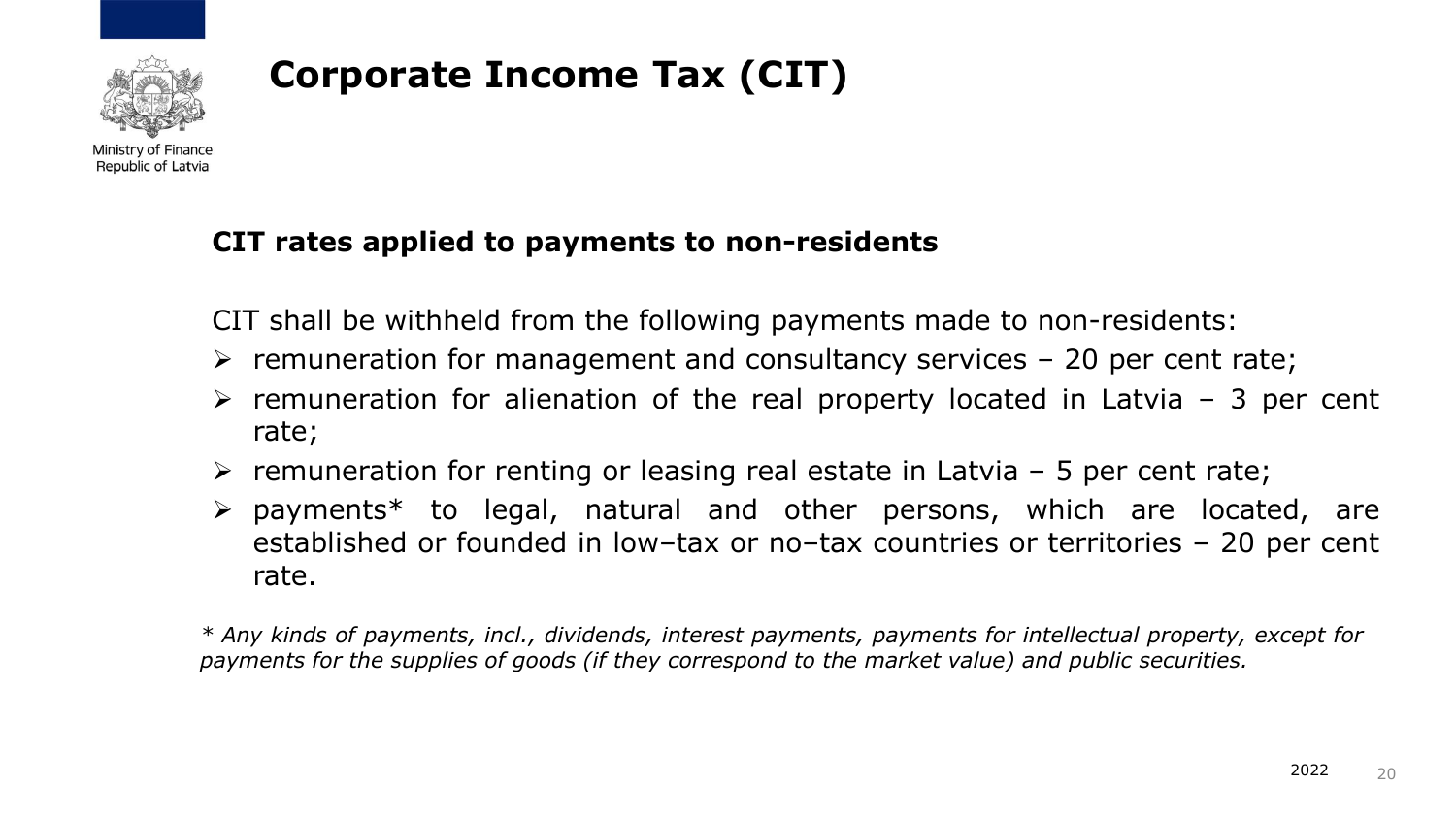

## **Corporate income tax (CIT)**

Period of taxation: *a calendar month*

Declaration of the taxation period shall be submitted to the State Revenue Service until the 20<sup>th</sup> date of the next month following the taxation period, if in the taxation period:

- ➢ *dividends were calculated;*
- ➢ *payments treated as dividends were made;*
- ➢ *deemed dividends were disbursed;*
- ➢ *expenses not related to economic activity were made;*
- ➢ *liquidation quota was disbursed.*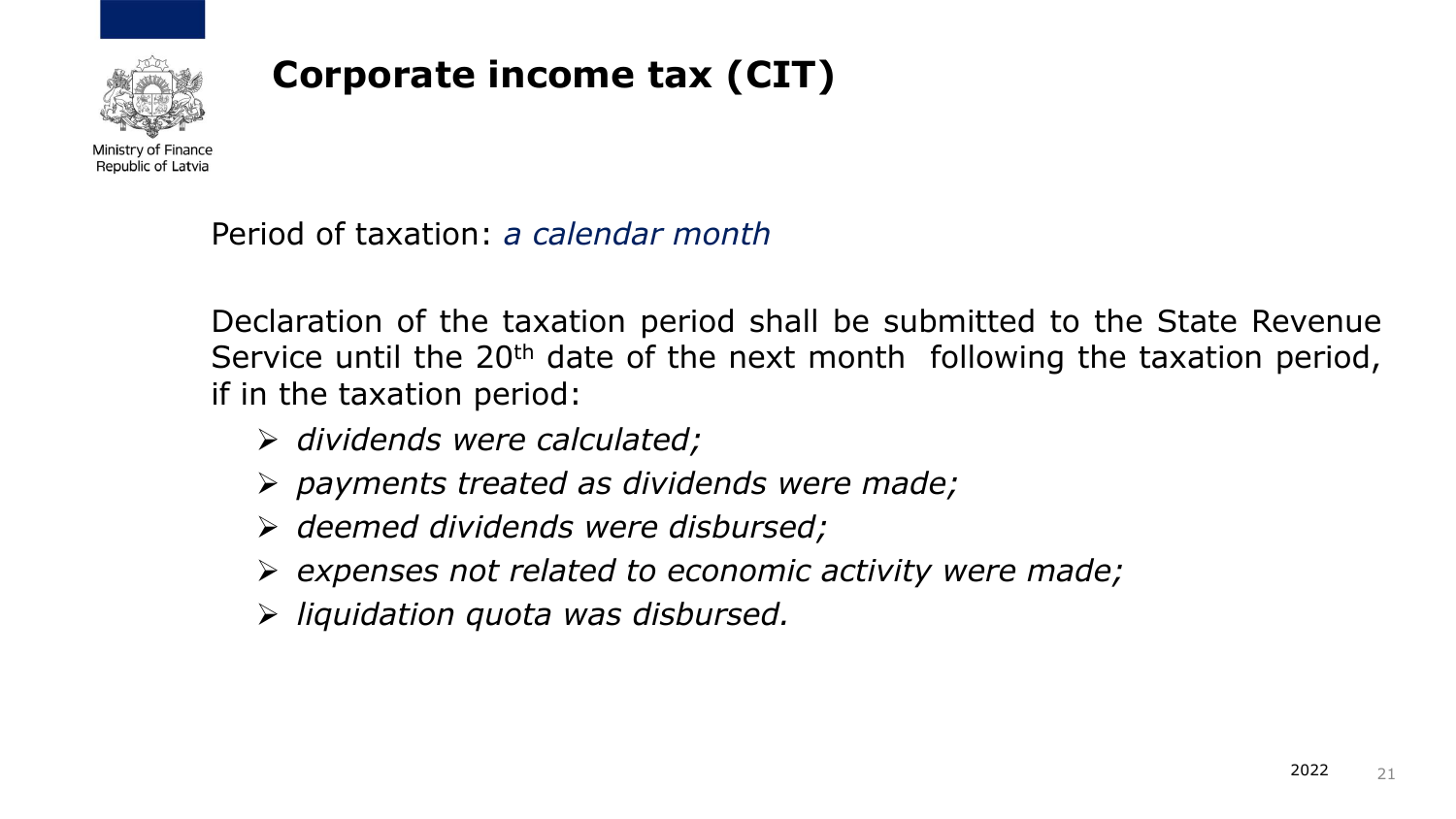

### **Corporate Income Tax (CIT)**

Ministry of Finance Republic of Latvia

#### **Tax Revenue** *(million euro, % of GDP)*



*As of 1 January 2018, a new Corporate Income Tax Law came into force as part of the tax* reform, which provides that CIT is paid at the time of profit distribution, applying a rate of 20 per cent (in 2017, the general CIT rate was 15 per cent which was applied to the taxable income). *As a result, in 2019, CIT tax revenue decreased rapidly and accounted for only 0.5 per cent of total state tax revenue and 0.1 per cent of GDP.*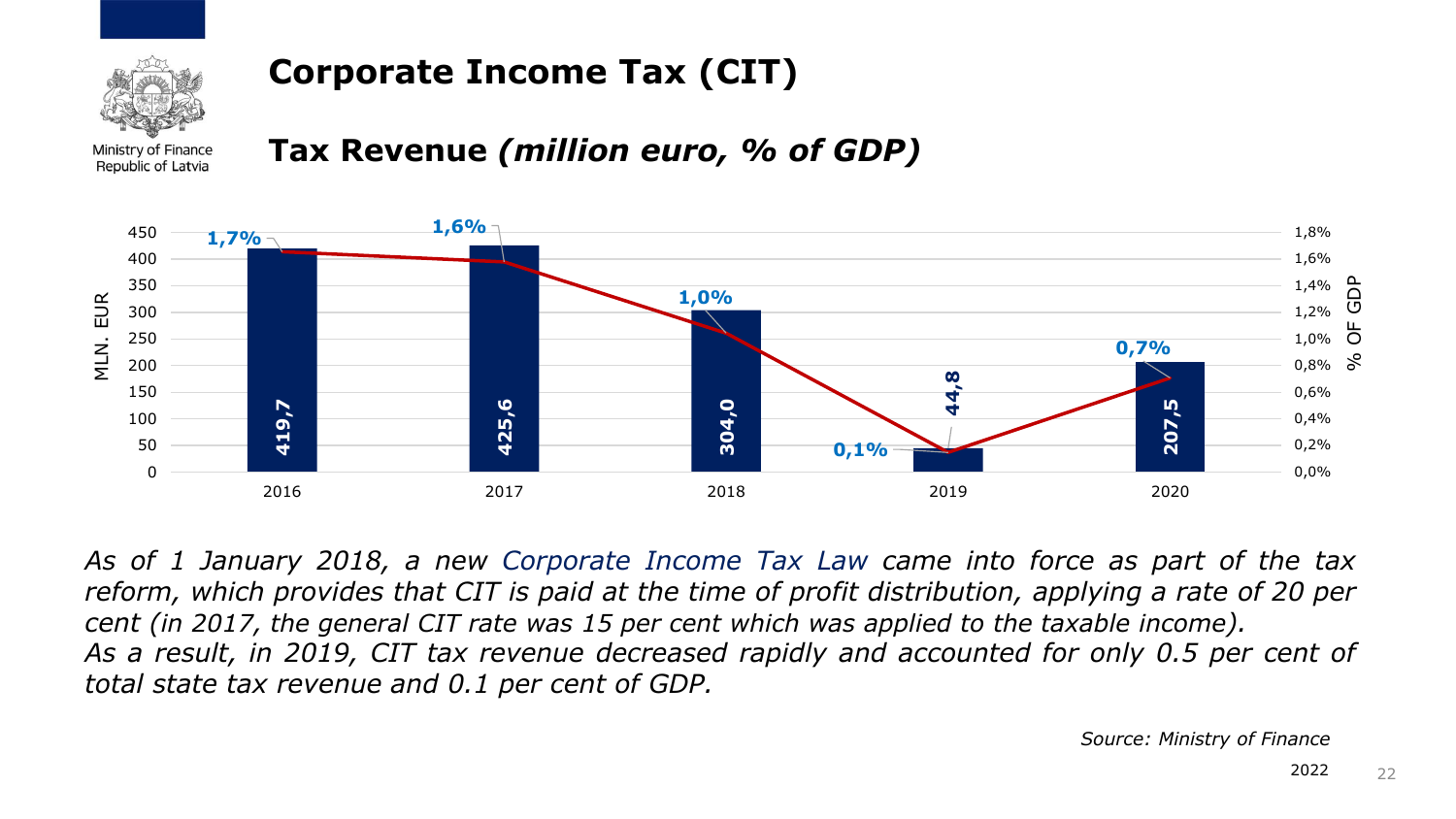

#### The **state social insurance system** is based on **two basic principles**:

- 1. the amount of social insurance services directly depends on the income from which social insurance contributions are calculated;
- 2. there is solidarity between social insurance contributors and recipients of social insurance services - current costs are financed from current social insurance contributions.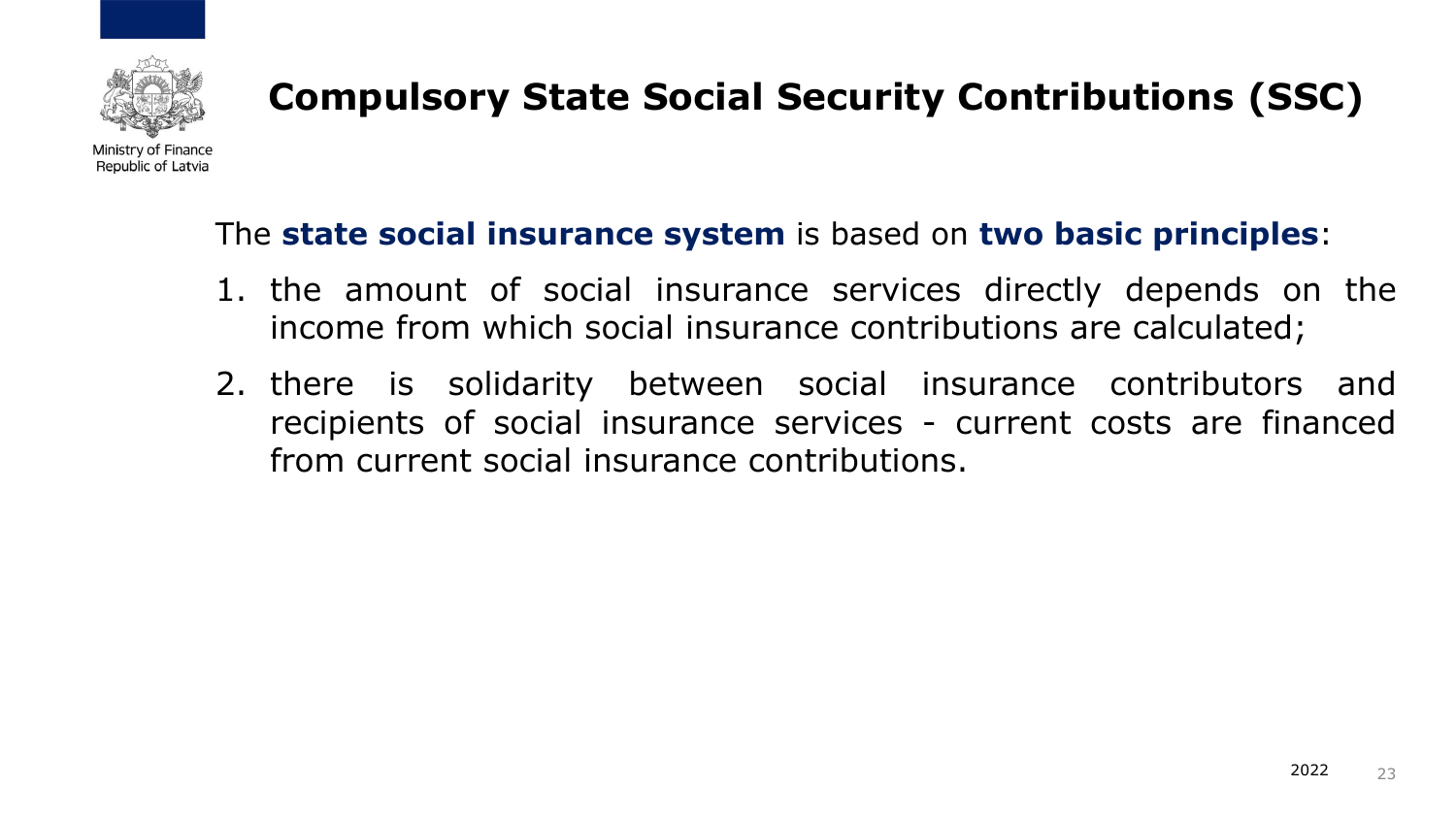

Ministry of Finance Republic of Latvia

#### **Tax Base**

- ➢ Employers' payments to individuals (wage income);
- ➢ Business income of self-employed.

*Health insurance is applicable to all employees and self-employed persons who have actually made the compulsory contributions, incl. for health insurance, except reduced licence fee payers and seasonal agricultural workers income tax payers.*

*For more information, see the [home page of the Ministry of Welfare](http://www.lm.gov.lv/text/875) and the [home page of The State Social Insurance Agency](https://www.vsaa.gov.lv/en/services/for-employees/contributions/)*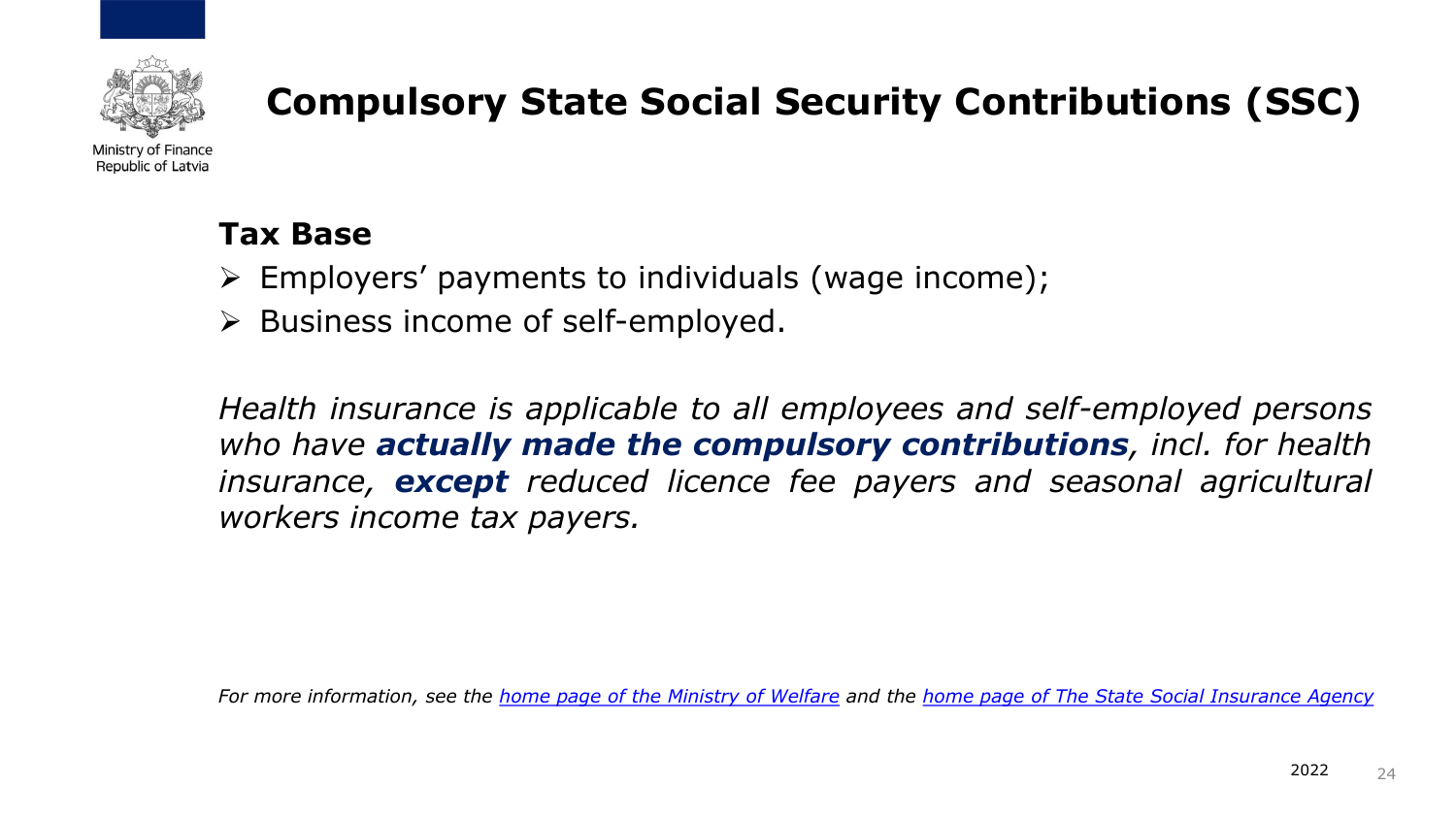

Ministry of Finance Republic of Latvia

|                                                            | 2022   |
|------------------------------------------------------------|--------|
| <b>SSC general rate</b> , including:                       | 34.09% |
| Employers rate                                             | 23.59% |
| Employees rate                                             | 10.50% |
| SSC general rate distribution by types of the state social |        |
| insurance:                                                 |        |
| - Pensions                                                 | 23.91% |
| - Unemployment                                             | 1.60%  |
| - Accidents at work and occupational disease               | 0.66%  |
| insurance                                                  |        |
| - Disability insurance                                     | 2.29%  |
| - Sickness and maternity insurance                         | 3.47%  |
| - Parental insurance                                       | 1.16%  |
| - Healthcare financing                                     | 1.00%  |
| Maximum object of the SSC, euro per year                   | 78,100 |
| Minimum object of the SSC, euro per year                   | 6,000  |

- ➢ The **rate of the SSC**, *if the employee is insured for all types of social insurance*, is **34.09 per cent**.
- ➢ **1 per cent** of the total rate of SSC is transferred for the financing of health care services.
- ➢ Tax rate differs for those taxpayers who are insured for less types of social insurance (self-employed persons, pensioner etc. persons).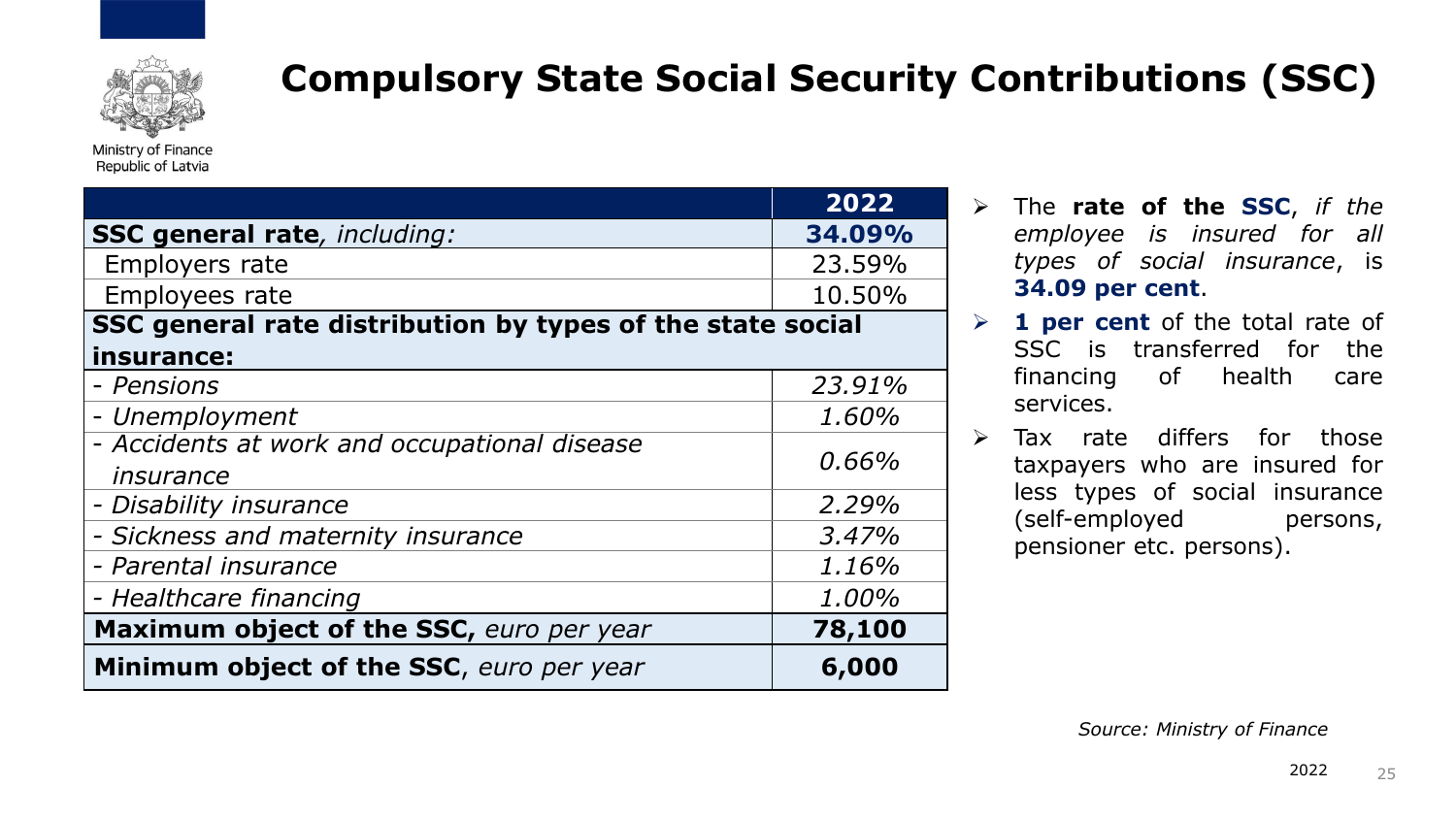

Ministry of Finance Republic of Latvia

#### **Tax Revenue** *(million euro, % of GDP)*



*The compulsory state social security contributions have the largest share in the total tax revenue. In 2020, the revenue of the SSC accounted for 32.3 per cent of the total tax revenue.*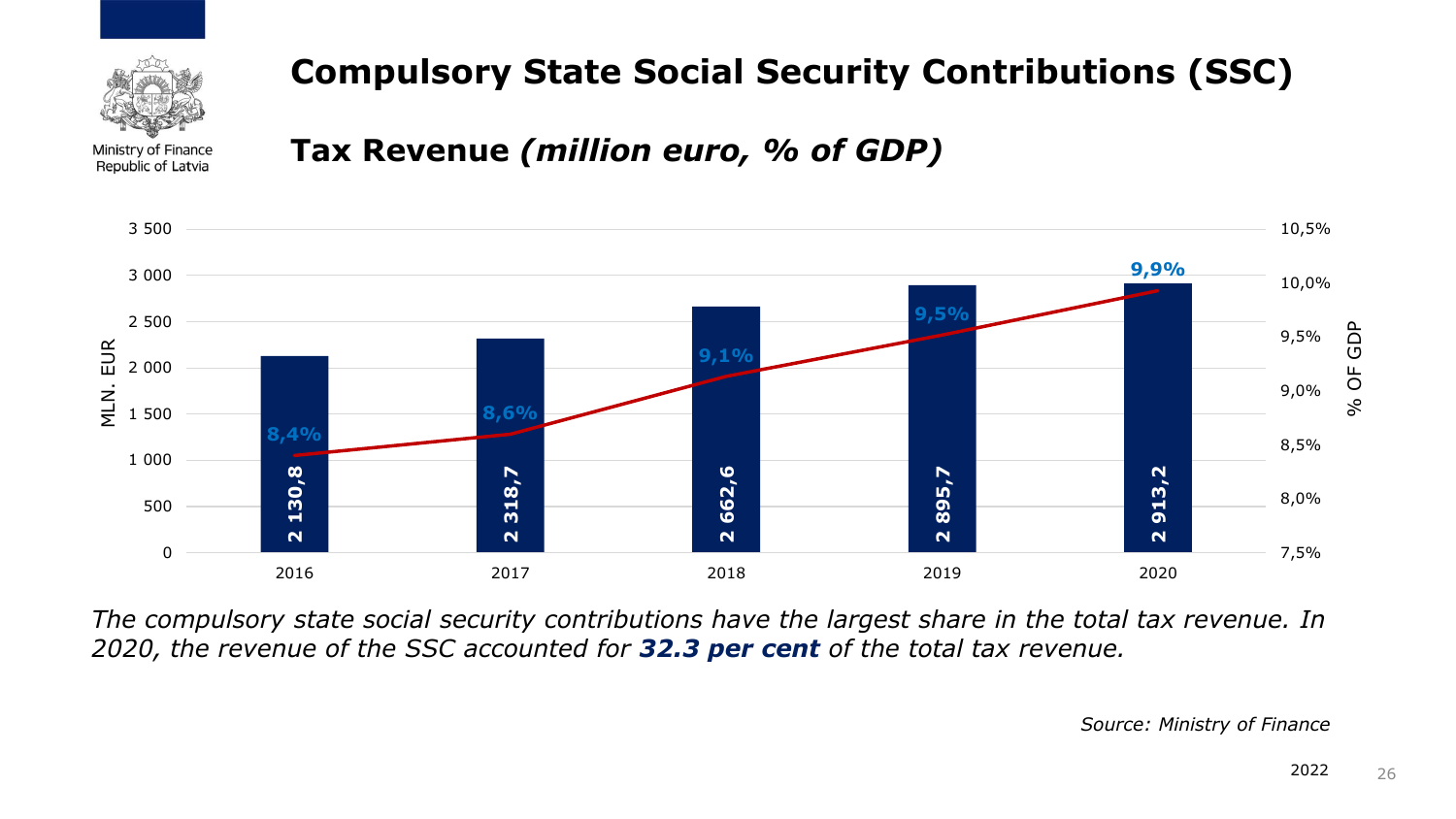

#### **Solidarity Tax**

Ministry of Finance Republic of Latvia

#### **Taxpayers**

Taxpayers are employees, employers and self-employed persons.

#### **Tax object**

A taxable object is income, which exceeds the maximum amount of the object of the SSC.

As from 1 January 2022 the taxable object is income above **78,100** *euro per year* (in 2019 – 2021 above 62,800 *euro per year*).

*For more information, see [home page of The State Social Insurance Agency](https://www.vsaa.gov.lv/en/services/for-employees/contributions/)*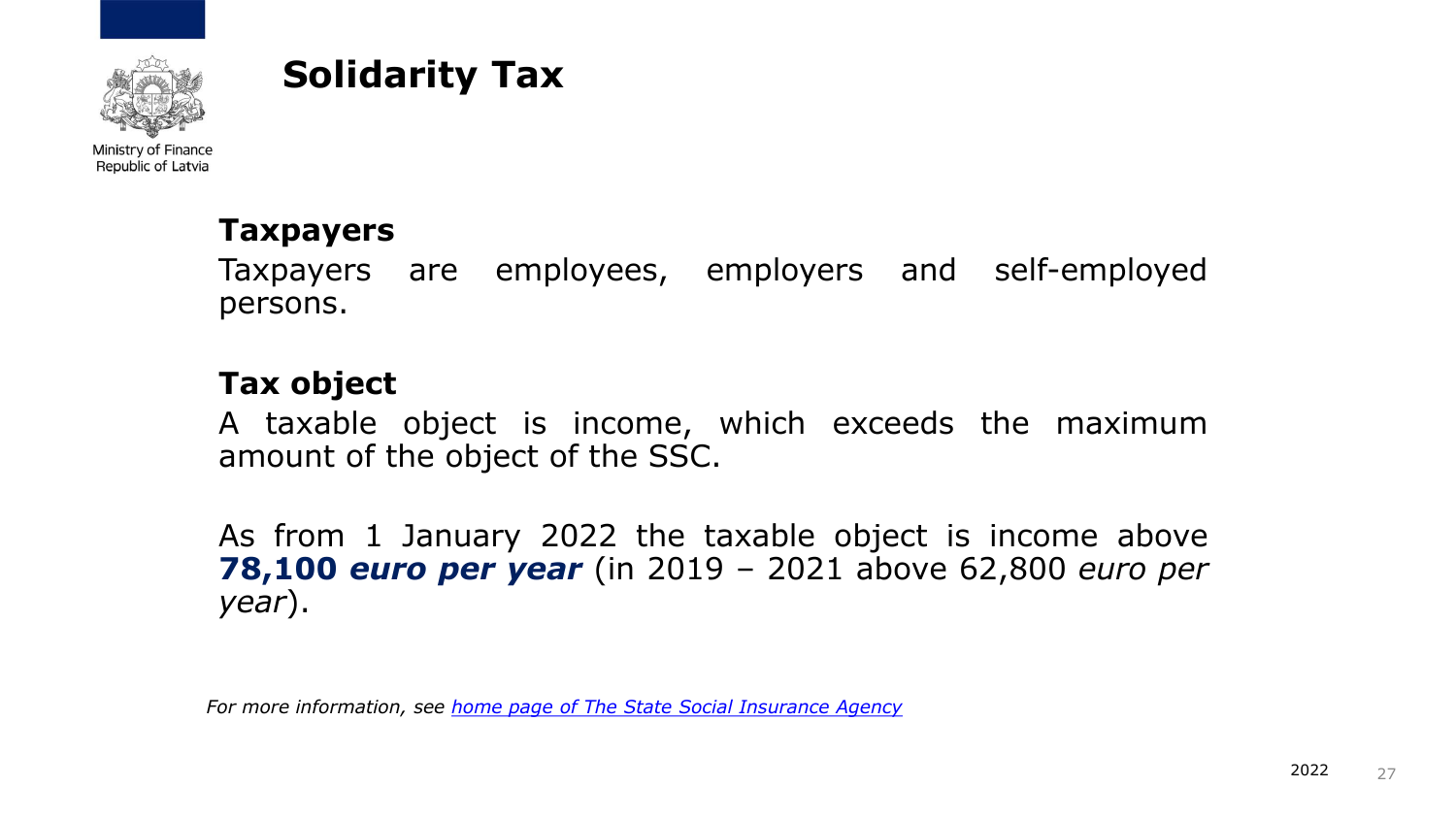

## **Solidarity Tax**

Ministry of Finance Republic of Latvia

The tax is allocated as follows:

|                                        | 2022                |
|----------------------------------------|---------------------|
| <b>Solidarity tax, including:</b>      | 25% <sup>1</sup>    |
| healthcare financing                   | $1\%$               |
| PIT part <sup>3</sup>                  | 10%                 |
| payment to the state special<br>budget | $14\%$ <sup>2</sup> |

- *1 The solidarity tax rate is 25 per cent, but in the current year the SSC rate is applied.*
- *2 From 2019, 14 per cent of the solidarity tax are transferred to the state pension special budget, which is registered in the taxpayer's personal account in accordance with the Law On State Pensions.*
- *3 10 per cent of the solidarity tax are transferred to the PIT distribution account. Which ensures that by the sumbission of the annual income declaration and recalculation of PIT by applying the highest PIT rate (31 per cent), for the solidarity taxpayers the calculated tax payable to the budget will be equivalent to the already paid tax part of the PIT and solidarity tax. Source: Ministry of Finance*

#### ➢ **Taxation period**

Calendar year for which the maximum amount of the object of the SSC is laid down in the Law *On State Social Insurance*.

#### ➢ **Tax rate**

As from 1 January 2021 the tax rate is **25 per cent**.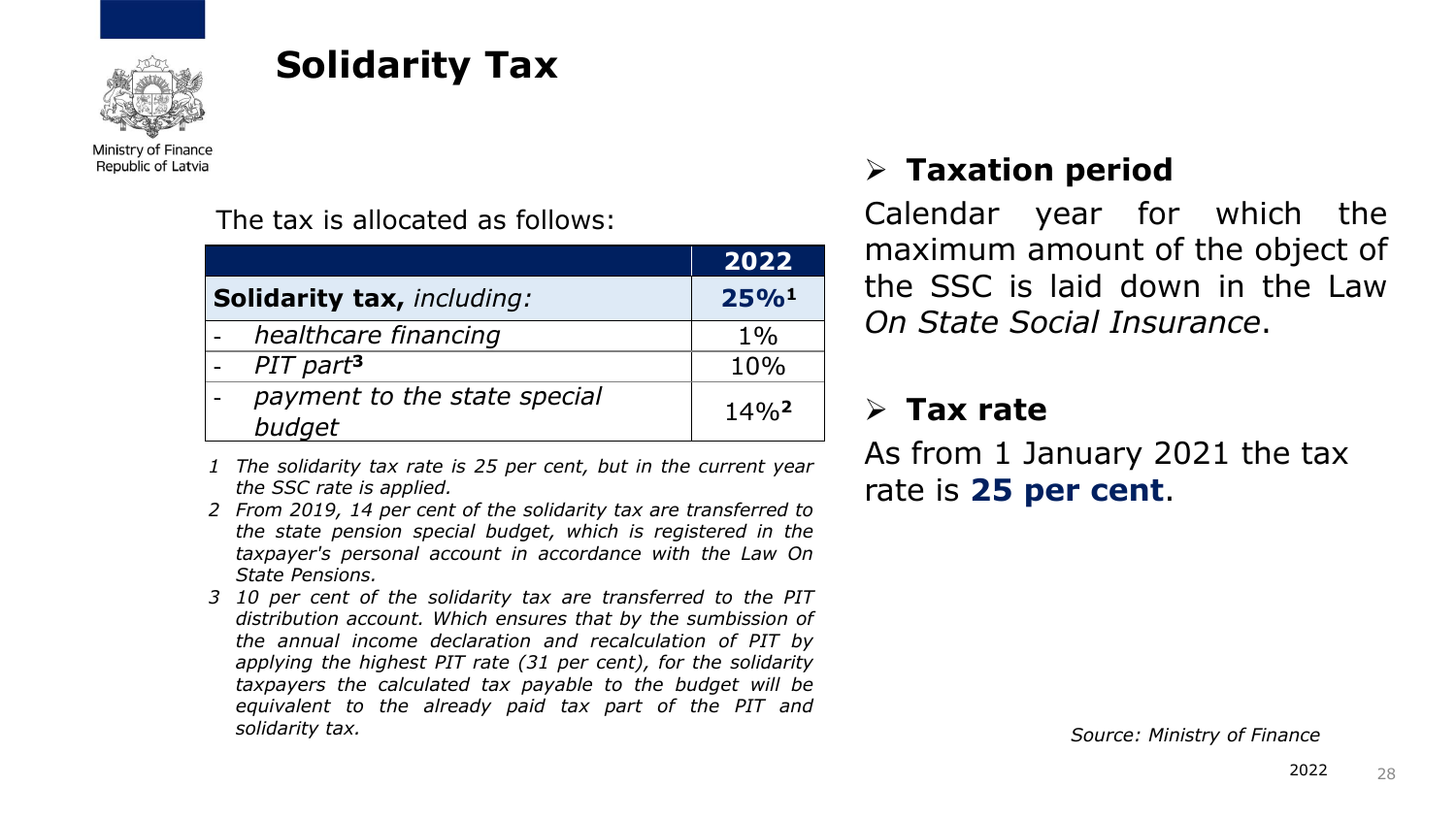

## **Micro-enterprise Tax**

Ministry of Finance Republic of Latvia

The following persons may become a **micro-enterprise taxpayer** if they are not registered as value added tax (VAT) payers:

- $\triangleright$  an individual merchant;
- $\triangleright$  an individual enterprise;
- $\triangleright$  a farm or fish farm;

 $\triangleright$  a natural person, which is registered in the State Revenue Service as a performer of economic activities;

In order to choose to pay the **micro-enterprise tax** a micro-enterprise shall comply with the following criteria:

- $\triangleright$  the expected turnover will not exceed the VAT registration threshold;
- ➢ the micro-enterprise is not a registered VAT payer and does not intend to become a registered VAT payer until reaching the VAT registration threshold (if the microenterprise becomes or has to become a registered VAT payer, it shall lose the status of micro-enterprise tax payer from the following year);
- $\triangleright$  at the same time the owner of the micro-enterprise can not pay PIT or the reduced licence fee for income from economic activities.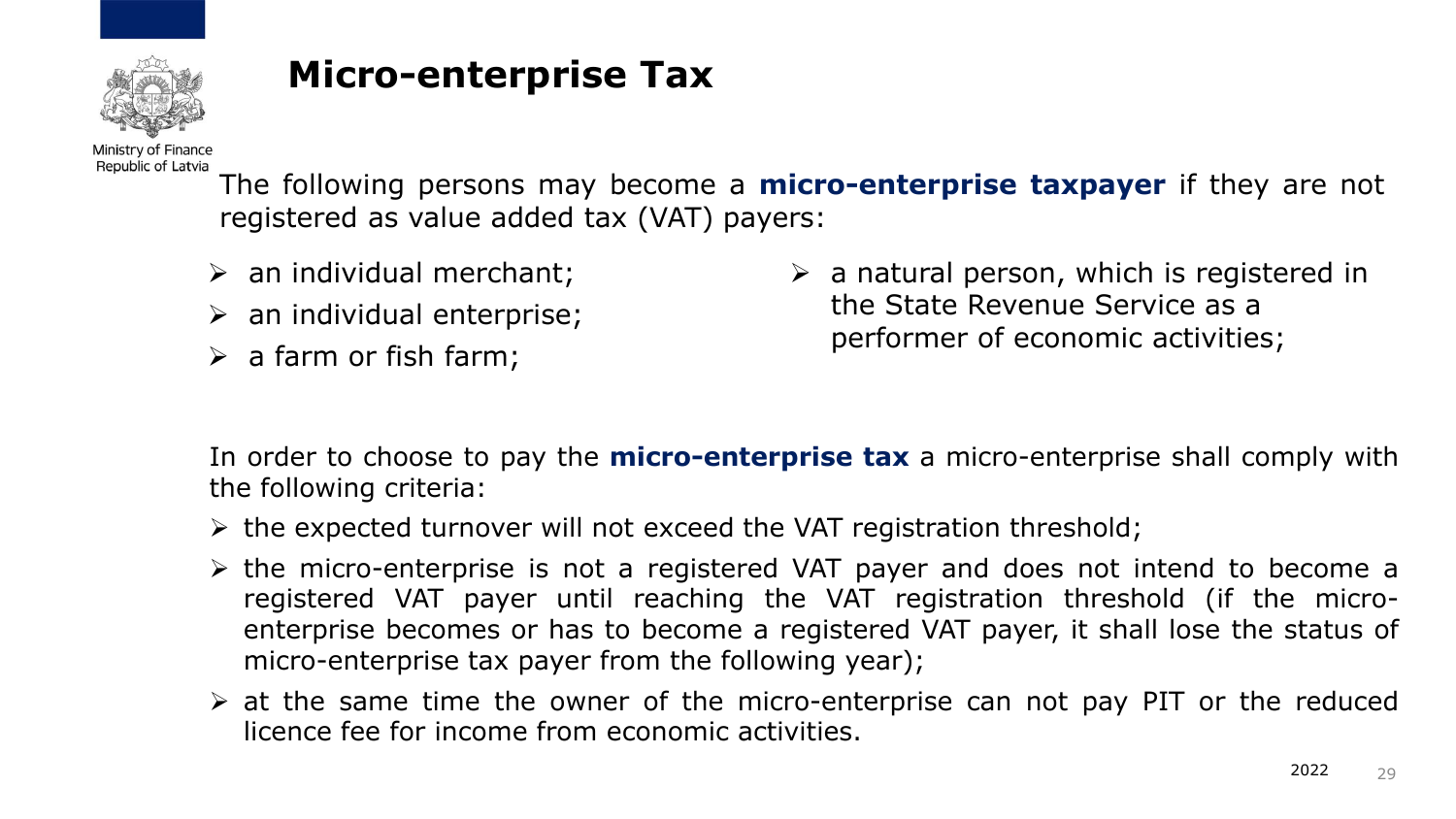

## **Micro-enterprise Tax**

In order to gradually limit the micro-enterprise tax regime **from 2021**, the micro-enterprise tax can be applied only to one person – the owner of micro-enterprise.

After 2021 the employee of a micro-enterprise is taxed and insured as an employee under the general procedure.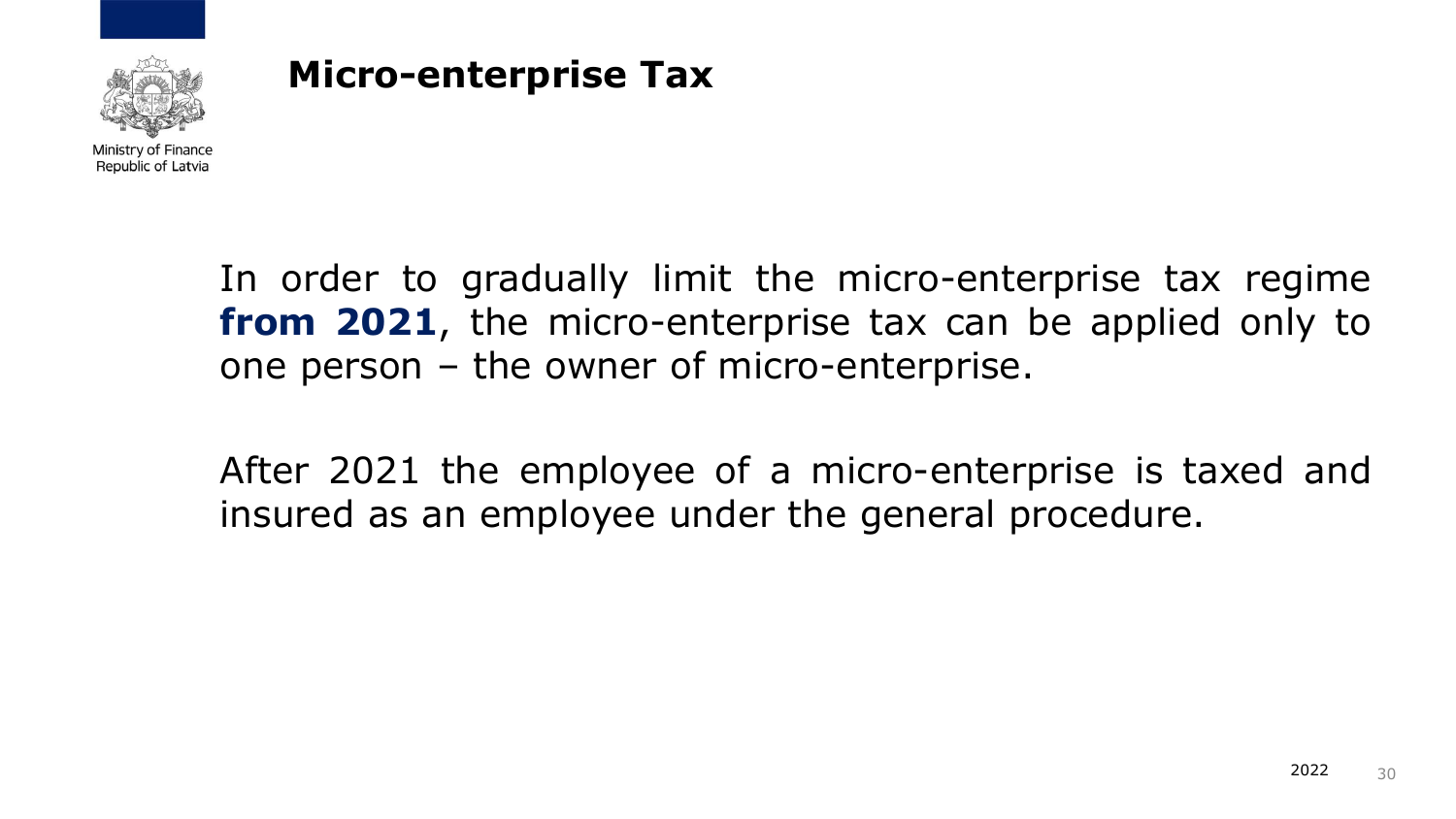

## **Micro-enterprise Tax**

#### **Micro-enterprise Tax Includes:**

- ➢ **80 per cent** compulsory state social security contributions;
- ➢ **20 per cent** personal income tax.

**As of July 1, 2021** the minimum object of the compulsory social security contributions has been introduced - three minimum wages per quarter for micro-enterprise tax payers.

If the object of the compulsory state social security contributions is smaller than the object of minimum contributions the micro-enterprise tax payer is obliged to make the minimum compulsory contributions in the amount of **10%** for state pension insurance from the difference between the calculated object to the minimum object of compulsory contributions.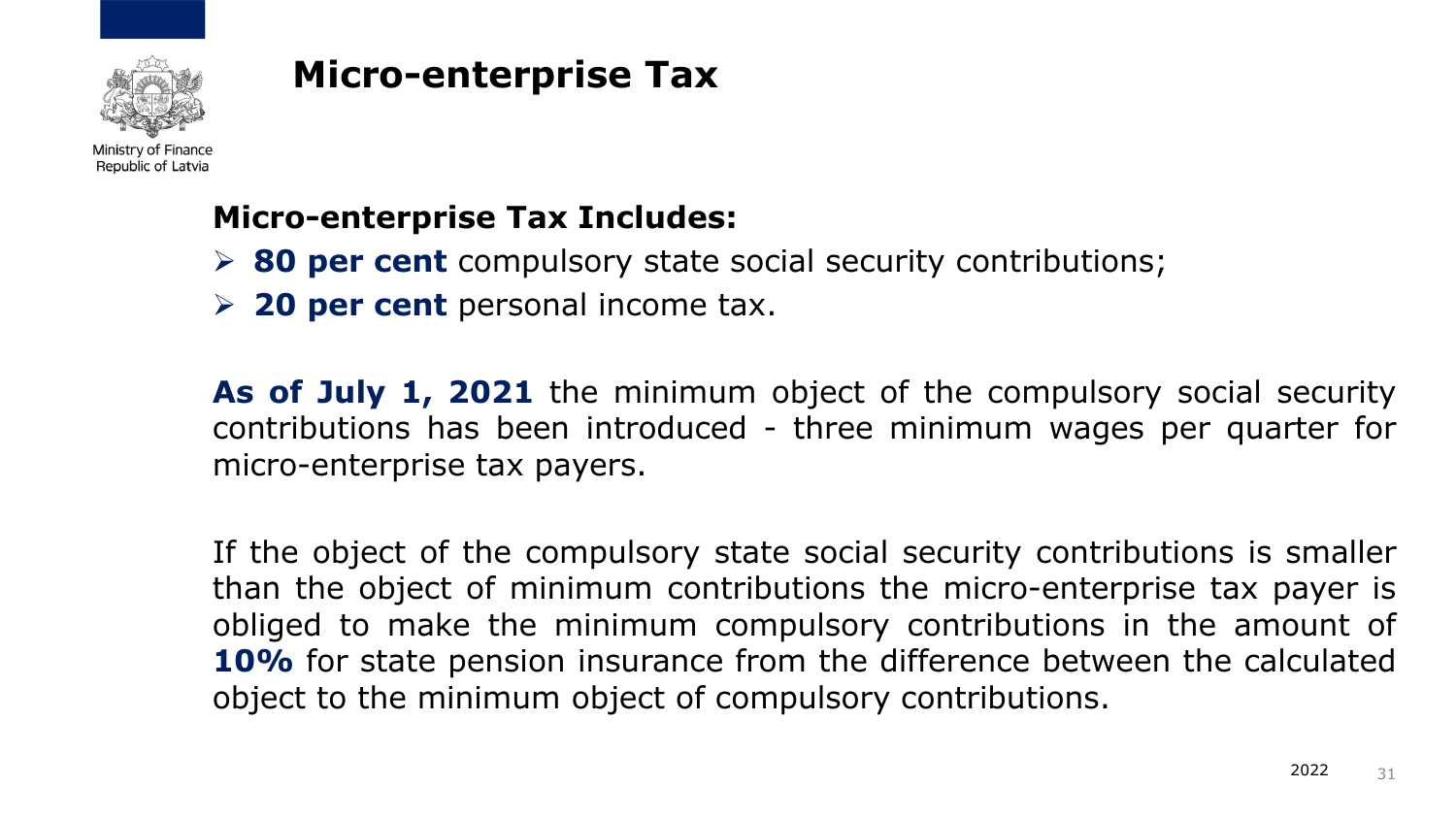

#### **Micro-enterprise Tax**

| Micro-enterprise tax rate                   | 2022 |
|---------------------------------------------|------|
| For turnover up to 25,000 euro per year     | 25%  |
| For turnover exceeding 25,000 euro per year | 40%  |

*Source: Ministry of Finance*

- $\triangleright$  The tax rate for the turnover of a micro-enterprise up to 25,000 *euro* per year is **25 per cent**, and it must meet the previously mentioned criteria.
- ➢ Rate of **40 per cent** applies to the part of the turnover exceeding 25,000 *euro* per year.

*For more information, see the [home page of The State Revenue Service](https://www.vsaa.gov.lv/en/services/for-employees/contributions/)*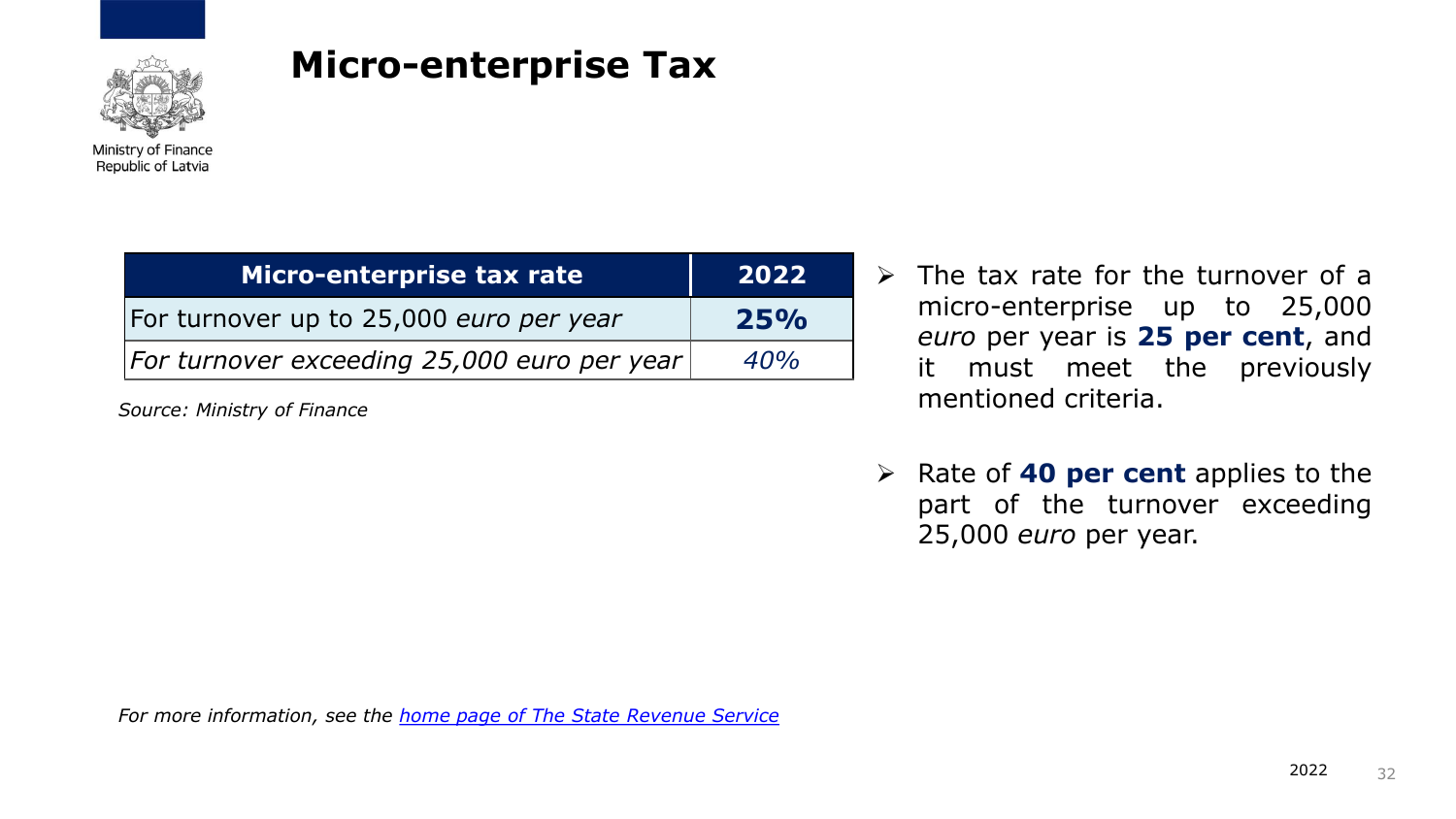

Republic of Latvia

Currently the real estate taxation system includes two taxes:

- ➢ **land tax;**
- ➢ **tax on immovable property.**

The **tax base** is the **cadastral value**.

#### **Tax rates:**

- ➢ land **1.5 per cent** of the cadastral value;
- ➢ buildings used for economic activity, engineering structures **1.5 per cent** of the cadastral value;
- ➢ residential buildings, apartments **0.2 - 0.6 per cent:**
	- 0.2 per cent of the cadastral value not exceeding 56,915 *euro*;
	- 0.4 per cent of the part of the cadastral value exceeding 56,915 *euro*, but less than 106,715 *euro*;
	- 0.6 per cent of the cadastral value exceeding 106,715 *euro*.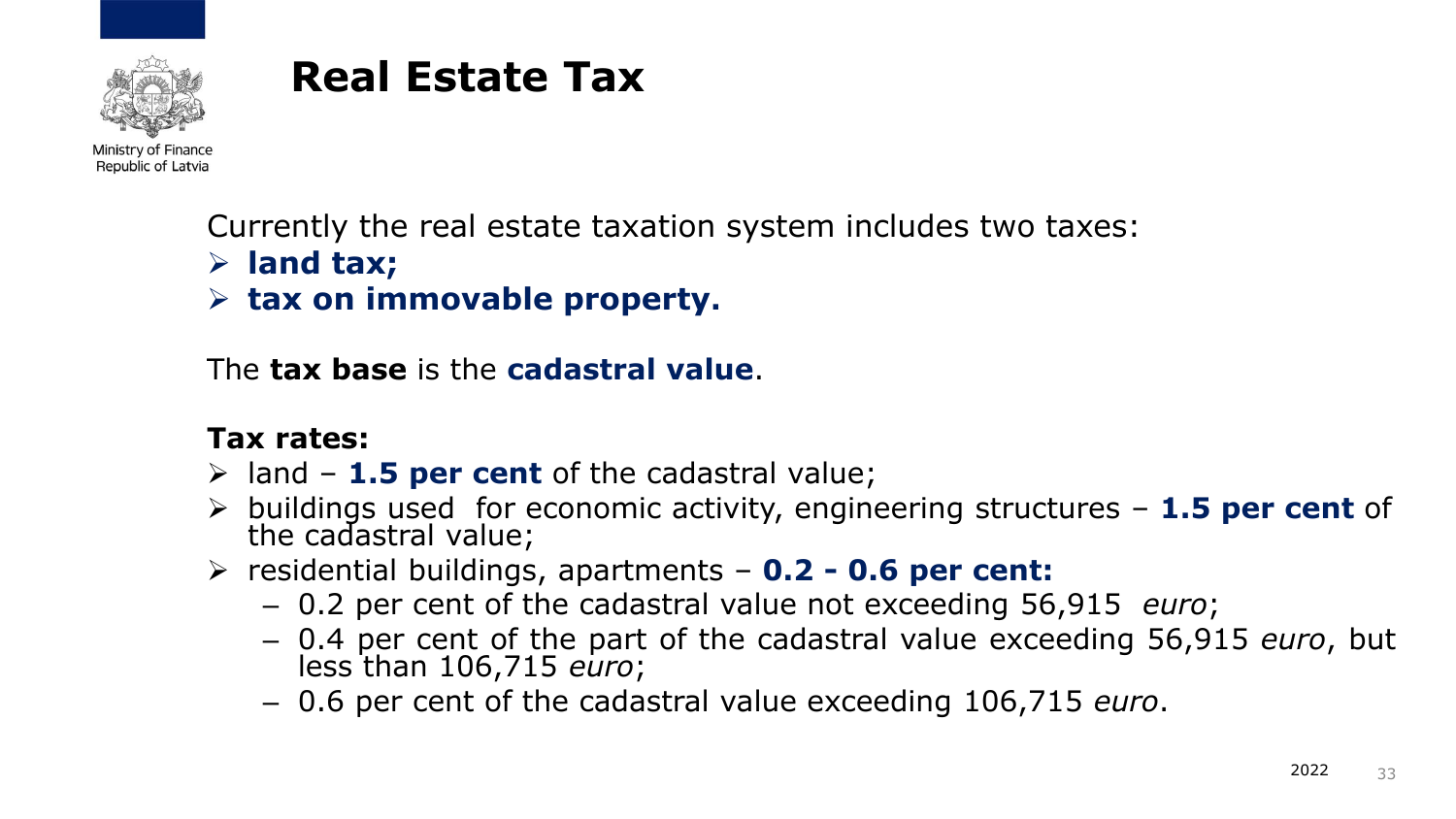

- $\triangleright$  An additional 1.5 per cent tax rate is applicable for uncultivated agricultural land, excluding land that has an area less than one hectare.
- ➢ Special 3 per cent tax rate is applicable for collapsed constructions, constructions degrading the environment or threatening the safety of individuals, if it is determined by the municipality in its binding regulations.
- ➢ The minimum tax payment for each taxpayer in each local government shall be 7 *euro*.
- ➢ Local governments are entitled (by adopting binding regulations) to determine tax rates from 0.2 to 3 per cent. Tax rate exceeding 1.5 per cent shall be determined by local governments only in case, if a real estate is not maintained in accordance with the laws and regulations.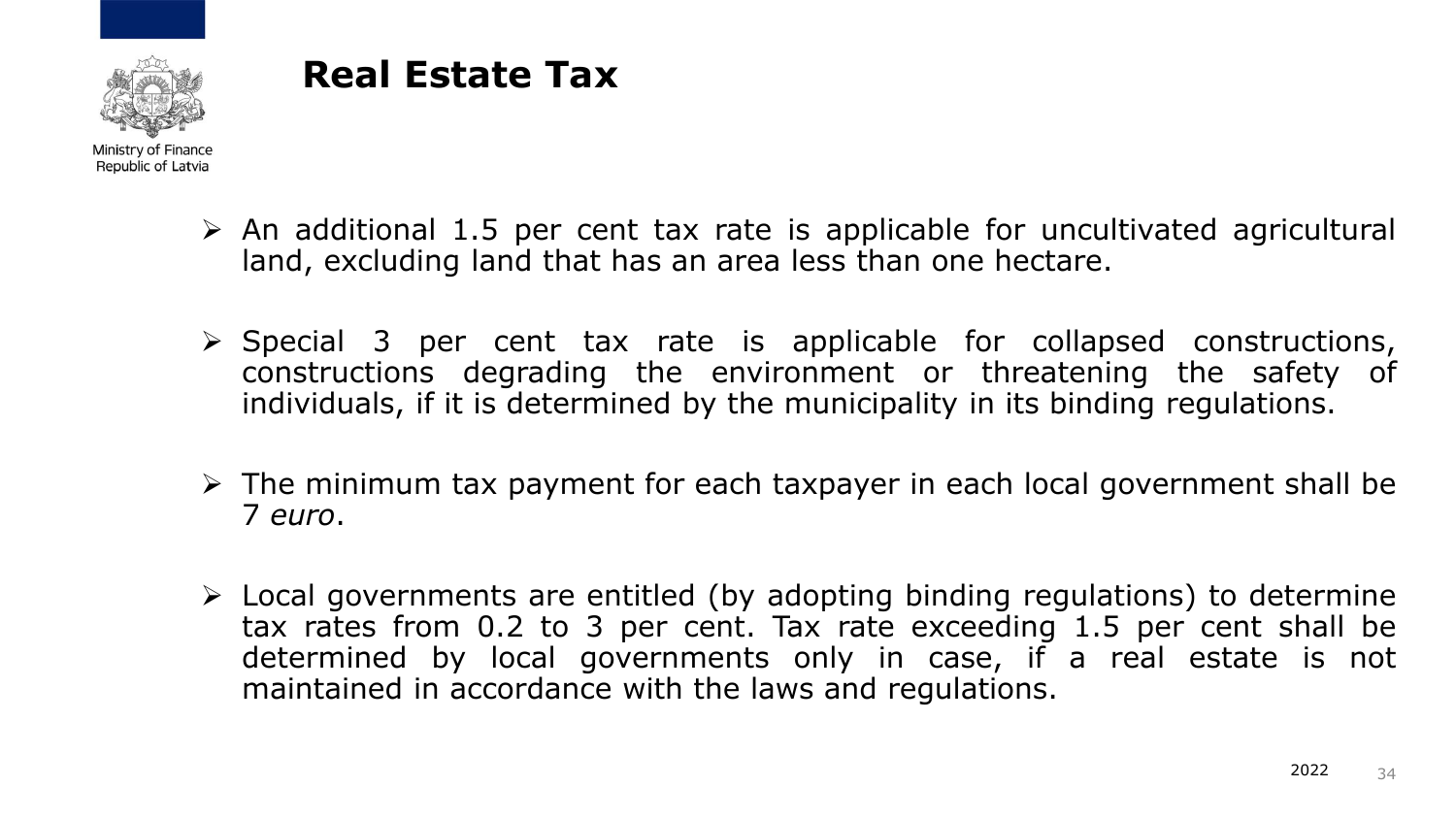

Ministry of Finance Republic of Latvia

# **Reliefs**

The Law on *Immovable property tax* provides the following reliefs:

- ➢ for politically repressed persons (regarding land and residential property)– **50 per cent**;
- ➢ for deprived persons **90 per cent**;
- ➢ for persons with low income up to **90 per cent**;
- $\triangleright$  for large families (with 3 and more children) regarding the residential building or apartment with the land annexed thereto owned by them – **50 per cent, but not more than 500** *euro***.**

*Local governments may issue binding regulations which provide reliefs for separate categories of taxpayers (specific groups of population – pensioners, disabled persons, performers of economic activities etc.) – 25, 50, 75 or 90 per cent.*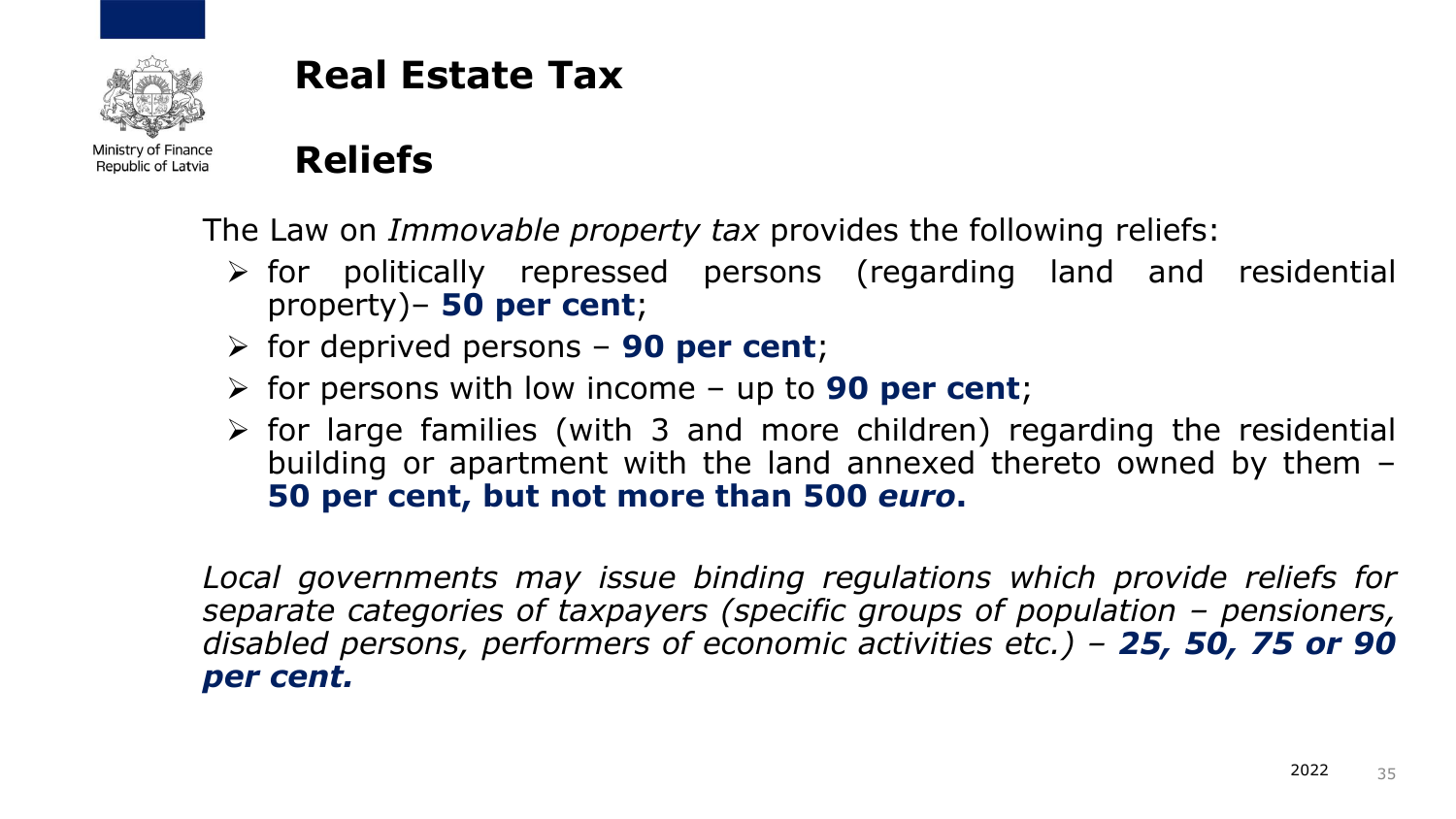

Ministry of Finance Republic of Latvia

#### **Tax Revenue** *(million euro, % of GDP)*



Real estate tax revenue in 2020 accounted for 0.76 per cent of GDP and 2.5 per cent of the total tax *revenue.*

*In Latvia the real estate tax revenue is an important source for local governments.*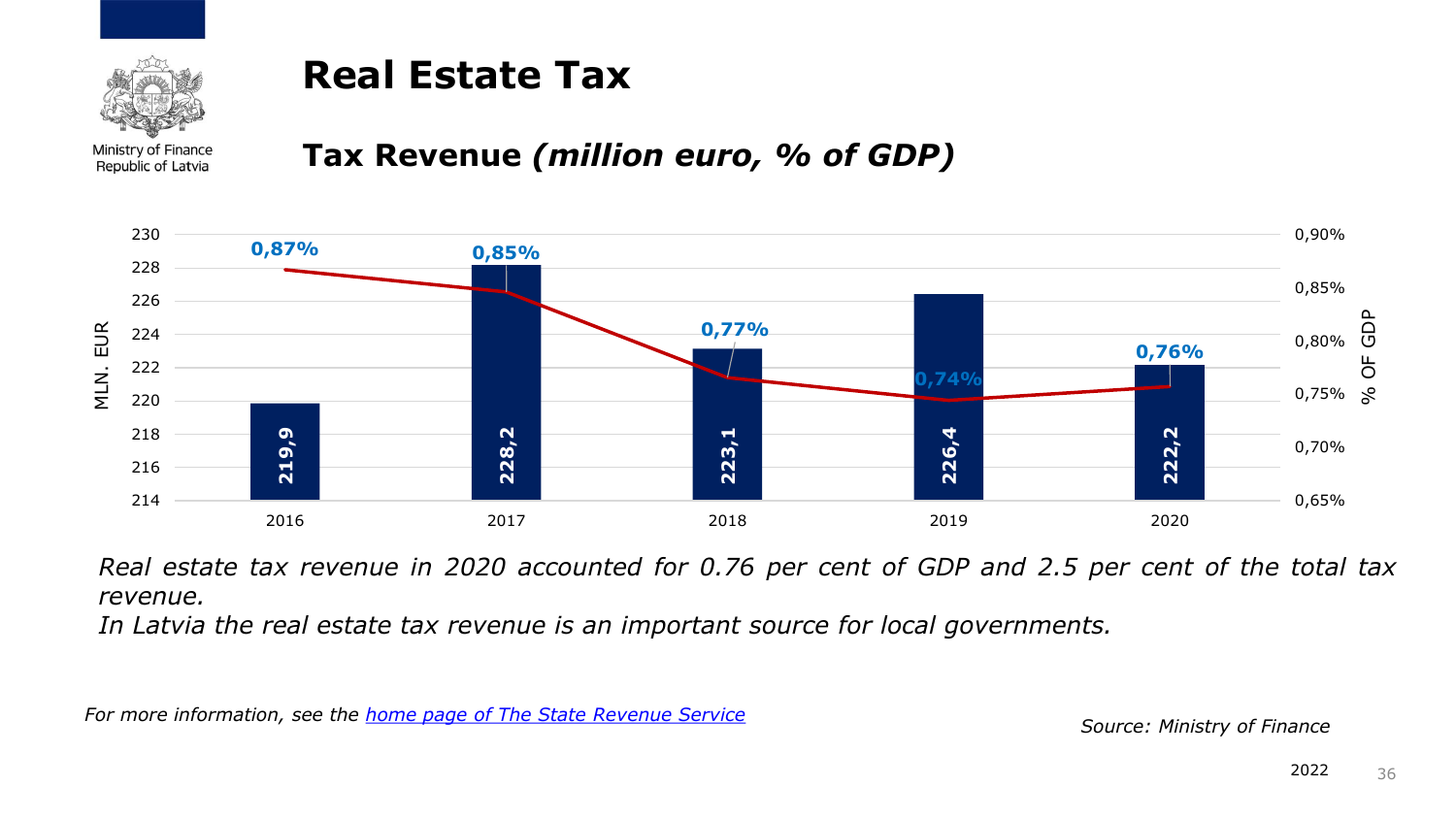

# **3. Indirect Taxes**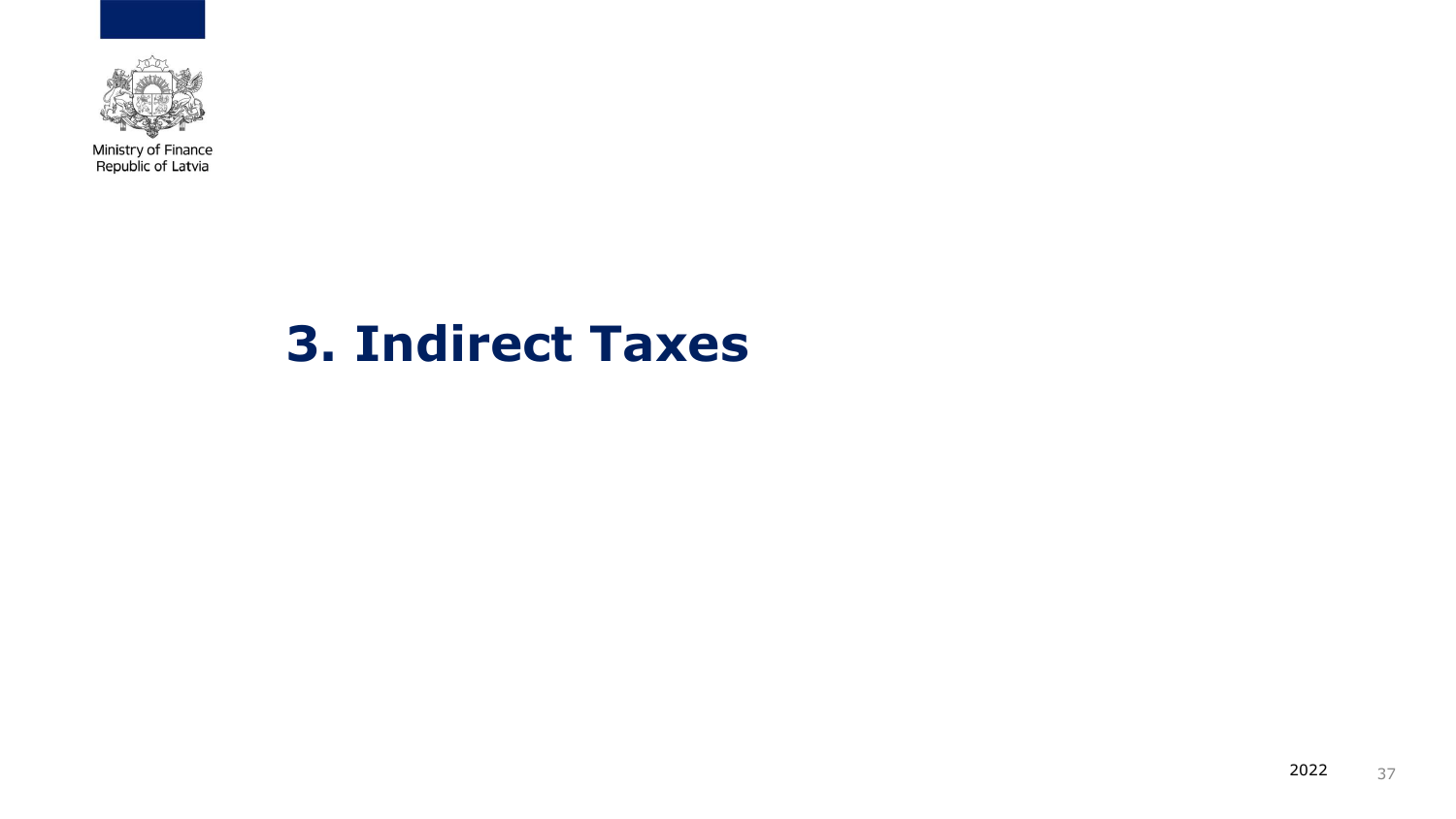

## **Value Added Tax (VAT)**

#### **Taxpayer**

A person who independently performs any economic activity in any place regardless of the purpose or result of this activity

A VAT payer is obliged to register in the VAT register if:

- ➢ the total value of its supplies of goods and services subject to VAT has exceeded 40 000 *euro* during the previous 12 months;
- ➢ the value of the goods subject to VAT purchased in the EU reaches or exceeds 10 000 *euro* in the current calendar year.

#### In 2022 the standard **VAT rate** is **21 per cent** and two reduced VAT rates are in force - **12 per cent** and **5 per cent**.

**0 per cent rate** for the domestic supply of COVID-19 vaccines and *in vitro* diagnostic medical devices and services closely related to those vaccines and devices (applicable from 25 December 2020 to 31 December 2022).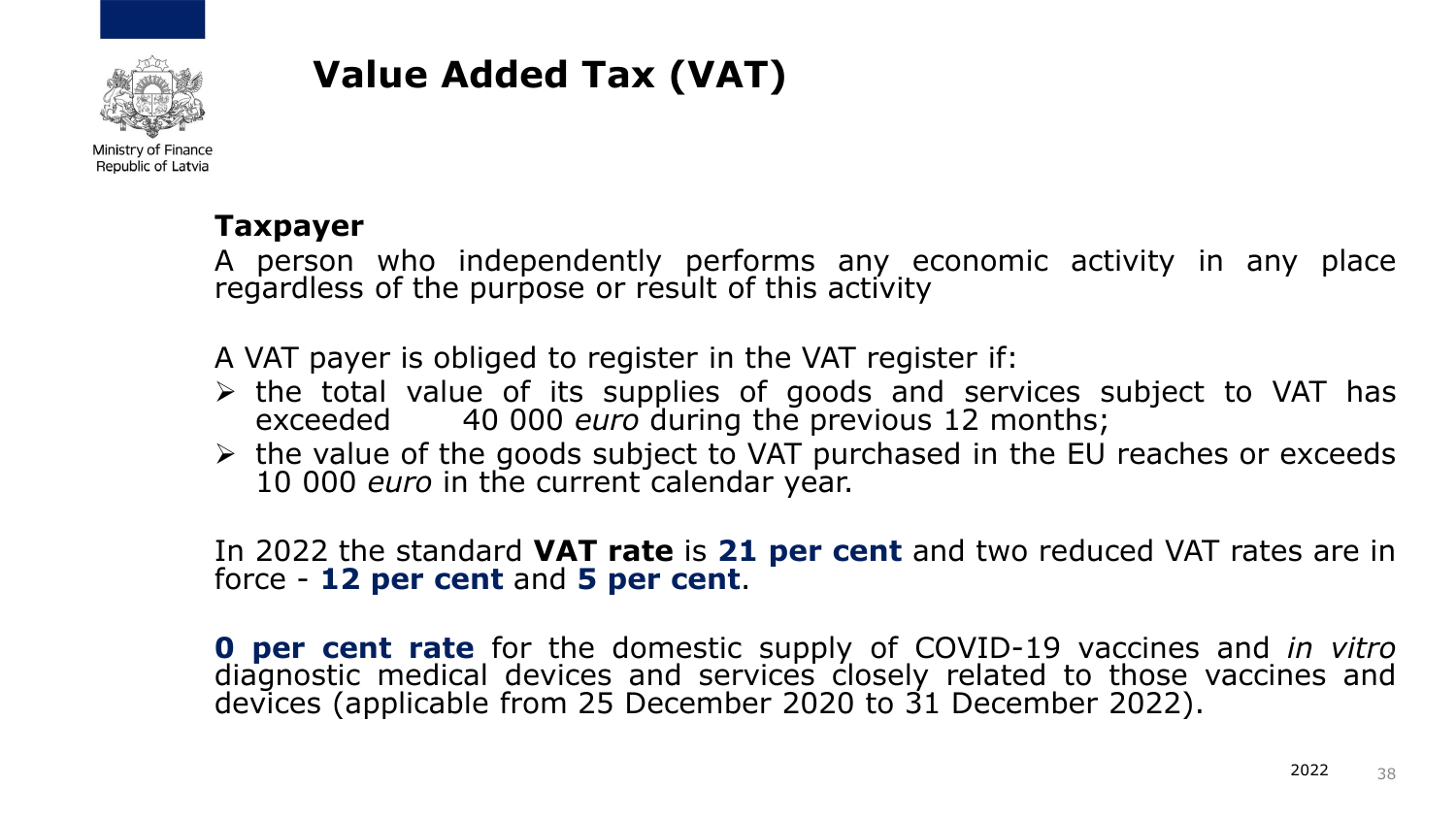

# **Value Added Tax (VAT)**

Ministry of Finance Republic of Latvia

#### **Reduced VAT rate 12% Reduced VAT rate 5%**

- $\triangleright$  medicine and medical devices;
- $\triangleright$  specialized foods for infants;
- ➢ public transport;
- $\triangleright$  accommodation services in tourist accommodation sites;
- $\triangleright$  supplies of thermal energy for domestic needs;
- $\triangleright$  supplies of firewoodwood for domestic needs.

- $\triangleright$  fresh fruits, berries and vegetables;
- ➢ as of 1 January 2022 books, newspapers, magazines, bulletins and other periodicals in printed or electronic form, including books online or for downloading (previously 12%).

#### **Reduced VAT rate 0%**

➢ COVID-19 vaccines and COVID-19 *in vitro* diagnostic medical devices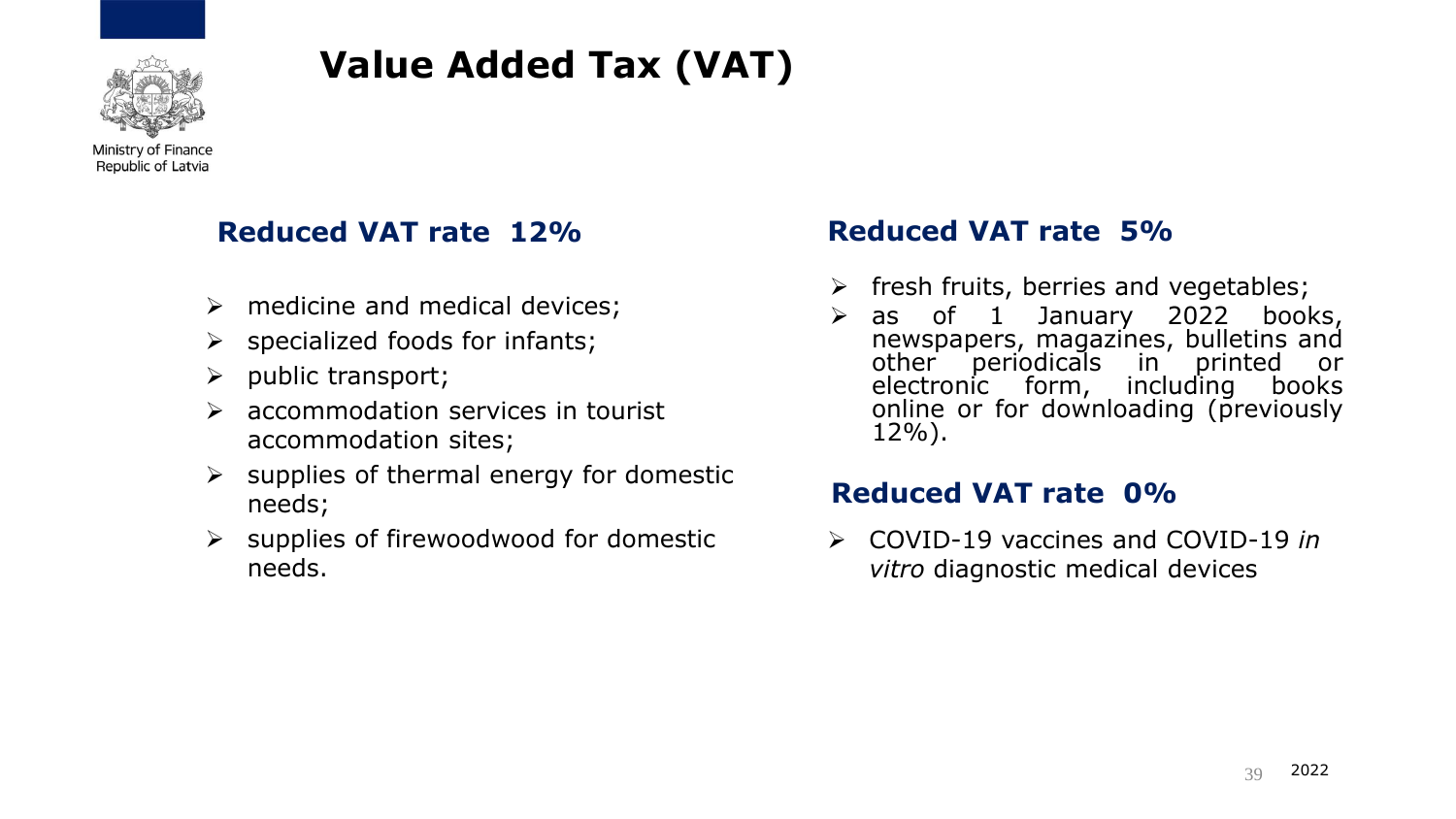

## **Value Added Tax (VAT)**

#### Ministry of Finance Republic of Latvia

#### **Tax Revenue** *(million euro, % of GDP)*



*VAT revenue is the second largest contributor to the total tax revenue.*

In 2020 VAT revenue accounted for 28.3 per cent of total tax revenue and 8.7 per cent of GDP.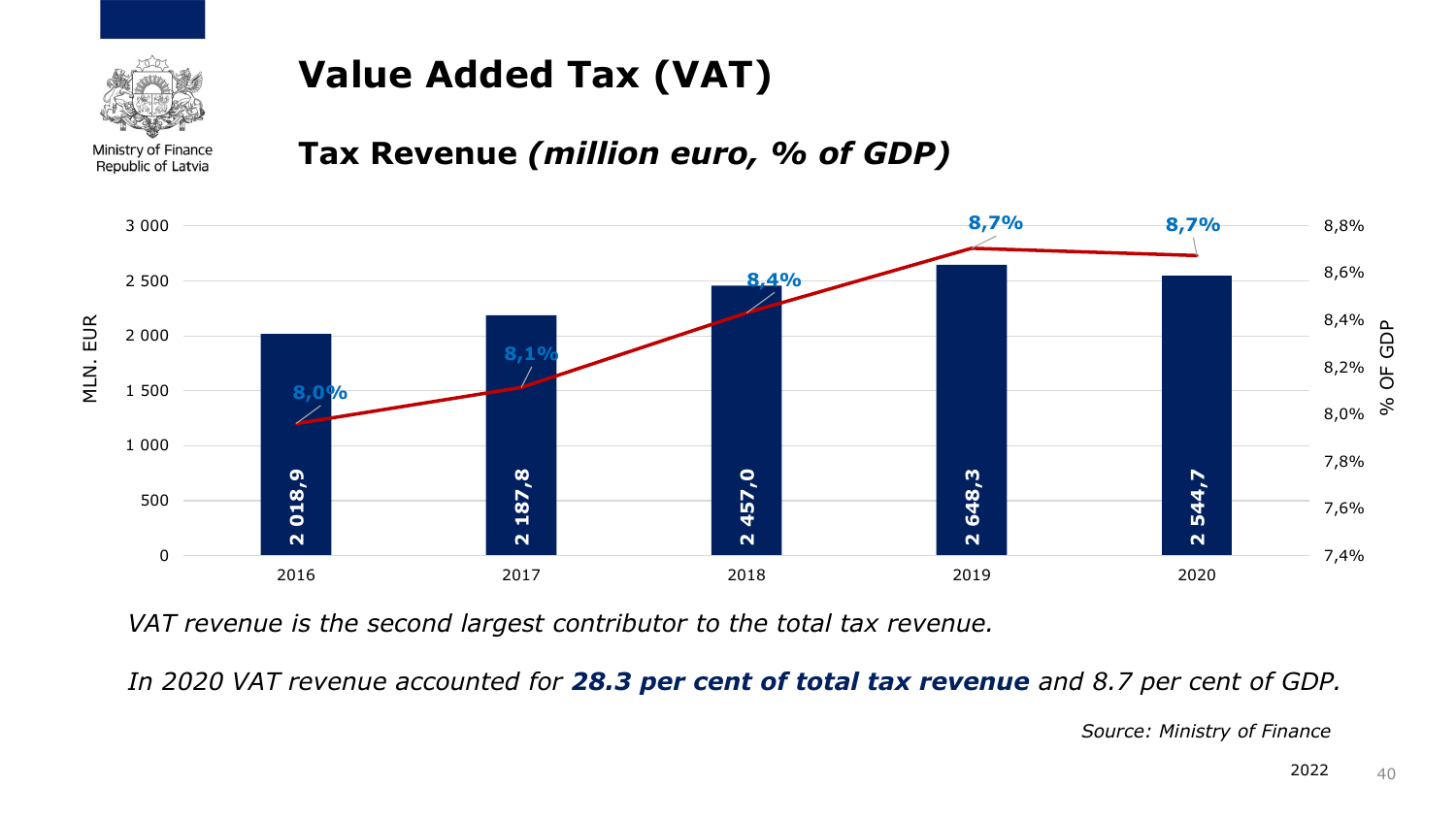



Excise duty is a specific **consumption tax** applied to certain groups of consumer goods produced or imported into the country.

The **aim of the excise duty** is to limit the consumption of goods that are harmful to the environment and human health, as well as to provide revenue to the state budget.

Excise duty shall be **applied to** alcoholic beverages, tobacco products, oil products, natural gas, coffee and non-alcoholic beverages (except natural juices and mineral water), liquid used in electronic smoking devices, ingredients for the preparation of liquid used in electronic smoking devices and tobacco substitute products.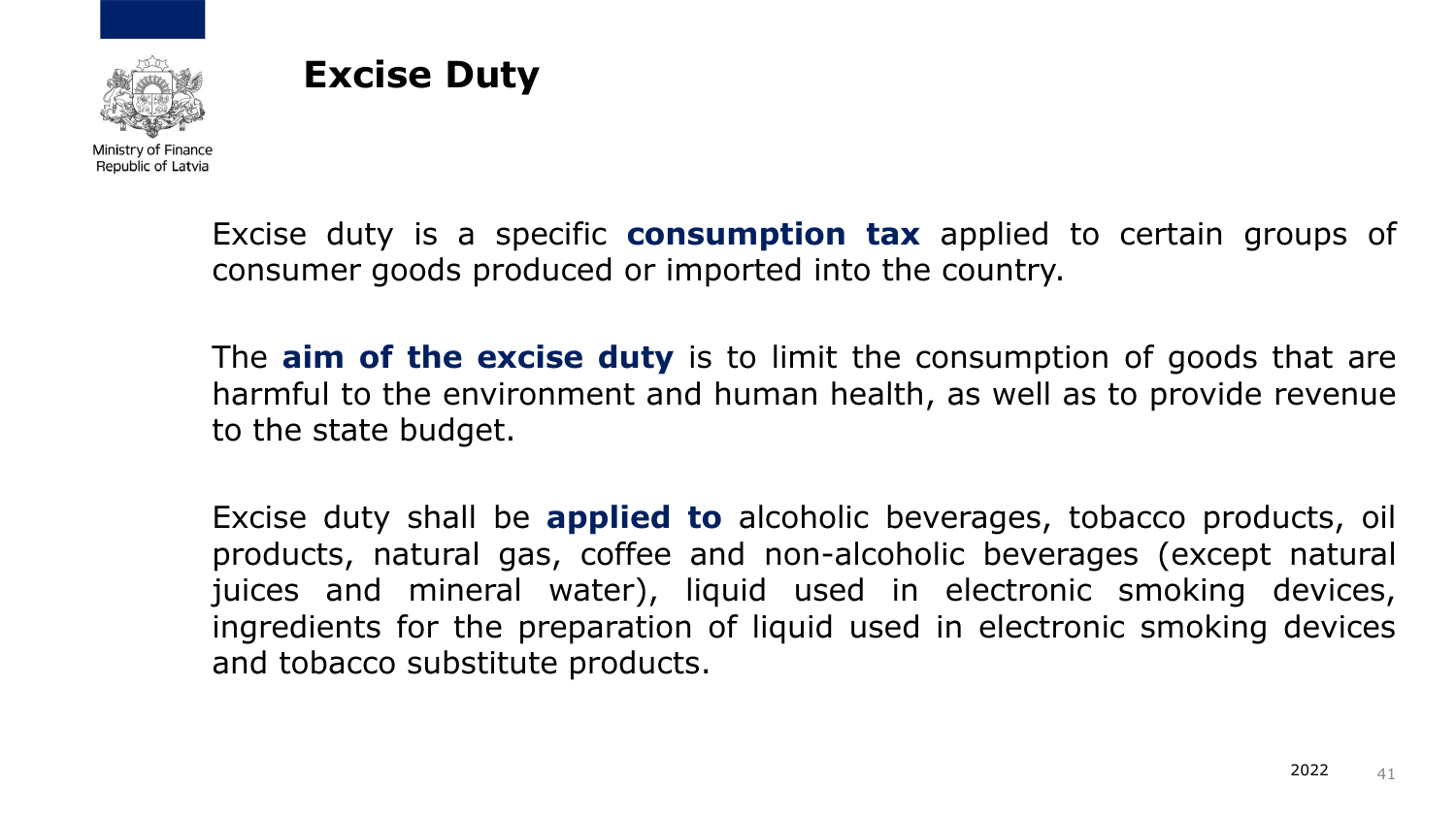

## **Excise Duty Rates for Alcoholic Beverages as of 1 March 2021**

| <b>Beer</b> , euro per litre of absolute alcohol %                                                            | 8.2   |
|---------------------------------------------------------------------------------------------------------------|-------|
| The minimum rate on beer, euro per 100 litres                                                                 | 15.2  |
| <b>Small brewery beer</b> , euro per litre of absolute alcohol %                                              | 4.1   |
| <b>Wine, euro per 100 litres</b>                                                                              | 111   |
| <b>Fermented beverage, euro per 100 litres</b>                                                                |       |
| - absolute alcohol content<6 vol                                                                              | 64    |
| - absolute alcohol content >6 yol                                                                             | 111   |
| Intermediate Product, euro per 100 litres                                                                     |       |
| - Up to alcohol 15% vol.                                                                                      | 111   |
| - 15 to 22 alcoholic % vol.                                                                                   | 185   |
| Other (strong) alcohol, euro per 100 litres of absolute alcohol                                               | 1,724 |
| <b>Other alcoholic beverages produced in small distilleries, euro per 1,000 litres of absolute</b><br>alcohol | 862   |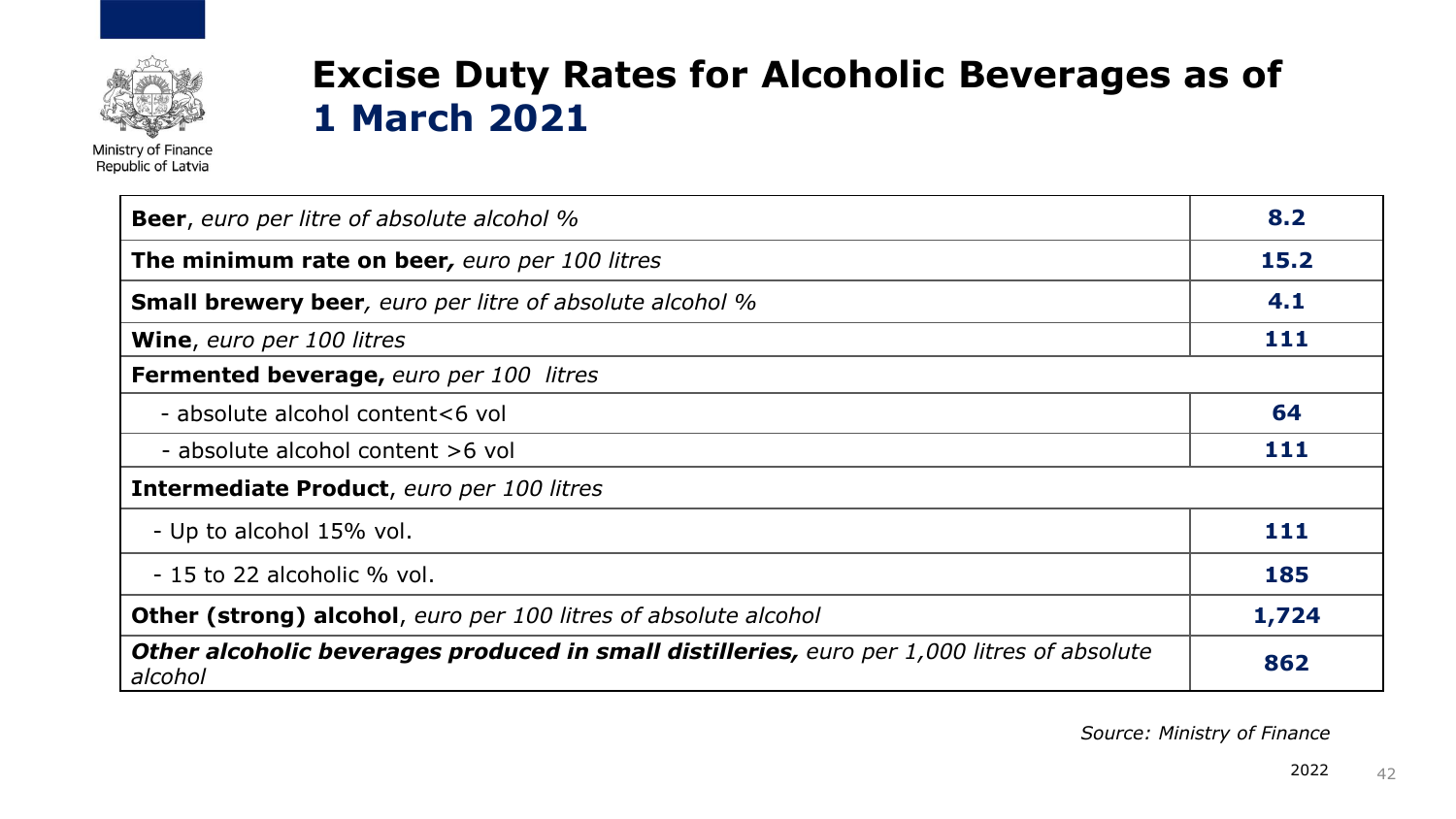

## **Excise Duty Rates for Tobacco Products as of 1 January 2022**

| <b>Cigarettes</b>                                                |            |  |
|------------------------------------------------------------------|------------|--|
| - Specific excise, euro per 1,000 items                          | 98         |  |
| - Ad valorem (% of the maximum retail price (MRP))               | <b>15%</b> |  |
| - The minimum rate, euro per 1,000 items                         | 128.4      |  |
| <b>Cigars and cigarillos, euro per 1,000 items</b>               | 115.2      |  |
| <b>Smoking tobacco</b> (finely sliced) euro per 1 kg             | 85.9       |  |
| Tobacco leaves, euro per 1 kg                                    | 85.9       |  |
| Heated tobacco, euro per 1 kg                                    | 207        |  |
| Liquid used in electronic smoking devices, euro per 1 millilitre | 0.16       |  |
| <b>Tobacco substitutes</b> , euro per 1 kg                       | 100        |  |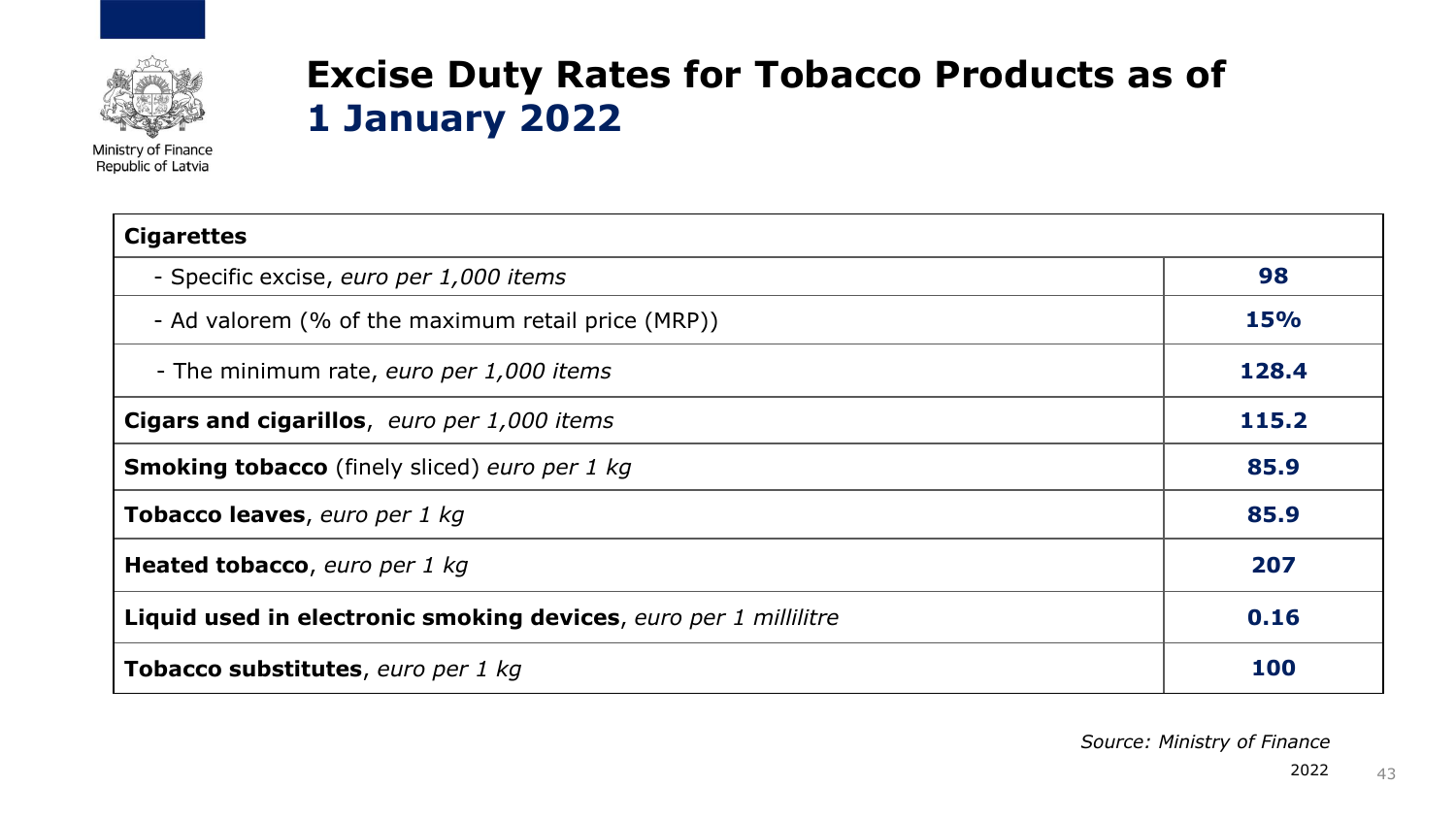

## **Excise Duty Rates for Oil Products as of 1 January 2021**

| <b>Unleaded PETROL, euro per 1,000 litres</b>                                           | 509        |
|-----------------------------------------------------------------------------------------|------------|
| <b>PETROL and ethyl alcohol blend, euro per 1,000 litres</b>                            | 152.7/3601 |
| Leaded PETROL, euro per 1,000 litres                                                    | 594        |
| <b>GAS OIL / diesel fuel/, euro per 1,000 litres</b>                                    | 414        |
| Liquefied Petroleum Gases (LPG), euro per 1,000 kg                                      | 285        |
| Kerosene, euro per 1,000 litres                                                         | 414        |
| Heavy fuel oil, euro per 1,000 kg                                                       | 15.65      |
| <b>Diesel fuel, heavy fuel oil and kerosene used for heating, euro per 1,000 litres</b> | 56.91/602  |
| Labelled gas oil used in agriculture <sup>3</sup> , euro per 1,000 litres               | 62.1       |

#### *<sup>1</sup> As of 1 February 2021*

#### *<sup>2</sup> As of 1 July 2021*

<sup>3</sup> Labelled (marked) diesel fuel (gas oil), used for producing agricultural products, cultivating agricultural land and cultivating forest or marshland where cranberries or blueberries are cultivated, as well cultivating land under fishing ponds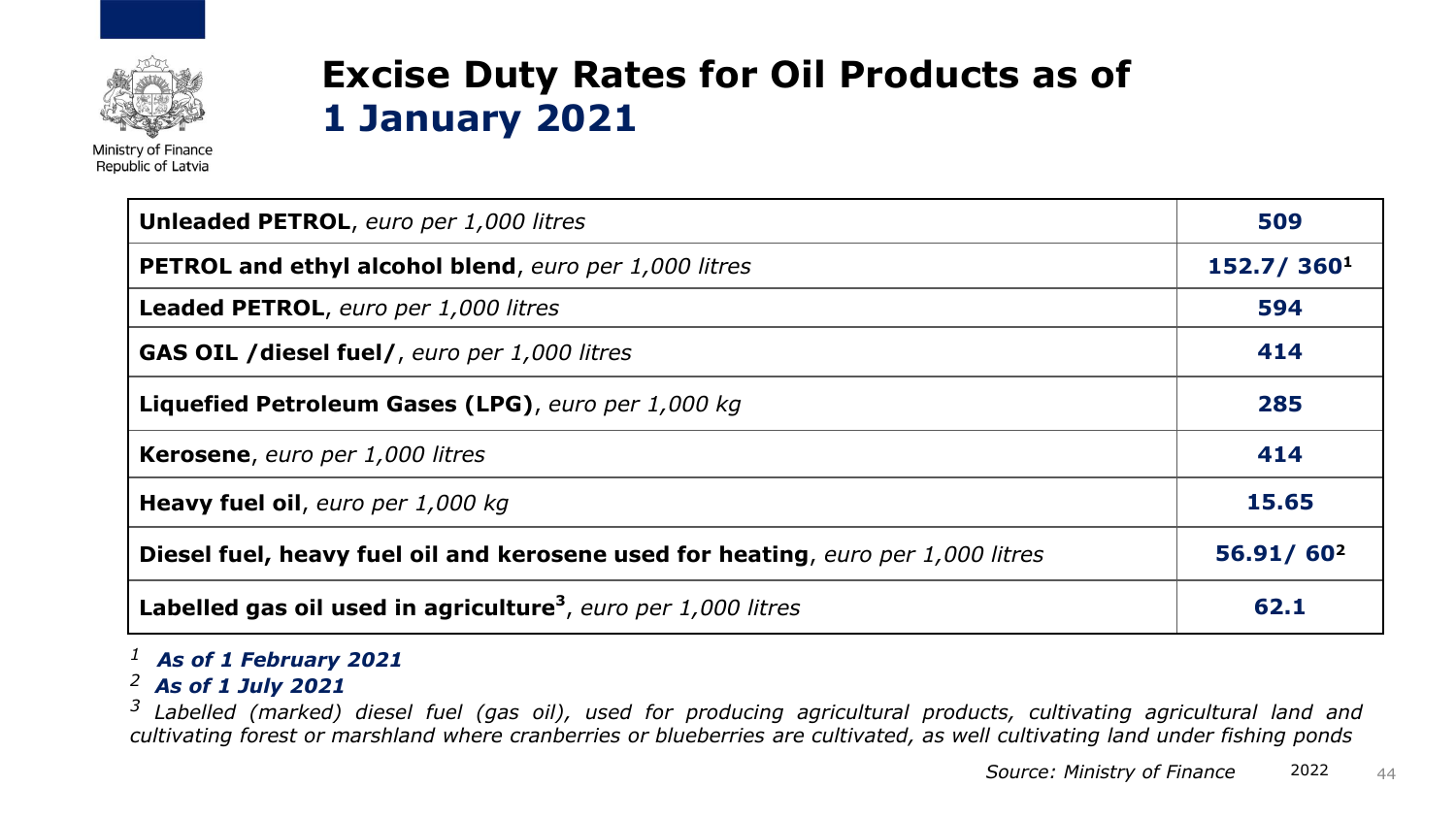

## **Excise Duty Rates for Natural Gas and Coffee and Non-alcoholic Beverages**

| <b>Natural gas as of 1 January 2021, euro per MWh, used:</b>                                          |      |  |
|-------------------------------------------------------------------------------------------------------|------|--|
| - as propellant                                                                                       | 1.91 |  |
| - as heating fuel                                                                                     | 1.65 |  |
| as heating fuel in industrial manufacturing processes and other processes related to<br>manufacturing | 0.55 |  |

- ➢ As of 1 May 2004 the tax rate **for coffee** is **142.29** *euro per 100 kilograms*
- ➢ As of 1 January 2022 the tax rate for **non-alcoholic beverages** with a sugar content up to 8 grams (excluding) per 100 ml is **7.40** *euro per 100 liters,* whereas with a sugar content of 8 grams and more per 100 ml the tax rate is **14** *euro per 100 liters.*

*For more information about excise duty rates, see the [website of The State Revenue Service](https://www.vsaa.gov.lv/en/services/for-employees/contributions/)*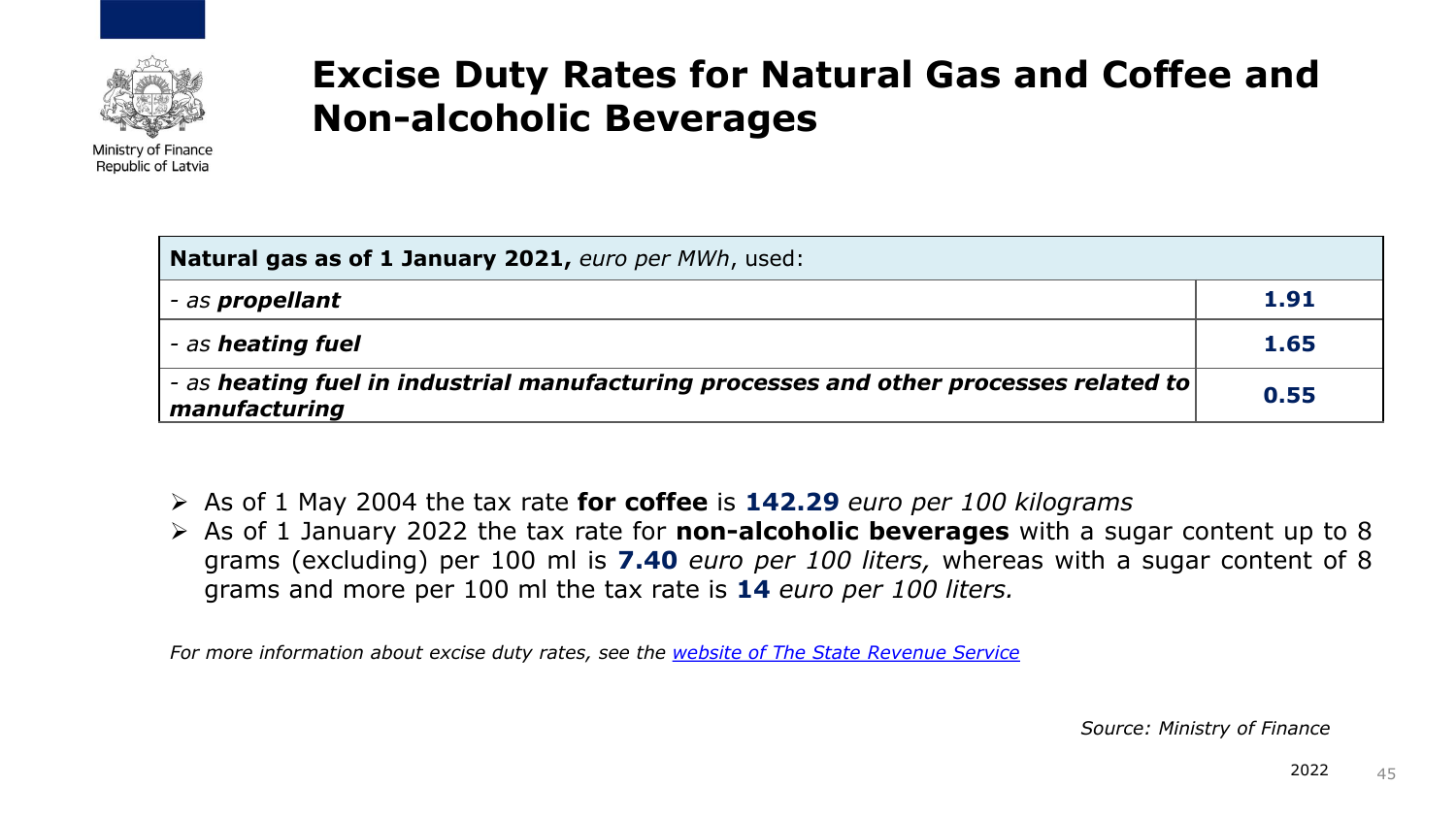

## **Excise Duty**

Ministry of Finance Republic of Latvia

#### **Tax Revenue** *(million euro, % of GDP)*



*Excise duty is an important source of state budget revenue, in 2020 excise duty revenue accounted for 11.8 per cent of the total tax revenue and 3.61 per cent of GDP.*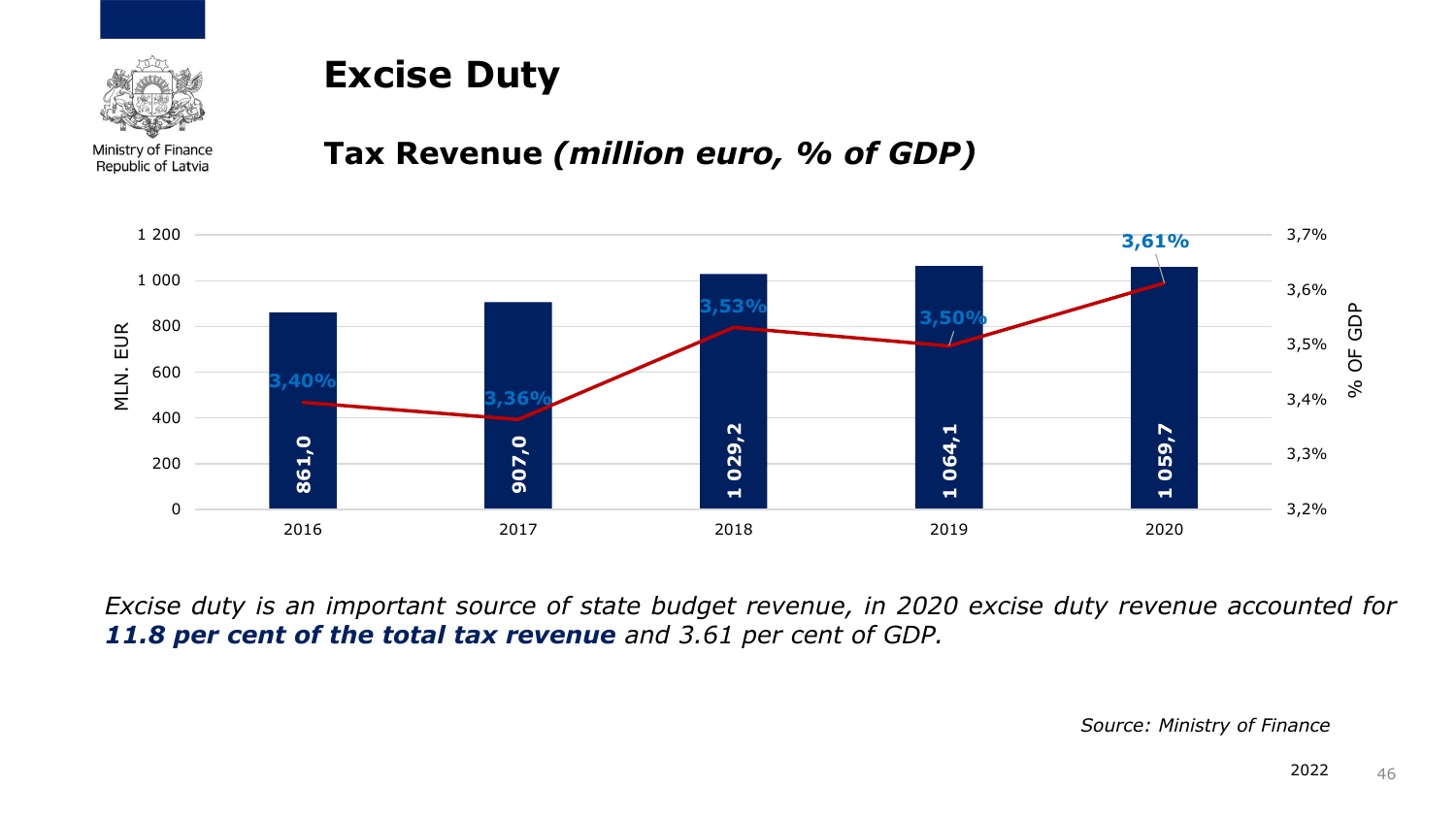

## **Vehicle Operation Tax (VOT)**

#### **Tax object:**

all vehicles, with the exception of tractor-type machinery, the trailers and semi-trailers of cars whose gross weight does not exceed 3,500 kilograms, trams, trolleybuses, off-the-road vehicles, snow motorcycles, mopeds and bicycles.

#### **Taxpayer is:**

- ➢ a person who owns, holds or is in possession of a taxable vehicle in Latvia;
- $\triangleright$  a person in whose possession a taxable vehicle is issued transit number plates in Latvia;
- $\triangleright$  a person whose declared place of residence is in Latvia and who uses a M1 and N1 category car registered abroad for participation in road traffic in Latvia.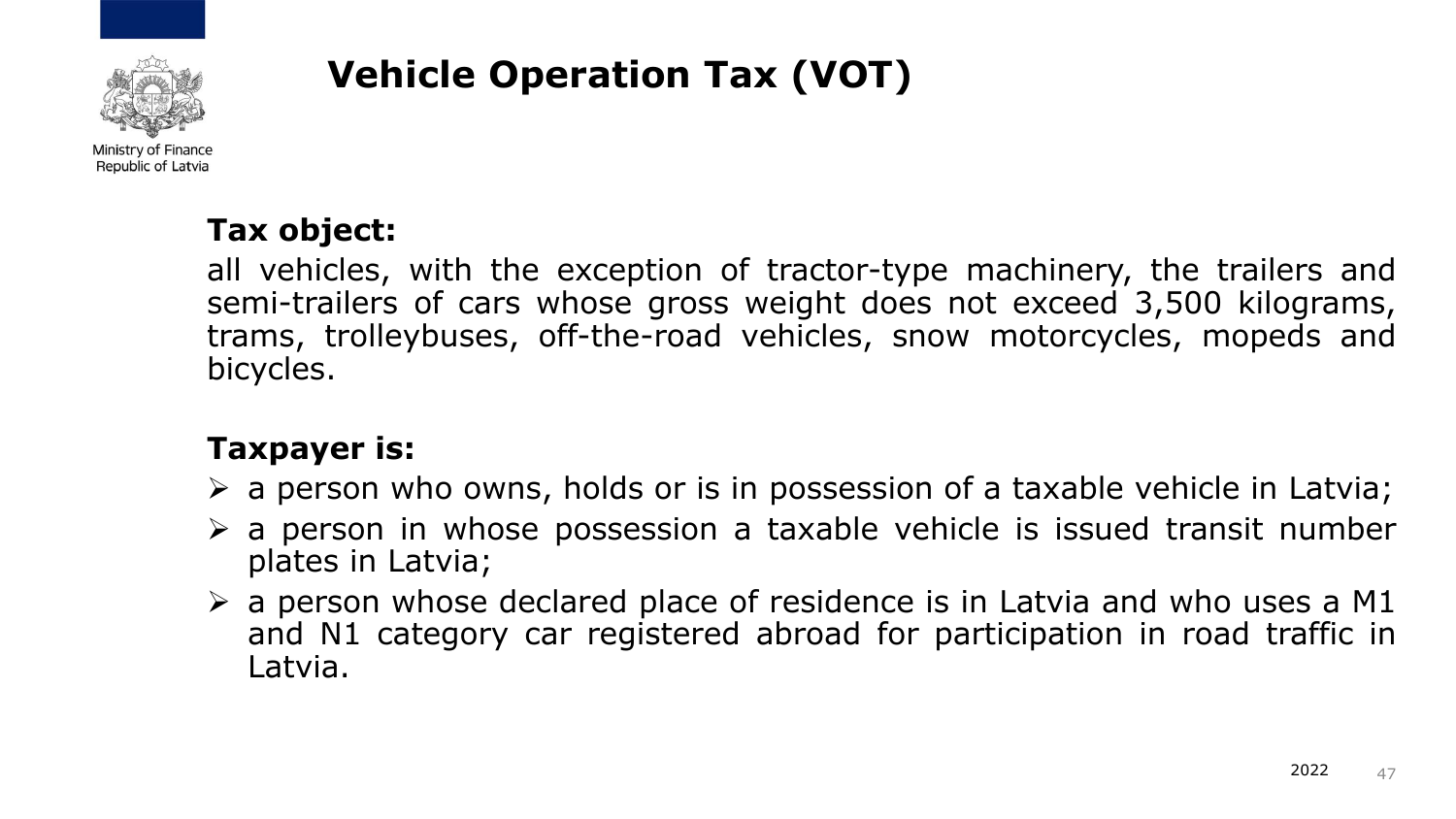

## **Vehicle Operation Tax (VOT) as of 1 January 2021**

*The VOT rate is applied depending on the amount of carbon dioxide (CO<sup>2</sup> ) emissions generated by the vehicle in grams (g) per one kilometer (km).* 

| CO <sub>2</sub> emissions (g) per one km | Rate, euro <sup>1</sup> | Rate, euro <sup>2</sup> |
|------------------------------------------|-------------------------|-------------------------|
| Up to $50$                               | 0.0                     | 0.0                     |
| Between 51 and 95                        | 12.0                    | 9.0                     |
| Between 96 and 115                       | 48.0                    | 36.0                    |
| Between 116 and 130                      | 84.0                    | 66.0                    |
| Between 131 and 155                      | 120.0                   | 90.0                    |
| Between 156 and 175                      | 144.0                   | 114.0                   |
| Between 176 and 200                      | 168.0                   | 132.0                   |
| Between 201 and 225                      | 216.0                   | 168.0                   |
| Between 226 and 250                      | 264.0                   | 204.0                   |
| Between 251 and 275                      | 336.0                   | 258.0                   |
| Between 276 and 300                      | 408.0                   | 318.0                   |
| Between 301 and 350                      | 552.0                   | 426.0                   |
| Between 351 and 400                      | 756.0                   | 582.0                   |
| Above 401                                |                         | 756.0                   |

<sup>1</sup> This rate is set for passenger cars (with internal combustion engine) registered for the first time after 31 December 2008 or cargo vehicles with the gross weight of up to 3,500 kg, which were registered for the first time after 31 December 2011 <sup>2</sup> This rate is set for passenger cars (with internal combustion engine) and cargo vehicles with the gross weight of up to 3,500 kg registered *for the first time after 31 December 2020*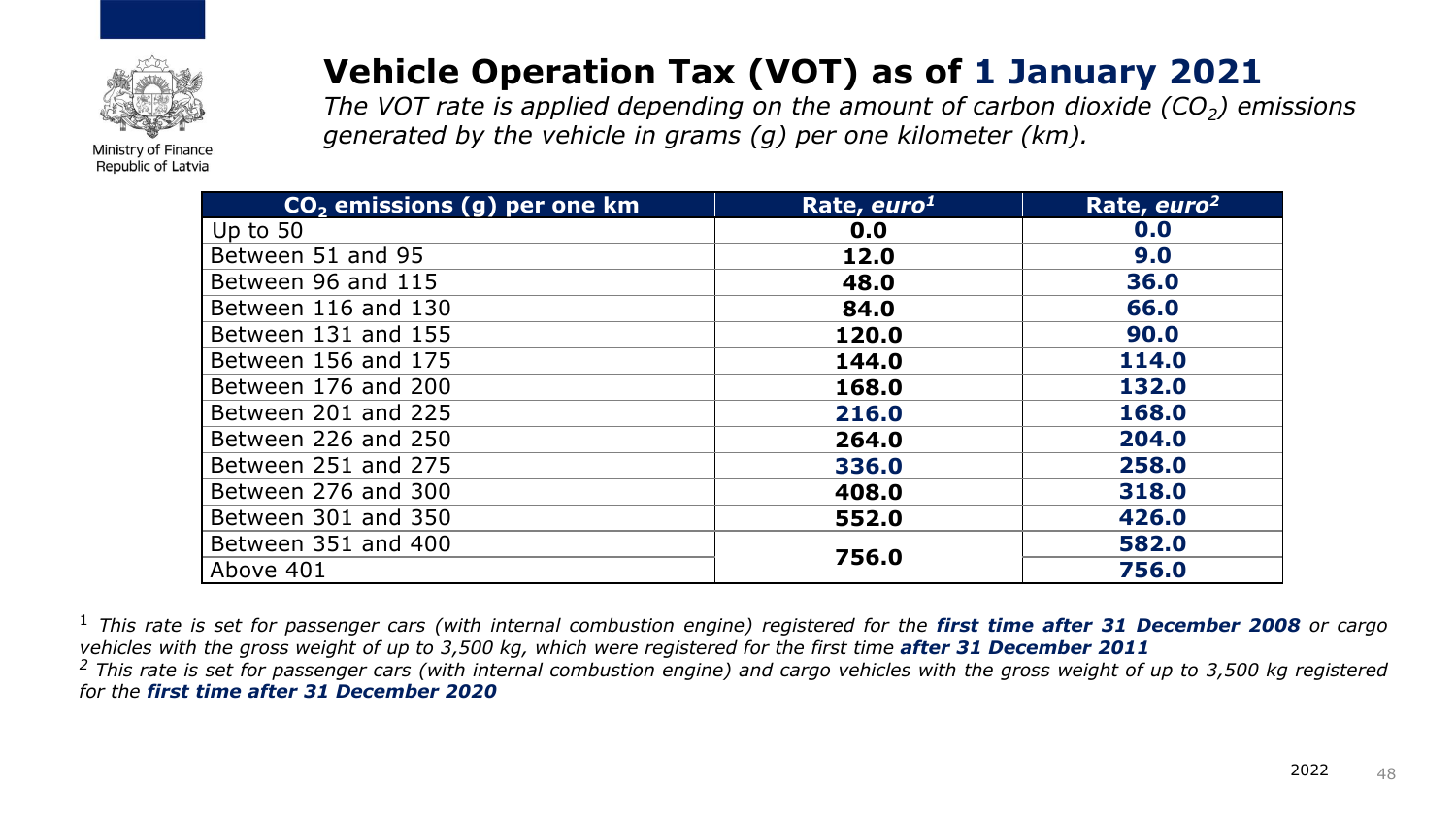

## **Vehicle Operation Tax (VOT)**

Ministry of Finance Republic of Latvia

**Tax Revenue** *(million euro, % of GDP)*



*For more information about VOT, see the [home page of The State Revenue Service](https://www.vid.gov.lv/en/node/57244) and the [home page of Road traffic safety directorate](https://www.vsaa.gov.lv/en/services/for-employees/contributions/)*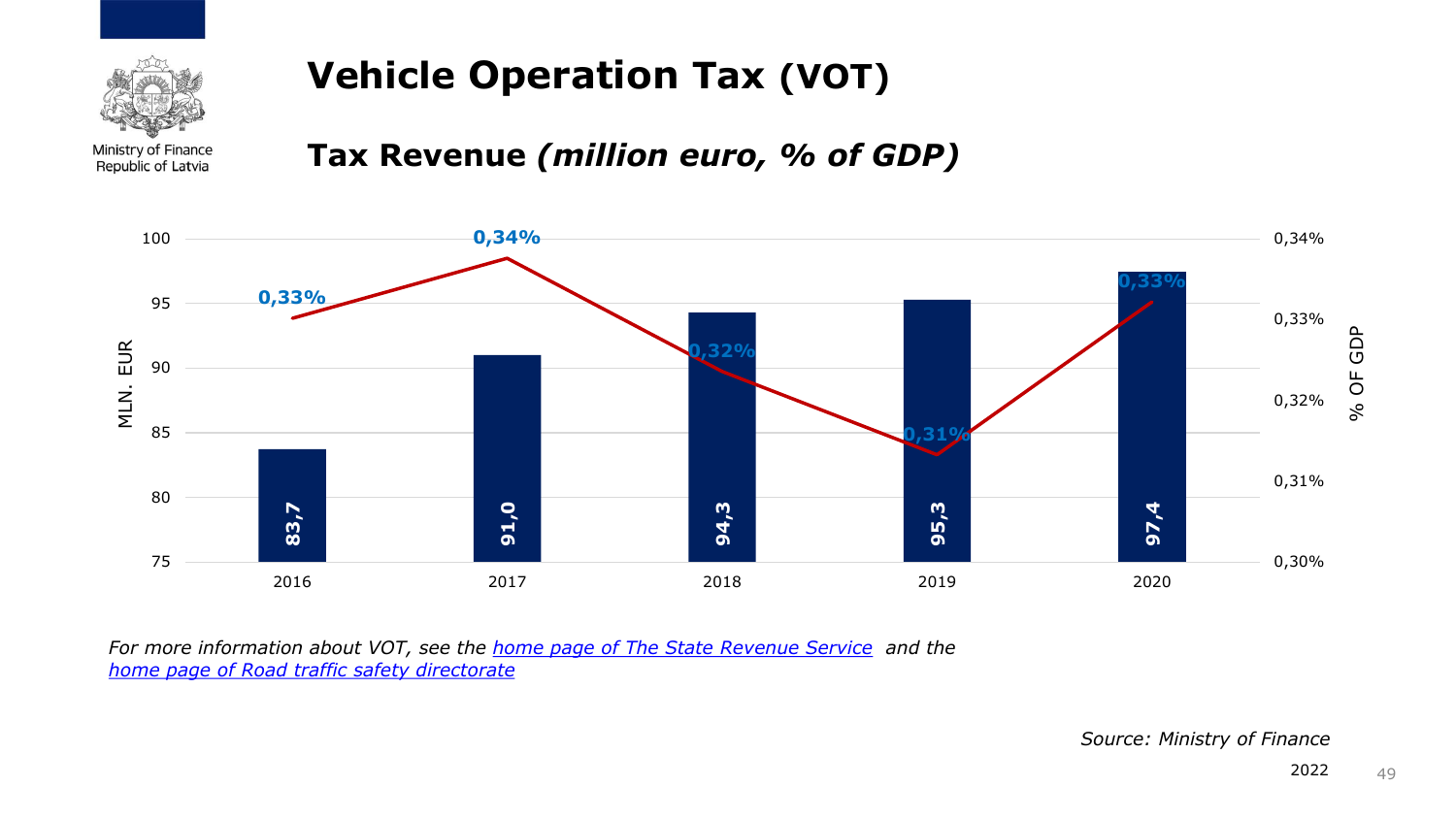

## **Company Car Tax**

Ministry of Finance Republic of Latvia

#### **Tax base**

A car owned or kept by a company used for:

- $\triangleright$  the transportation of passengers and their luggage with the number of seats not exceeding eight seats excluding the driver's seat and which has been registered as a light passenger car or car for personal use;
- $\triangleright$  freight cars with a full mass not exceeding 3,000 kilograms, which is registered as a lorry and has more than three seats (including the driver's seat).

#### **Taxation period**

One calendar year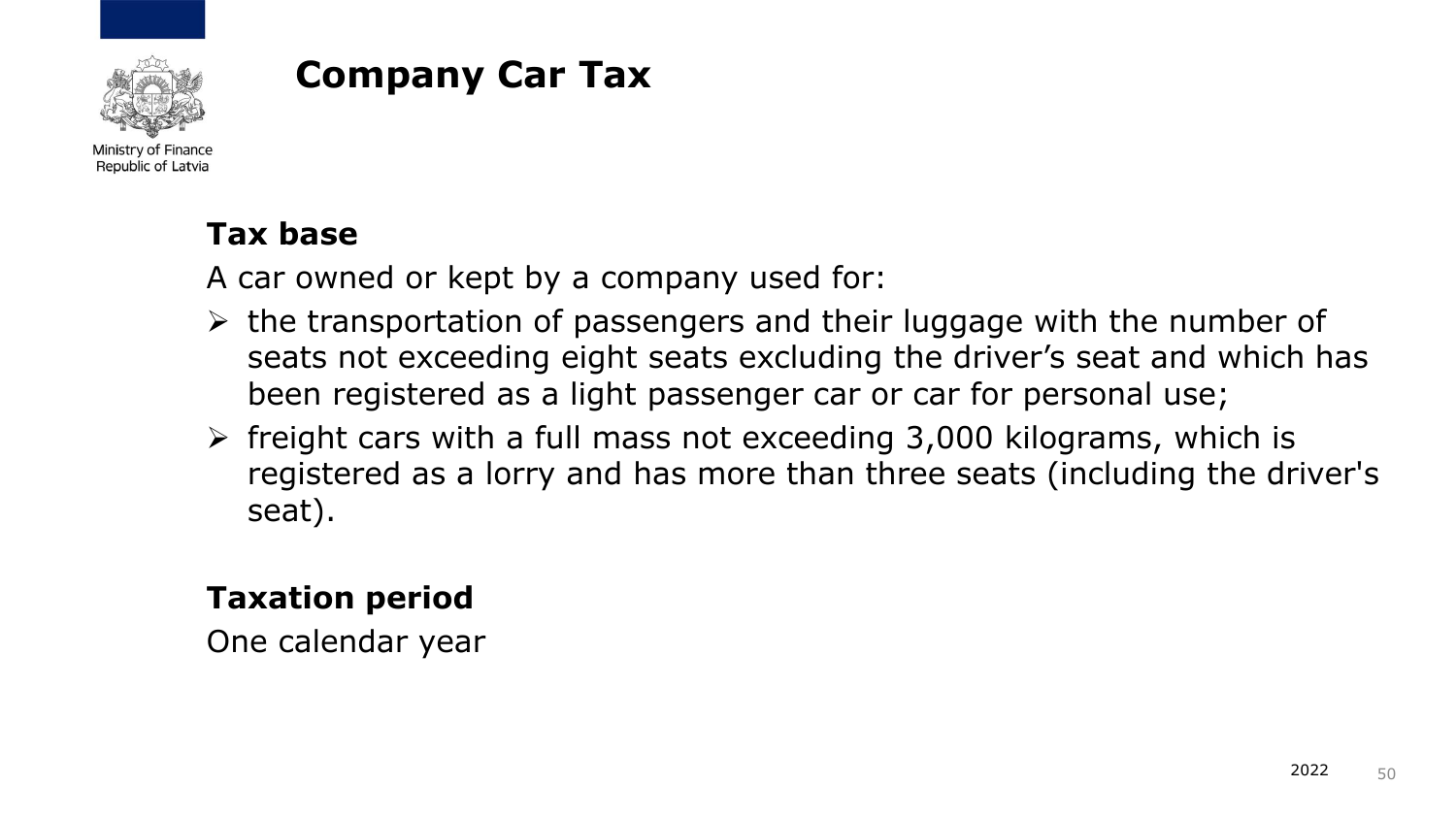

#### **Company Car Tax**

Ministry of Finance Republic of Latvia

#### **Tax rates as of 1 January 2021**

| <b>Vehicle</b>                                                                           | Rate, euro per month |
|------------------------------------------------------------------------------------------|----------------------|
| <b>Electric cars</b>                                                                     | <b>10.0</b>          |
| Vehicle registered for the first time until January 1, 2005                              | 49.0                 |
| Vehicle registered for the first time $\overline{\text{after}}$ January 1, 2005 with the |                      |
| engine volume:                                                                           |                      |
| $\triangleright$ Up to 2,000 cm <sup>3</sup>                                             | 31.0                 |
| $\triangleright$ Between 2,001 and 2,500 cm <sup>3</sup>                                 | 49.0                 |
| $\triangleright$ Between 2,501 and 3,000 cm <sup>3</sup>                                 | 66.0                 |
| $\triangleright$ Above 3,000 cm <sup>3</sup>                                             | 82.0                 |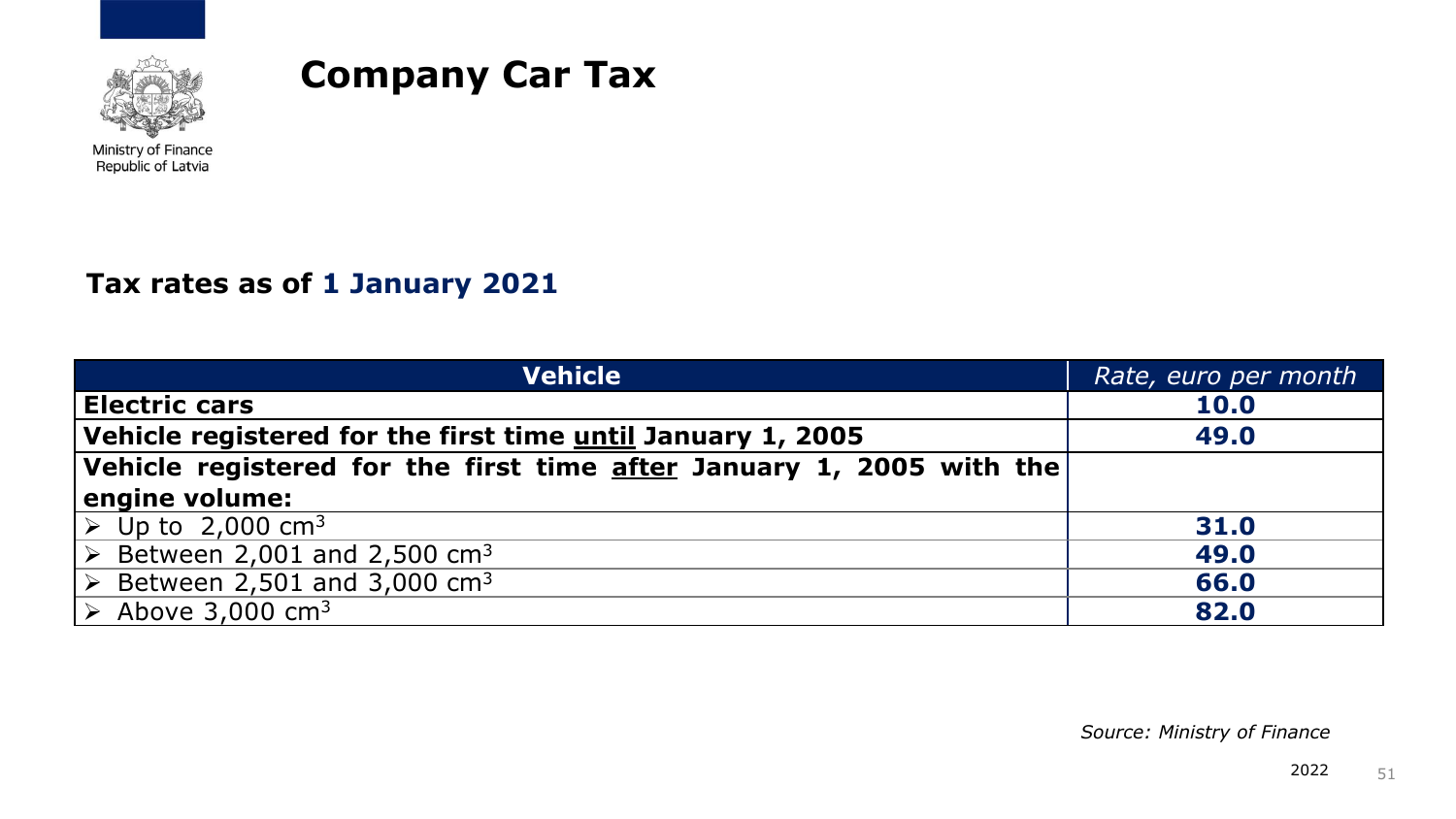

## **Company Car Tax**

Ministry of Finance Republic of Latvia

#### **Tax Revenue** *(million euro, % of GDP)*



*For more information, see the [home page of The State Revenue Service](https://www.vsaa.gov.lv/en/services/for-employees/contributions/) and the home page of Road traffic safety directorate*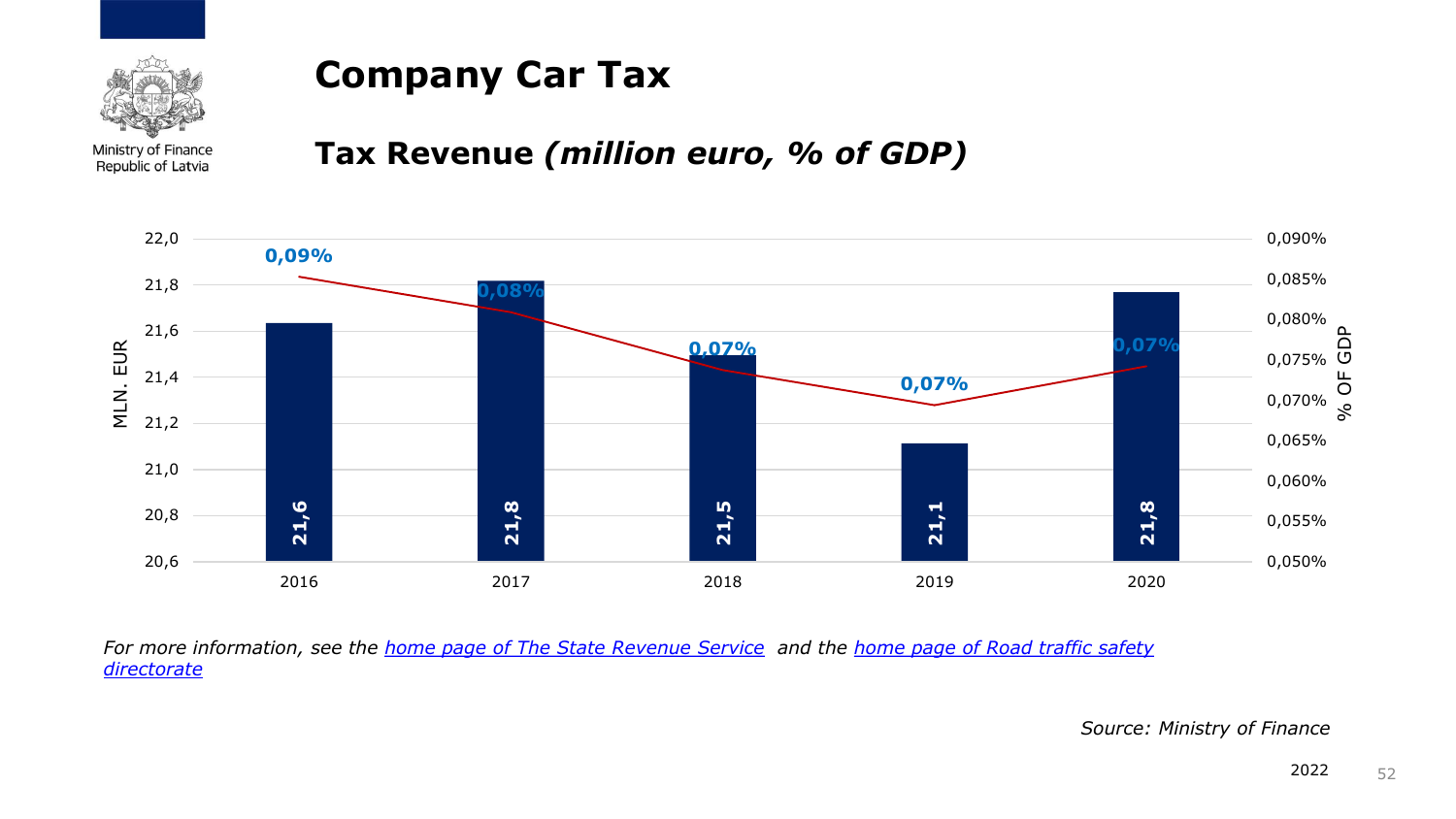

## **Electricity Tax**

Ministry of Finance Republic of Latvia

#### **Tax base**

- $\triangleright$  Electrical energy supplied to the end consumer;
- ➢ Electrical energy supplied for own consumption.

#### **Tax rate**

As of 1 January 2014 – **1.01** *euro per megawatt hour*

#### **Taxation period**

One calendar month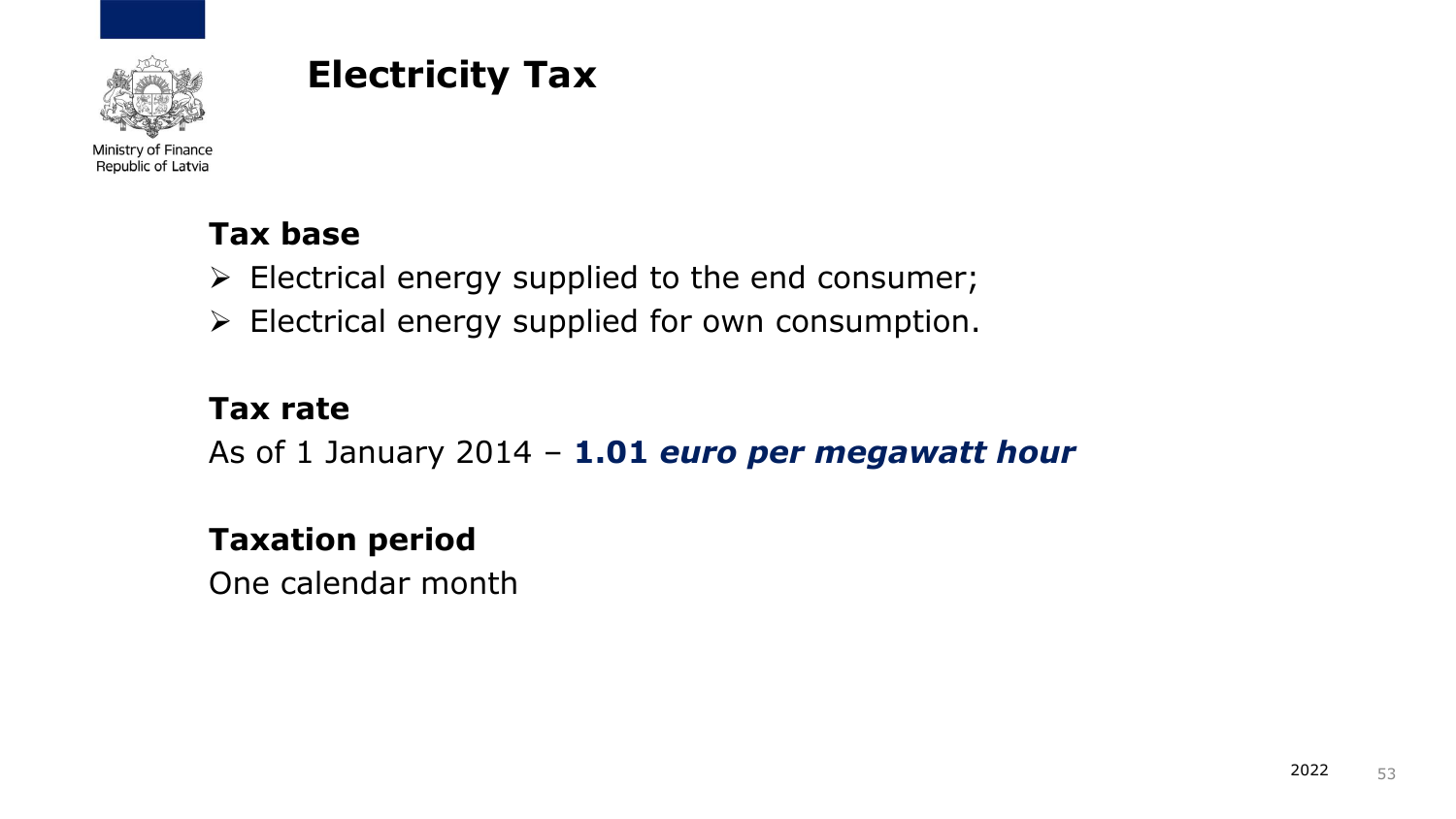

## **Electricity Tax**

#### **Tax Revenue** *(million euro, % of GDP)*



*The share of electricity tax revenue in total tax revenue is relatively small. In 2020, electricity tax revenue was 4.8 million euro, which is 0.02 per cent of GDP*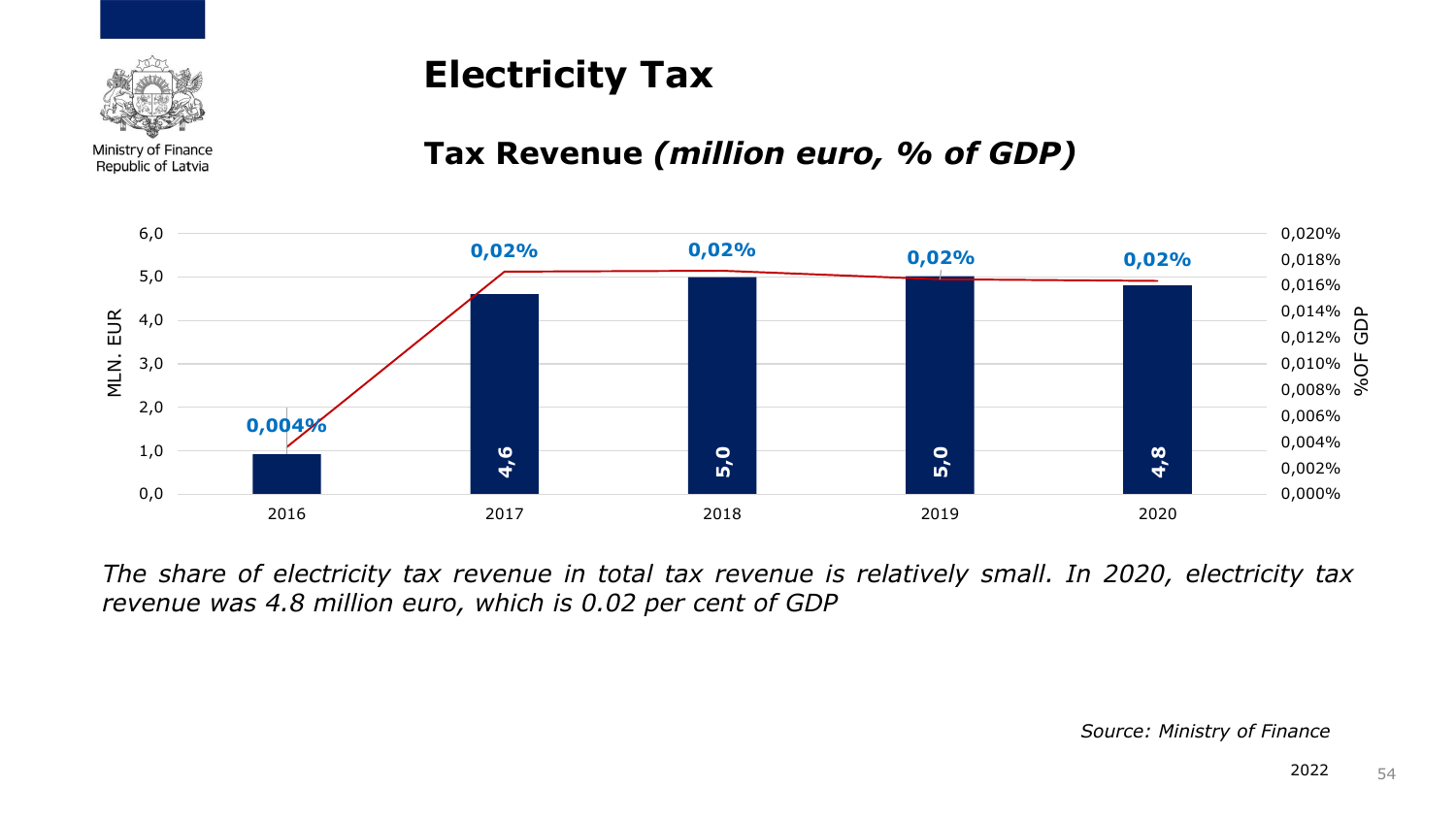

# **4. Other Taxes**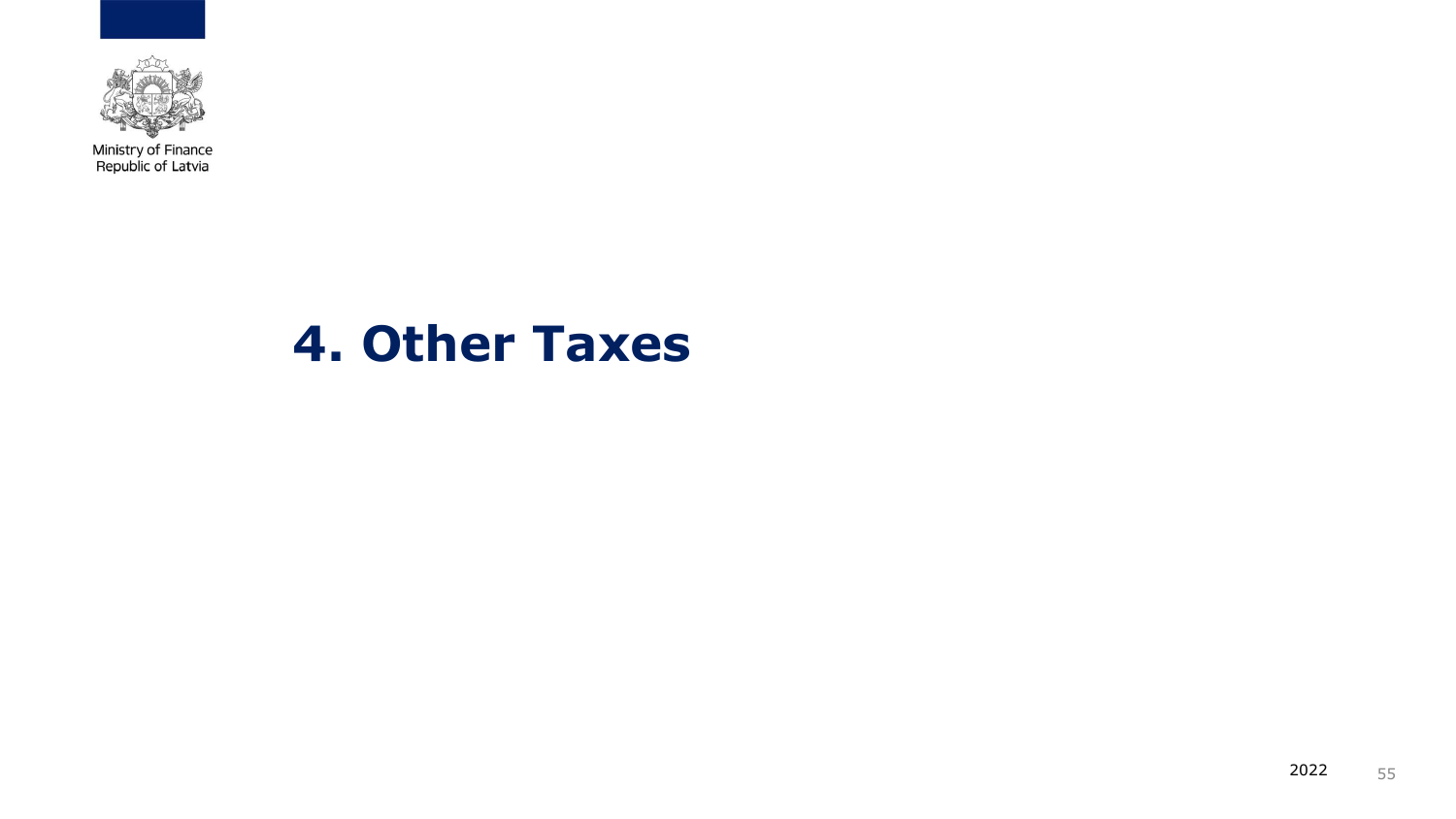

## **Natural Resources Tax**

The purpose of the natural resources tax is to promote economically efficient use of natural resources, restrict pollution of the environment, reduce manufacturing and sale of environment polluting substances, promote implementation of new, environment-friendly technologies, support sustainable development in the economy, as well as to ensure environmental protection measures financially.

The natural resources tax is **applied to**:

- ➢ extraction of natural resources;
- $\triangleright$  environmental pollution;
- ➢ waste disposal;
- $\triangleright$  on the use of goods harmful to the environment;
- $\triangleright$  packaging and disposable tableware;
- ➢ radioactive material;
- $\triangleright$  the use of coal, coke and lignite.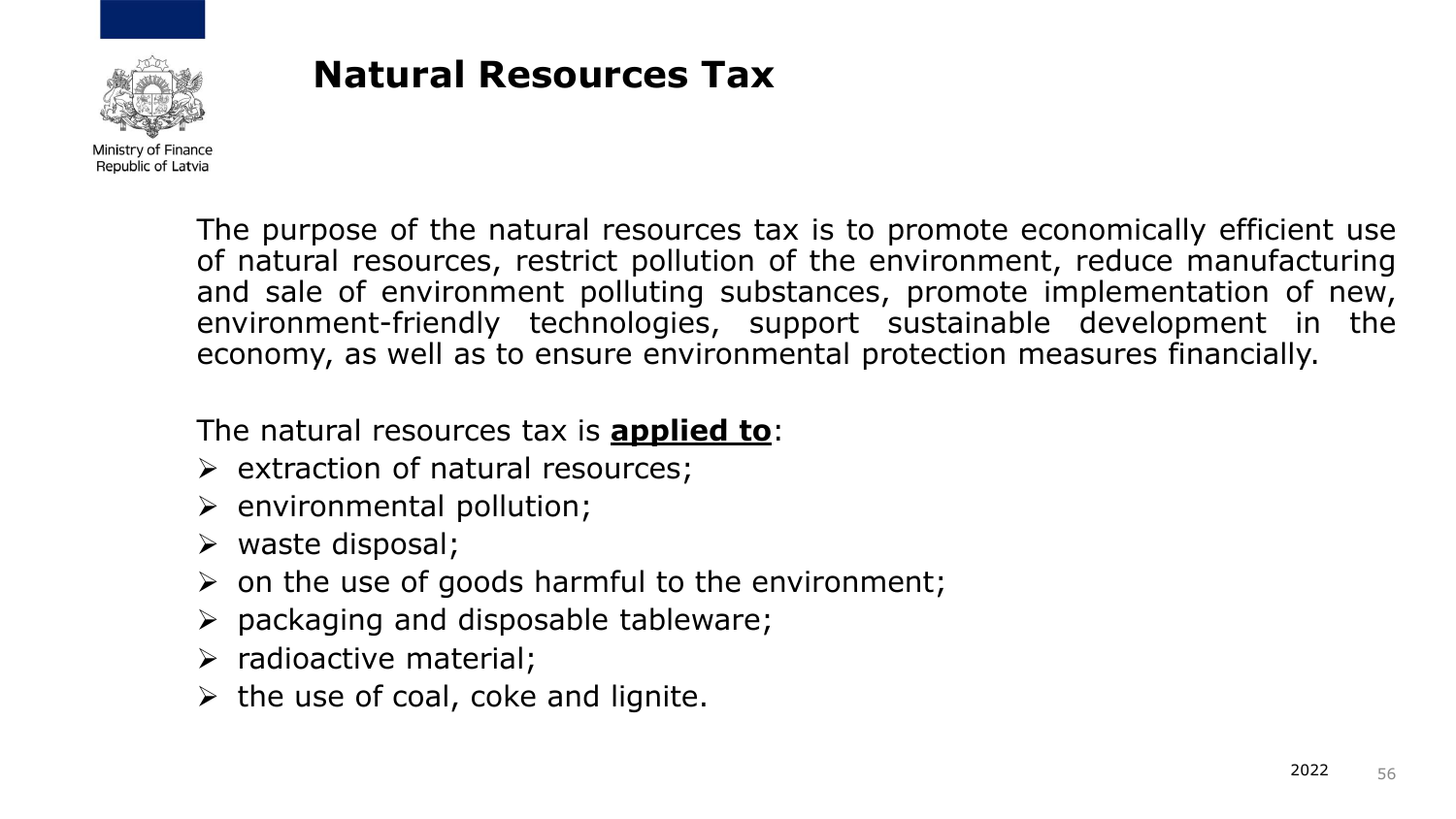

## **Natural Resources Tax**

Ministry of Finance Republic of Latvia

#### **Tax Revenue** *(million euro, % of GDP)*



*More information about natural resources tax and tax rates can be obtained in:*

- ➢ *Natural [Resources](https://likumi.lv/ta/en/en/id/124707-natural-resources-tax-law) Tax Law*
- ➢ *the home page of Ministry of [Environmental](http://www.varam.gov.lv/eng/par_ministriju/) protection and regional development*
-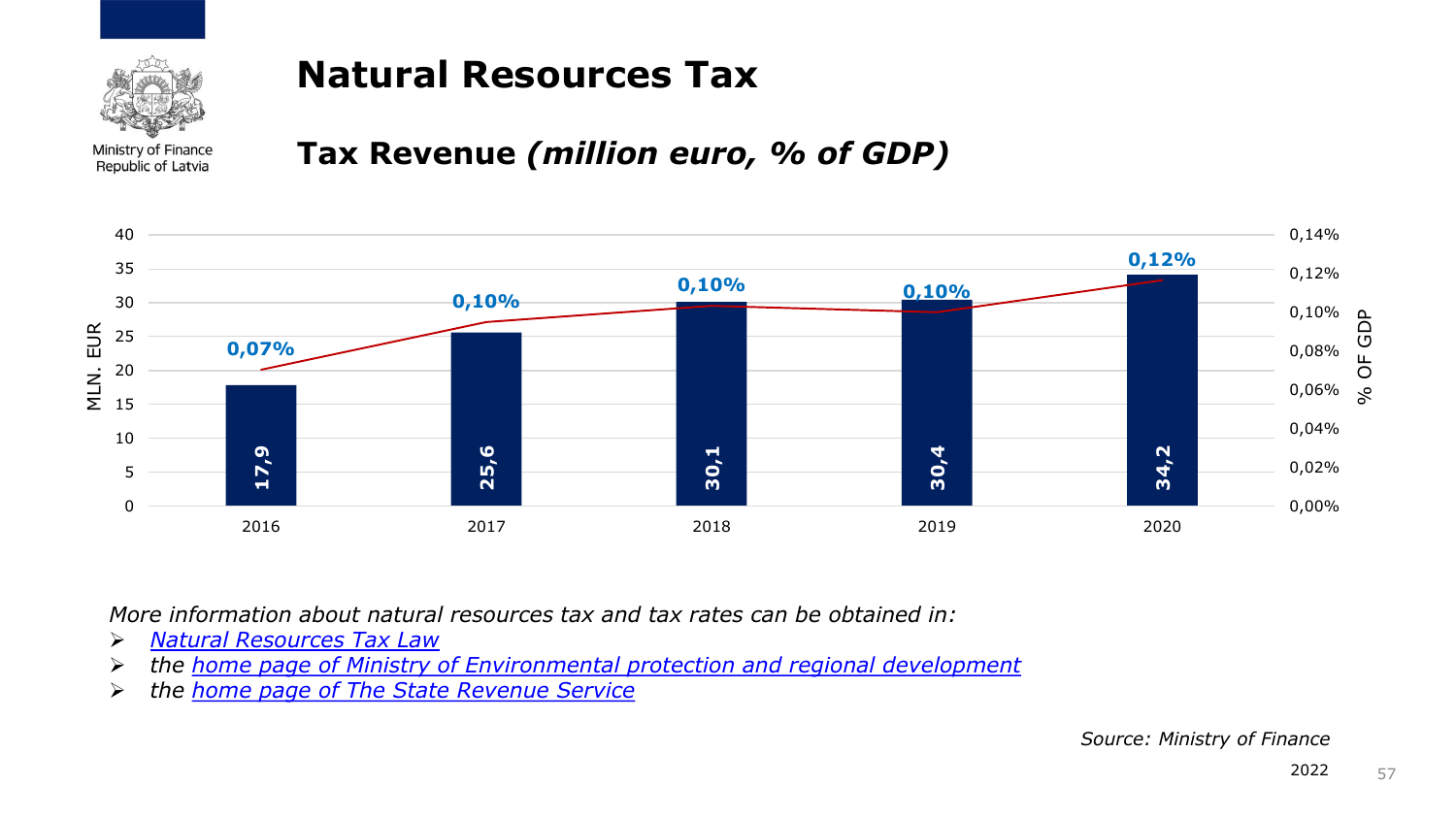

## **Lottery and Gambling Tax**

The lottery and gambling tax shall **be paid by** capital companies which have received a special authorization (license) at the Lotteries and Gambling Supervisory Inspection for the organisation of lotteries or necessary licenses for the organisation of relevant gambling.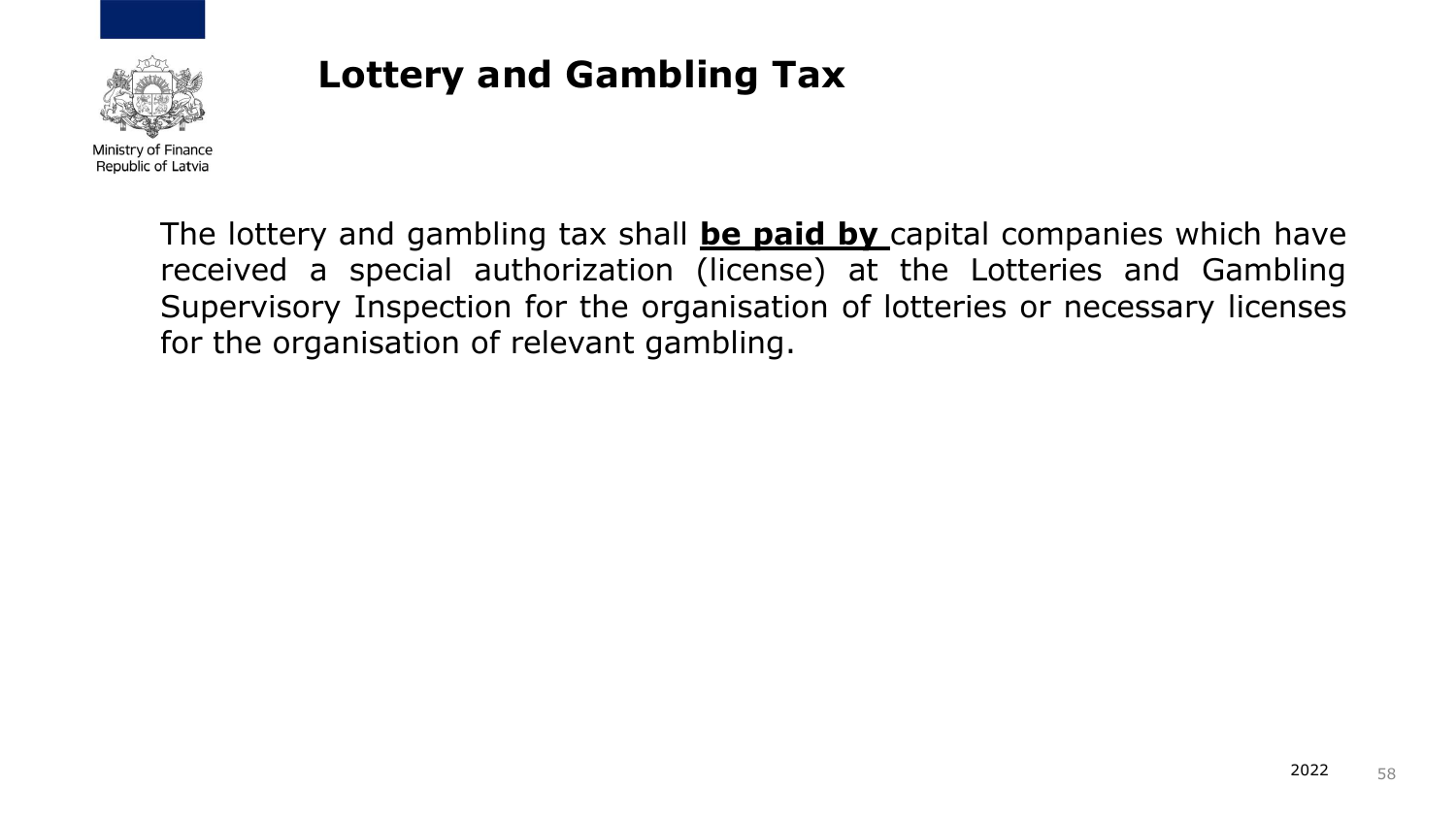

**Lottery and Gambling Tax**

**2021 Gambling tax rates,** - Roulette (cylindrical game), *euro per year per table* **28,080** - Card and dice game, *euro per year per table* **28,080** - Video games and mechanical machines, *euro per year for each gaming place of each machine* **5,172** - Game of chance via the telephone, *% of income from the organisation* **15%** - Betting, *% of income from the organisation* **15%** - Bingo, *% of income from the organisation* **10%** - Gambling organised via telecommunications, *% of income from the organisation* **10% Lottery tax on lotteries and instant lotteries rates***,% of ticket sales revenue* If the lottery (also instant win game) prize fund is up to 60% of the ticket sales revenue, then the taxable object is the ticket sales revenue **10%** If the lottery (also instant win game) prize fund exceeds 60% of the ticket sales revenue, then the taxable object is the ticket sales revenue from which the winnings calculated for disbursement have been deducted **10%** The tax base of the interactive lottery (money, property, numerical games and instant win game) is the ticket sales revenue, from which the paid winnings have been deducted **10%**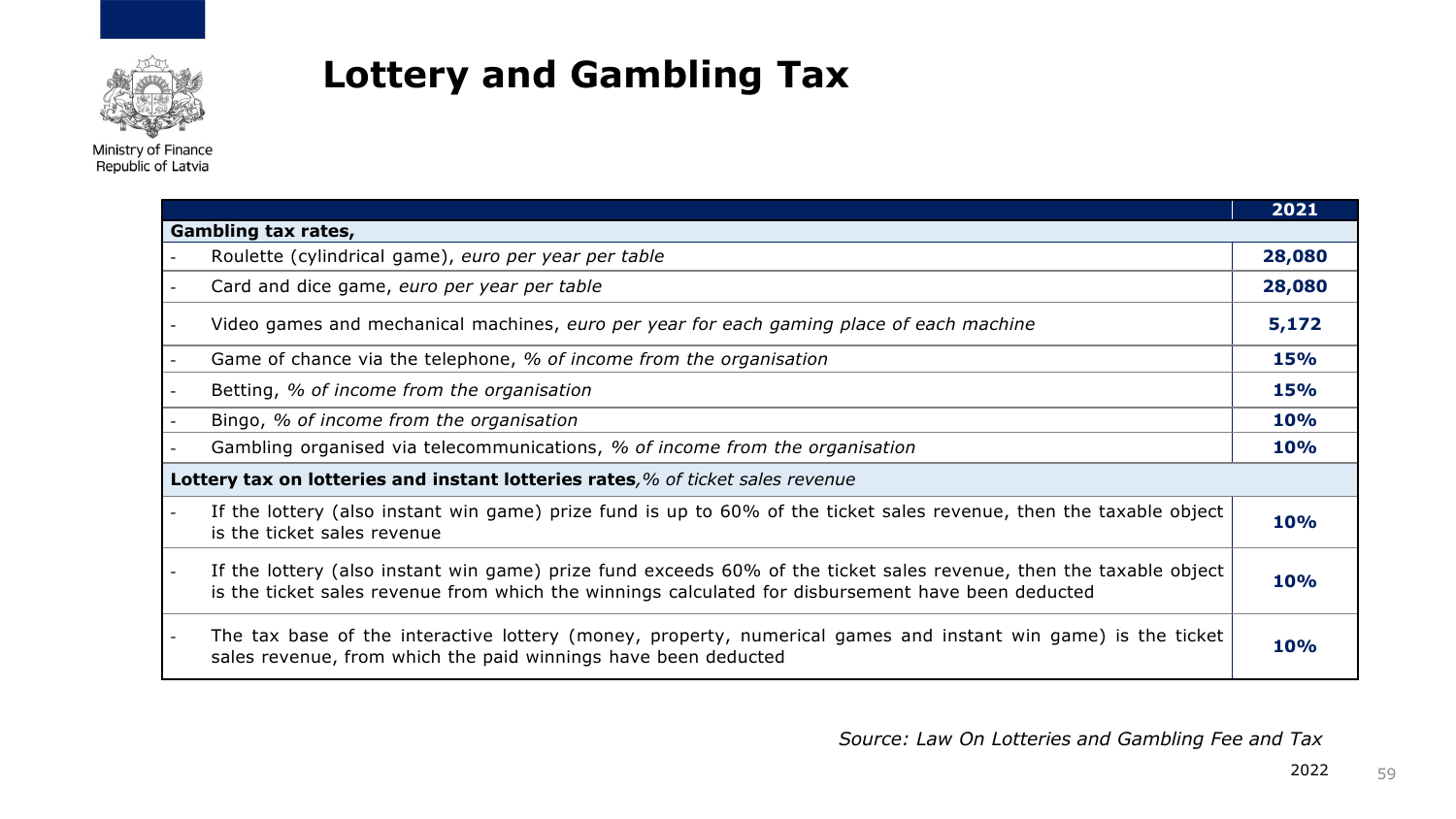

## **Lottery and Gambling Tax**

Ministry of Finance Republic of Latvia

#### **Tax Revenue** *(million euro, % of GDP)*



*For more information, see the [home page of The State Revenue Service](https://www.vid.gov.lv/en/node/57201) and the [home page of the Lotteries and Gambling Supervisory](https://www.vsaa.gov.lv/en/services/for-employees/contributions/)  Inspection*